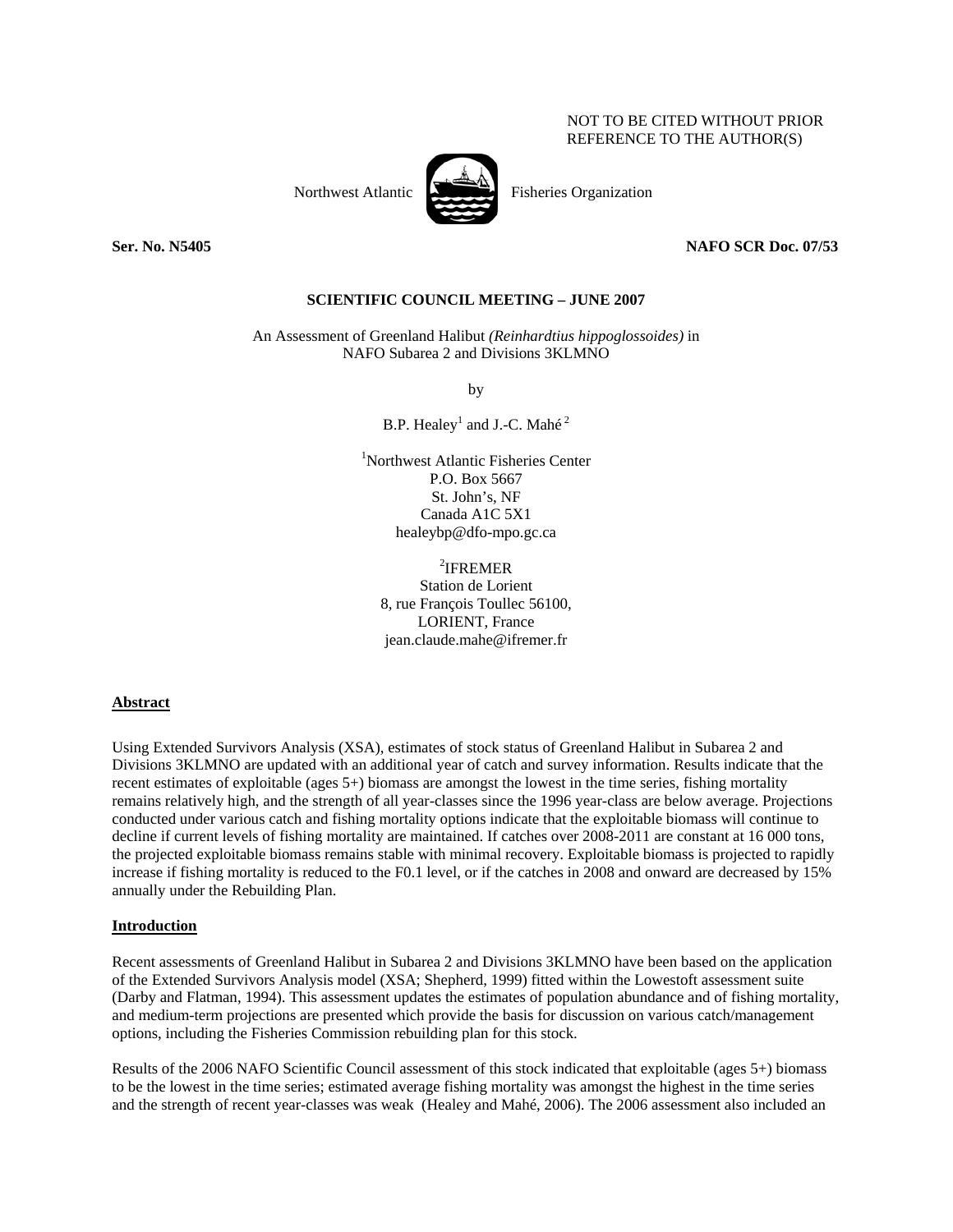evaluation of the reducing the plus-group age, and although there were slight revisions to historic estimates of the exploitable biomass, each analysis provided a consistent assessment of stock status. The XSA model accepted by the Scientific Council was used as a basis for projections and provision of advice. We re-evaluate the status of the stock using the most recent stock surveys and catches.

In 2003 Fisheries Commission established a fifteen year rebuilding plan for this stock (NAFO, 2003), with the intent to: "*take effective measures to arrest the decline in the exploitable biomass and to ensure the rebuilding of this biomass to reach a level that allows a stable yield of the Greenland halibut fishery over the long term*". The plan states that "the objective of this programme shall be to attain a level of exploitable biomass 5+ of 140,000 tonnes on average", and in an attempt to improve the rebuilding prospects for this stock, TACs were set at 20, 19, 18.5, 16 ('000 tons), respectively, for the years 2004-07 (Figure 1). Subsequent TAC levels "*may be adjusted by the Scientific Council advice*" but "*shall not be set at levels beyond 15% less or greater than the TAC of the preceding year*".

## **Input Data**

## **Catches**

Catches increased from low levels in the early-1960s when the fishery began to over 36 000 tons in 1969, ranged from 18 000 tons to 39 000 tons until 1990 (Table 1, Figure 1), when an extensive fishery developed in the deep water of the NAFO Regulatory Area (Bowering and Brodie, 1995). The total catch estimated by STACFIS for 1990- 94 was in the range of 47 000 to 63 000 tons annually, although estimates in some years were as high as 75 000 tons. Beginning in 1995, TACs for the resource were established for the entire stock unit by the Fisheries Commission (previous TACs were set autonomously by Canada), and the catch declined to just over 15 000 tons in 1995. Catches increased through the late 1990's into the early part of the 2000's, but have decreased under the FC rebuilding plan.. However, estimated catches have exceeded the TAC by considerable margins (27%, 22%, and 27%, respectively), during the first three years of this rebuilding plan. The estimated catch for 2006 is 23,530 tons.

## **Catch-at-age**

Length sampling provided by EU-Portugal (Vargas et *al*., 2007), EU-Spain (González et *al*., 2007), and Russia (Vaskov et *al*., 2007) for 2006 fisheries are quite similar, all indicating a modal catch length of about 40-44cm. A comparison of the length sampling available for the catches in the past two years indicates no change in the Portuguese or Russian fisheries, but slightly different length compositions in the Spanish and Canadian 2006 catches (see Brodie et *al.*, 2007 and González et *al*. 2007). However, available age-length keys highlight the difference between Spanish and Canadian age interpretations (see Alpoim et al., 2002; Darby et al., 2003). At a given age, the Spanish data have greater mean lengths than Canadian data. Until the differences can be resolved, Canadian agelength keys were applied in place of the Spanish age-length keys. Recent research suggests that despite these inconsistencies, the Canadian, EU and Russian age determination methods may be substantially underestimating ages (Treble et al., 2005). A workshop on age determination methods for Greenland Halibut was held in early 2006 (Treble and Dwyer, 2006), but consensus on age-readings for this species has not been attained; active research on this problem continues.

Computation of Canadian catch-at-age is described by Brodie et al (2007). Samples from the Canadian fishery were used to derive catch-at-age independently for each gear (see Table 5 of Brodie et al., 2007). The 1998 and 1999 year-classes (ages 7 and 8 in 2006) dominated the Canadian catch; 70% of the catch (in numbers) came from these two cohorts. Note that the proportion of older individuals has decreased considerably in the Canadian catch – age groups 9 and older accounted for over 20% of the numbers caught in 2004 and 2005 fisheries. However, in 2006, these age groups accounted for just 9% of the catch numbers, primarily attributable to gillnet mesh size regulations within the Canadian EEZ (see Brodie et al., 2007).

Due to the age-reading discrepancies previously noted, the age distribution of the Spanish, Russian and Portuguese catches are no longer applied to compute catch-at-age. The length samples from these nations are converted to catch-at-age using Canadian age length keys.

No sampling data are available for the 2006 catches taken by EU-Latvia, EU-Lithuania, EU-Estonia, Japan, and the Faroe Islands (EU-Denmark) (2307 t combined catch), all operating in the NAFO Regulatory Area (NRA). Catch-at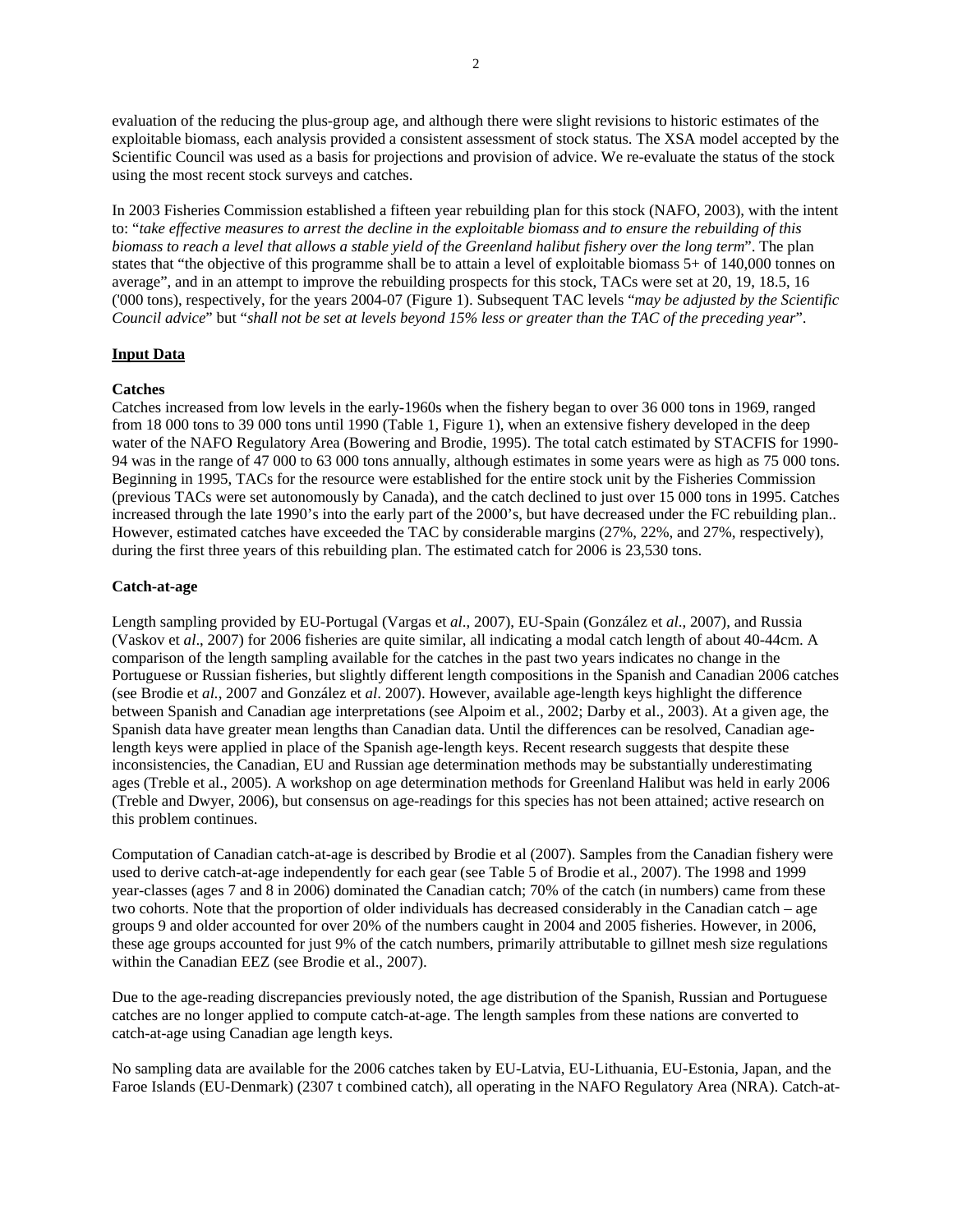age was developed for these fleets under the assumption that the age-composition was similar to that of the combined Spanish, Portuguese and Russian fisheries operating within the NRA.

Total catch numbers-at-age for 1975-2006 are given in Table 2. As in the recent past, in 2006 the modal catch was at age 7, corresponding to the 1999 year-class. Catch weights at age (Table 3) are computed as weighted means of the values from national sampling, and indicate no trends over time. However, note that catch weights at age in 2006 at the older ages are lower than those in previous years. To illustrate changes in the age composition of the catch over the past five years (particularly changes at ages 8+), the combined C@A from 2002-2006 is plotted in Figure 2. The sum-of-products is 0.981 for the 2006 data, and is close to 1 for all five years. Note that although the landings for 2005 and 2006 have been almost identical (23, 255 tons versus 23, 531 tons, respectively), the age compositions for these catches are considerably different – in fact, the number of individuals removed increased by 10%. The numbers of age groups 5, 6, 7, and 8 in the catch increased in the 2006 fishery, with corresponding decreases at the remaining ages.

## **Survey Data**

 $\overline{a}$ 

During the previous assessment of this stock, Gonzaléz Costas and Gonzaléz Troncoso (2006) presented a quality evaluation of surveys for Greenland Halibut. Each of the survey series considered indicated similar results: the correlation between survey measurements at successive ages are very consistent up to ages 5 to 6; but for older ages, the correlations are quite weak, even negative in some instances. We have repeated this analysis and investigated the quality of the survey information in more detail using the exploratory data analysis package using the Fisheries Library in  $R^1$  (FLR, www-flr-project.org; see Kell et al., 2007).

The following data series were used to calibrate the XSA during the 2006 assessment:

a) EU 3M - a European Union summer survey in Division 3M from 1995–2006, ages 1 – 12 (Casas and González Troncoso, 2007).

b) Can 2J3K autumn survey, true Campelen data from 1996 - 2006, ages 1 to 14 (Healey, 2007). c) Can 3LNO spring survey, true Campelen data from 1996 - 2005, ages 1 to 8 (Healey, 2007).

An additional year of data are available from the EU summer 3M survey and Canadian autumn 2J3K survey; the Canadian spring survey in Divisions 3LNO was not completed during 2006 (see Brodie and Stansbury, 2007).

In addition to the survey series that have been used to calibrate the recent assessments, we have included the Canadian autumn survey series from Divisions 3L and 3M, as well as the EU-Spain summer survey in the NRA of Divisions 3NO to evaluate the possibility of including these data into the analytical assessment. The Division 3L index was included in the combined Divisions 2J3KL index in earlier assessments of this stock (e.g. Darby et *al.*, 2004), but during the 2005 assessment this index was replaced by the Division 2J3K results due to survey coverage problems in Division 3L during the fall of 2004 (see Healey and Mahé, 2005; Healey and Dwyer, 2005). The EU-Spain dataset was included in exploratory runs during the 2005 assessment, but was not incorporated into the STACFIS agreed formulation owing to residual patterns over time.

During the 2003 assessment, STACFIS agreed (NAFO, 2003; Darby et a*l.*, 2003) to exclude survey data from 1978- 1994 from the calibration dataset to exclude time periods when changes in survey catchability were apparent. Retrospective patterns in biomass, fishing mortality and recruitment were less severe when the 1978-1994 data were excluded. Darby et *al.* (2003) also reported improved within survey correlations for the shortened time series. The 1995 data from the Canadian fall survey have also been excluded as the survey coverage in that year was incomplete; several of the deep water strata were not surveyed (see Tables 7-8 of Brodie and Stansbury, 2007).

<sup>&</sup>lt;sup>1</sup> R is a freeware statistical software package available at: http://www.r-project.org.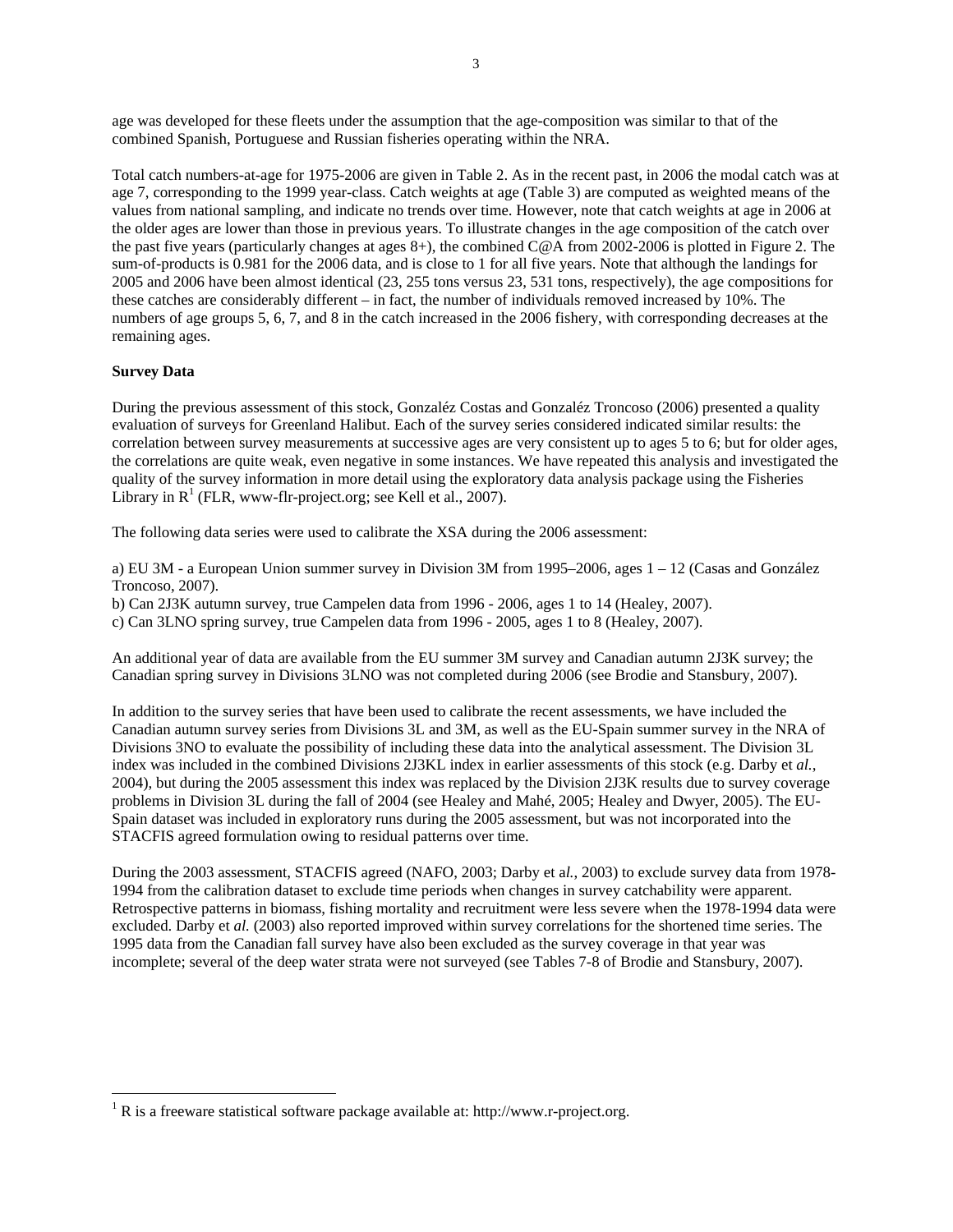## **Results and Discussion**

## **FLEDA**

FLR includes an exploratory data analysis library, FLEDA. Amongst the exploratory tools available in this package are pair-wise plots for examining the consistency of survey information across age groups, and an age-by-age comparative plot of multiple (standardized) indices. The data are standardized using the age-specific mean and standard deviation of each index.

Pair-wise plots of the each of the survey indices (by cohort on the log-scale) are presented in Figure 4. The slope of the regression lines in these plots yield the correlation coefficients equivalent to those presented by Gonzaléz Costas and Gonzaléz Troncoso (2006). A comparison of these correlation coefficients from each of the indices (Figure 5) Some of the low correlation values noted in previous assessments are partially due to one or two outlying points (e.g. ages 6 to 7 in Can 2J3K F index) whereas other problems appear to be systematic.

Several comparisons of the standardized indices are presented (Figures 6a-6e) illustrating the consistency of dataset currently used to calibrate the analytical assessment (Figure 6a), but in addition, to evaluate the possibility of adding other available indices to the tuning dataset.

The following combinations of survey data are illustrated:

- All of the available data series (Figure 6a) excludes Canadian data using the Engels gear (anything prior to 1995) as there are relatively few survey points to compare these data against.
- Canadian Div. 2J3K fall, Canadian Div. 3LNO spring and Spanish Div. 3NO (NRA only) summer surveys (Figure 6b).
- Canadian Div. 3LNO spring and Canadian Div. 3L fall surveys (Figure 6c).
- EU Div. 3M summer and Canadian Div. 3M fall surveys (Figure 6d).
- Canadian Div. 2J3K fall, Canadian Div. 3LNO spring, and EU Div. 3M Summer surveys (Figure 6e).

Observe that the Spanish Div. 3NO is quite variable at the youngest ages, but is generally similar with the Canadian data(Figure 6b); however, the recent increases in the Canadian Div. 2J3K data are not measured in the Spanish survey. The Canadian spring survey in Divs. 3LNO and fall survey in Div. 3M are very consistent (Figure 6c), although some problems are evident at ages 7 & 8. The Canadian Div. 3M fall survey and the EU Div. 3M summer survey indicate broadly similar trends at ages 5-8 (Figure 6d), but at the older ages are indicating an entirely different signal. This reflects the different depth coverage of these two surveys (the Canadian survey extends to almost 1500m, whereas the EU survey has a maximum depth of 730m). The survey data used to calibrate the XSA appears to be fairly consistent through time over a majority of the age groups (Figure 5e). Note that the Canadian Div. 2J3K fall survey is measuring substantial increases in recent years. To some extent, this increasing trend is also present in the other two survey series, but the increases in these surveys are not of the same magnitude as that in the Canadian Div. 2J3K fall survey.

Of the Canadian Division 3L, Canadian Division 3M and Spain Division 3NO (NRA) surveys, the Canadian 3L index was considered to be the best candidate for inclusion in the XSA calibration dataset, as this index is consistent with the Canadian spring index from Divisions 3LNO (see Figure 5c) and also the Canadian Div. 2J3K fall survey data. This index was included as part of the combined Divisions 2J3KL index used in calibrating the XSA up until the June 2005 assessment of this stock. Due to survey coverage deficiencies in this survey during autumn 2004, Healey and Dwyer (2005) determined that the deficiencies were such that the 2004 result could not be considered comparable to the remainder of the time series. If the Division 3L index is to be included in the assessment, there are two options: to add the Division 3L data as an additional index, or to re-institute the combined Division 2J3KL index, with the 2004 value set as missing in the XSA input data. The latter option of reverting to the 2J3KL index was considered undesirable due to the fact that this would force the exclusion of the 2004 index values, detrimentally impacting the estimation of survivors (in recent assessments, the Canadian fall 2J3K index has received the highest weighting in computing estimates of survivors). This solution could be revisited in the future when the 2004 data would be in a more converged part of the SPA.

It was decided to not include the Division 3L index as it is part of the Canadian autumn series and has similar trends to the Division 2J3K index; thereby this index is not considered to be a truly independent source of information.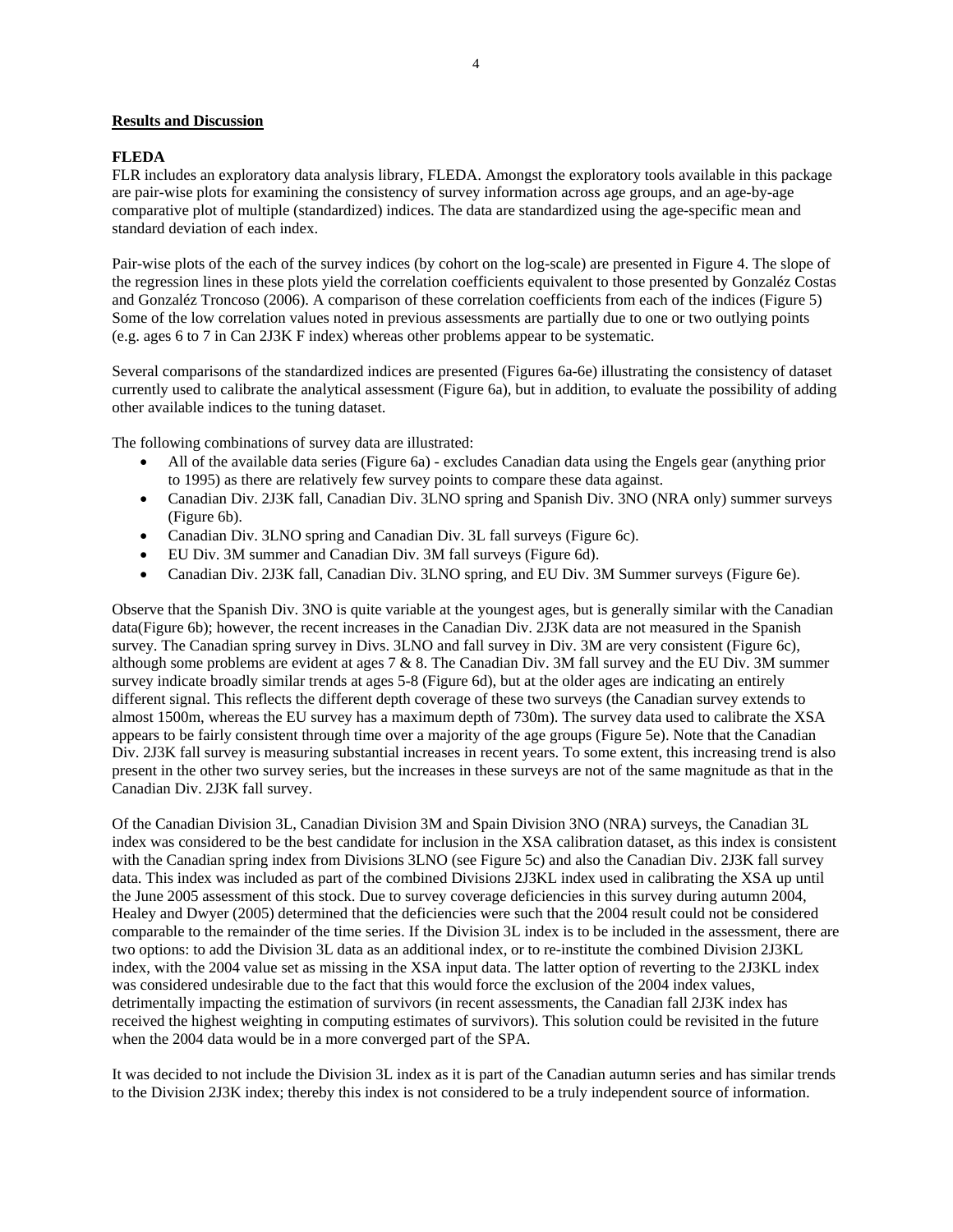Despite these concerns, a preliminary analysis which included this index was evaluated with practically-identical results, yet having a stronger retrospective pattern.

In addition to the FLEDA diagnostic plots, we present "bubble plots" of the indices used in tuning the XSA (scaled within each survey-age) in Figure 6. These plots also indicate that there are some difficulties in tracking cohorts in these surveys; note particularly the recent trends in the Canadian fall 2J3K survey index (see Healey (2007) for additional discussion on this issue).

These illustrations suggest that the patterns across surveys in the data set currently used to calibrate the assessment are reasonably consistent. This is not to say that the tuning dataset is without problems, as demonstrated in the pairwise scatter plots. Nonetheless, we rely on the assertion of Healey and Mahé (2006) that XSA uses within cohort information to produce estimates of survivors, and as such, VPA analyses for this stock are still considered appropriate.

## **Assessment Results**

Survey data over 1995-2006 and catch information from 1975-2006 were used to estimate numbers at age using the XSA formulation applied during the 2006 assessment. In addition to exploratory analyses (not shown) conducted during this assessment, previous investigations indicated that the XSA settings used recent assessments are suitable (see Healey and Mahé, 2005, 2006 for various sensitivity analyses). The XSA settings, diagnostics and results can be found in Table 5. Estimated numbers at age and fishing mortality at age are presented in Tables 6 and 7, with a summary of the estimates presented in Table 8. Figure 7 illustrates the exploitable (ages 5+) biomass, average fishing mortality and the age 1 recruitment. (Estimates of 2007 survivors from the XSA are used to compute 2007 biomass assuming the 2007 stock weights are equal to the 2004-2006 average.)

The strong recruiting year-classes of the mid-1980's, coupled with relatively low fishing mortalities contributed to a substantial increase in the exploitable biomass over 1985-1991. Subsequently, intense fishing pressure and poor recruitment contributed to significant stock declines (on the order of two-thirds reduction) in the early 1990's. The large 1993-1995 year-classes lead to improvements in the exploitable biomass around the turn of the millennium. Estimates of exploitable biomass since the imposition of the Fisheries Commission rebuilding plan remain relatively low, averaging 75 000 t. The 2007 5+ biomass is estimated to be approximately 73 000 tons. This is the lowest value in the estimated time series.

From 1975-1990, average fishing mortality over ages 5-10 (Fbar(5-10)), although variable, was generally low, particularly so during the late 1980's. As a result of high catches in 1991-94, fishing mortality increased considerably. Fbar(5-10) then declined to about 0.20 in 1995 with the substantial reduction in catch but has increased since then and has remained high despite a reduction of effort as catches have exceeded the rebuilding plan quotas. Fbar(5-10) in 2006 is estimated to be 0.59.

Estimated recruitment for all year-classes since the 1996 year-class, that is, all age groups which comprise the majority of the current exploitable biomass, are below the long-term average, as indicated in the previous assessment (Healey and Mahé, 2006). The estimated abundance of the 2003 - 2005 year-classes are the lowest values in the time series. Although the estimated magnitude of the 2003 and 2004 year-classes are consistent in the three survey series (see Estimated Survivors in Table 5b), the two observations of 2005 year-class are not consistent.

The XSA estimated catchabilities  $(Q)$ , the standard error of  $Log(Q)$ , and also the scaled weights used to compute the estimates of survivors at each age of the estimated population are presented in Figure 9. Darby and Flatman (1994) suggest that Log(Q) standard errors in excess of 0.5 are indicative of poor fit. In this analysis, the Log(Q) standard errors exceed 0.5 for a majority of index-ages, and in some cases, exceed 1. The scaled weights indicate a dominance of the Canadian fall 2J3K survey, with increasing shrinkage influence at older ages.

Selection patterns of the recent past are plotted in Figure 10. Current results indicate increased selection at age 8 relative to other age groups. This stems from a slight increase in the modal length in the Spanish catch. Recent changes to fishing regulations within the Canadian EEZ have resulted in a dramatic decline of the relative F at the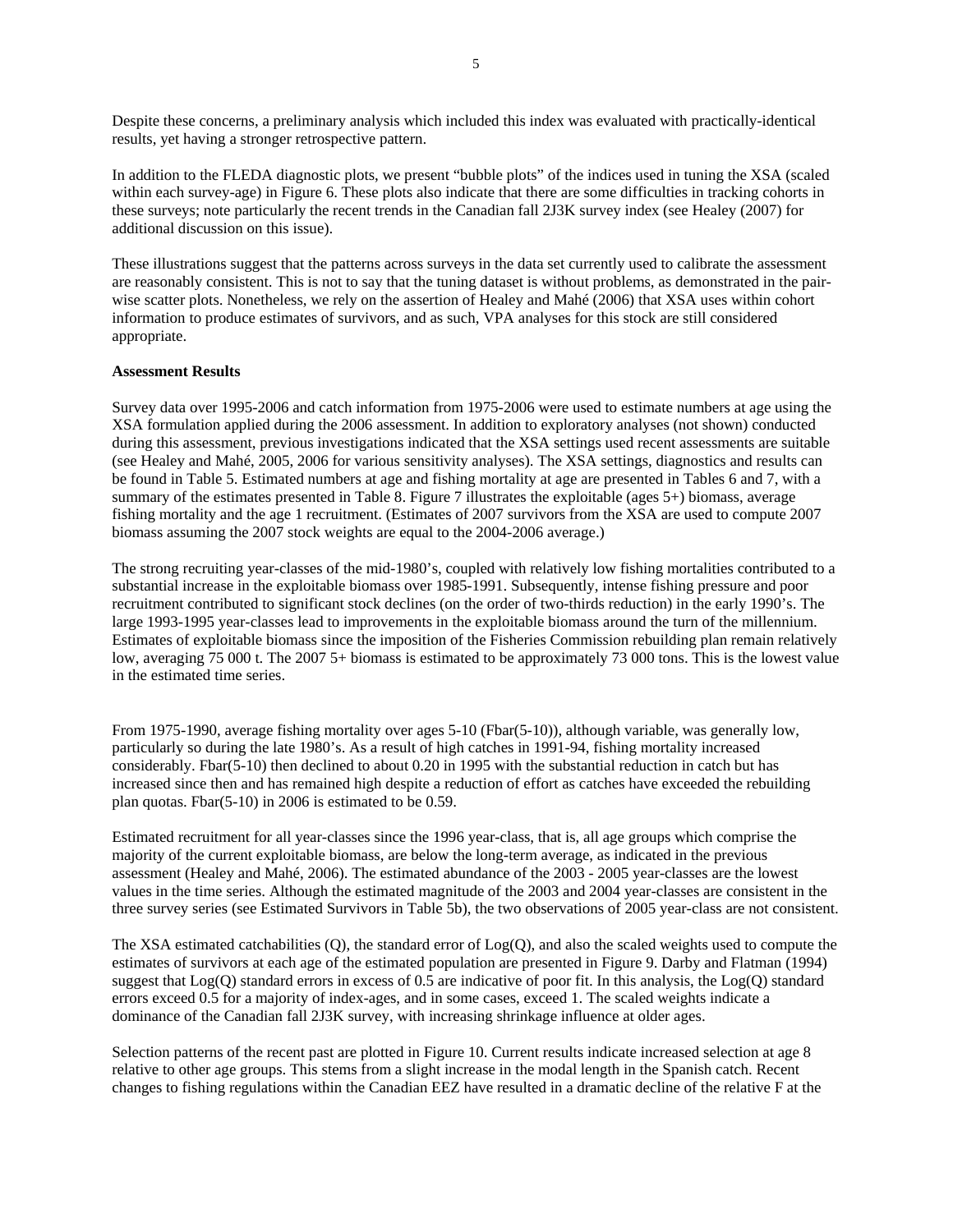oldest ages. The majority of the older individuals in the total catch-at-age are taken in the Canadian gillnet fishery; see Brodie et al (2007).

Residual graphics from the XSA analysis are presented in Figures 11 a-c. The trends and patterns are similar to those described in previous assessments of this stock: there are trends in the residuals along the cohorts, plus evidence of year-effects in some of the surveys. The mean squared residual (Figure 11a) is largest for ages 7 and 8 in the Canadian spring survey, and ages 11 and 12 in the EU summer survey. Increasing trends in the mean annual residual in both of the Canadian surveys are cause for concern. Note that all of the residuals in the 2005 and 2006 Canadian fall survey for ages 5 and older are positive due to the increased abundance in these cohorts as compared to the relative abundance at younger ages. Again, the residual bubble plots (Figure 11c) display problematic trends – evidence of cohort tracking and year effects, each of which indicate poor model fit.

#### **Retrospective analysis**

A retrospective analysis was conducted to examine the influence of removing successive years' data on the terminal estimates of biomass, fishing mortality and recruitment (Figure 12). Retrospective patterns in stock size estimates have been problematic in earlier assessments of this stock (see Darby et *al*. 2003). The retrospective results indicate that the recent recruitment estimates have been revised upwards as additional data is included in the model. Trends are evident in the retrospective estimates of fishing mortality, particularly with the estimated fishing mortality in the terminal year. Observe that the magnitude of the one-year retrospective revision to average fishing mortality (2006 to 2005) in the current assessment is less severe than that noted in the previous assessment (2005 to 2004).

There are some notable features in these retrospective figures. One is that the direction of the retrospective pattern has reversed over time; during the late 1990's and early 2000's, the successive assessments appear to have underestimated average fishing mortality, and consequently over-estimate the exploitable biomass. This was caused by downwards revisions to the estimated recruitment of the 1993-1995 year-classes. However, in the recent past, fishing mortality appears to be over-estimated and biomass underestimated as the estimated recruitment since 2000 has been revised upwards in each successive assessment. The second unusual feature of the retrospective analysis is the changing trend in average fishing mortality between the 2005 assessment and subsequent assessments (Figure 12). In the 2005 assessment, the estimated of average fishing mortality over ages 5-10 increased between 2003 and 2004. In the subsequent assessments, however, average fishing mortality decreases from 2003 to 2004. The estimate of average fishing mortality for 2004 is 0.55 in the current assessment, compared to 0.71 in the 2005 assessment. A comparison of the selection patterns (not shown) also indicates retrospective differences, especially in the terminal year. A final interesting feature of this analysis is that the relative difference between the 1993-1995 cohorts and those in 1998-2001 decreased considerably as data were added to the model.

To gain further insight into such differences, Tables 10 and 11 provide a measure of the sensitivity of the XSA output to the addition of the 2006 catch and survey data. The tables present ratios of the estimated numbers at age and fishing mortality at age from the current assessment and the 2006 assessment with changes exceeding 10% in magnitude highlighted. Observe that the one year retrospective differences are driven primarily by revisions to the 1997 - 1999 year-classes, the same age groups indicating increased abundance in the Canadian fall index.

#### **Robustness**

Three additional XSA analyses were conducted which were calibrated using a single tuning index, to gauge the consistency of the estimated stock dynamics. Estimates of exploitable biomass, recruitment and average fishing mortality have been consistent up until the recent period. The most dramatic differences are in the recent estimates of recruitment from the EU survey and the two Canadian indices, which are based upon a limited number of observations. The estimated exploitable biomass in 2007 and average fishing mortality (Figure 14) for each of the single-index analyses are compared with the results using all of the information. Note that the combined trends most closely resemble those from the Canadian fall index as this index receives the highest weighting (refer to Figure 9) in the combined run.

## **Reference Points**

Precautionary approach reference points have not previously been defined for this stock. Several of the standard approaches typically available for age-disaggregated assessments are not applicable for this stock given the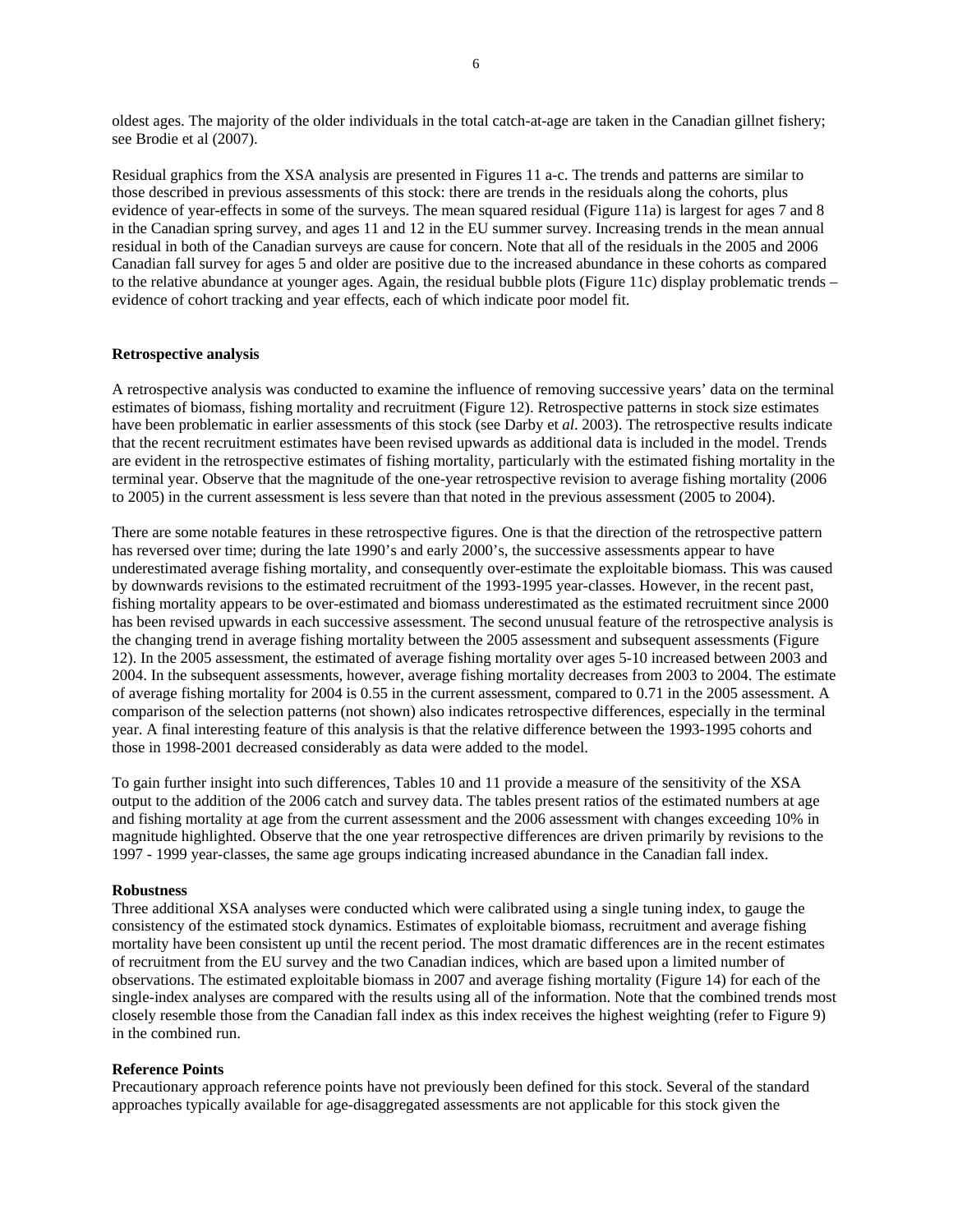difficulties in determining the spawner biomass (or appropriate proxy). Limit reference points could not be determined for this stock at this time. However, we note that the exploitable biomass is currently estimated to be the lowest in the 1975-2007 time-series.

Based on average weights and partial recruitment for the past 3 years,  $F_{\text{Max}}=0.25$  and  $F_{0.1}=0.14$ . The XSA estimate of average fishing mortality (ages 5-10) for 2006 is 0.59, which is more than double the  $F_{\text{Max}}$  level, or approximately four times the  $F_{0,1}$  level.

## **Projections**

Five-year deterministic and stochastic projections (to January 1, 2012) were considered. This is an increased timehorizon compared to recent assessments which have included three year projections. Considering that 2007 is the final fishing year for which TACs were specified in the FC Greenland Halibut rebuilding plan, we provide projection results for five years. It should be emphasized that all projections are contingent on the accuracy of the estimates of survivors. This is especially so for the deterministic projections, which do not include uncertainties around the XSA estimates of terminal year survivors. In particular, assessments of year-class strength of this stock have been subject to retrospective revisions. Further, as the projection period lengthens, an increasing proportion of the age composition is comprised of year-classes that may be poorly estimated (limited survey data available) or are assumed (recruits in the projection period). Attention is also to be drawn on the fact that, as discussed by Patterson et al. (2000), current bootstrapping and stochastic projection methods generally underestimate uncertainty. The percentiles are therefore presented as relative measures of the risks associated with the current harvesting practices. They should not be taken as representing the actual probabilities of eventual outcomes.

The rebuilding plan TACs for 2004 - 2006 were exceeded by 27%, 22%, and 27% respectively. As such, all projections carried out assume that 20, 000 tons will be removed during  $2007 (16,000 \text{ TAC} + 25\%)$ . No rebuilding plan TACs have been set beyond 2007; during the years 2008 – 2011, four scenarios are evaluated:

- i) constant fishing mortality at the F0.1 level  $(=0.138)$
- ii) constant fishing mortality at  $F2006 (=0.533)$
- iii) constant landings at 16 000 tons (denoted Rebuilding Plan I), and
- iv) annual landings reduced by 15%, the maximum possible reduction under the FC rebuilding plan, from the 2007 TAC level. Specifically, removals in 2008 are assumed to be 13 600 tons, and are reduced by 15% in each additional year. (Denoted Rebuilding Plan II).

The projection inputs are summarized in Table 11 with the variability in the projection parameters for the stochastic projections described by the coefficients of variation (column CV in the table). Numbers at age 2 and older at 1st of January 2007 and corresponding CVs are computed from the XSA output. Deterministic projections were conducted assuming a recruitment value fixed at the 1999-2004 geometric mean of the age 1 XSA estimates. For the stochastic projections, recruitment was bootstrapped from the 1975-2004 age 1 numbers from the XSA; more recent recruitment levels were not included as these estimates are less certain. Note that the assumed age 1 recruitment levels have almost no impact in the exploitable biomass in the medium term projections. Scaled selection pattern and corresponding CVs are derived from the 2004 to 2006 average from the XSA. Weights at age in the stock and in the catch and corresponding CVs are computed from the 2004-2006 average input data. Natural mortality was assumed to be 0.2 with a CV of 0.15. The stochastic distributions were generated using the @Risk software. The distribution was assumed lognormal for the numbers at age and normal for the other input data.

## **Deterministic Projection Results**

For each of the four scenarios considered, projection results (Tables 12, 13) of exploitable biomass (see also Figure 15), fishing yield, and average fishing mortality (Figure 16) are presented. Results indicate that the exploitable biomass will continue to decline if current levels of fishing mortality are maintained. If catches over 2008-2011 are constant at 16 000 tons (Rebuilding Plan I), exploitable biomass remains stable with minimal recovery. Exploitable biomass is projected to increase rapidly if fishing mortality is reduced to the F0.1 level, or if the catches in 2008 and onward are decreased by 15% annually (Rebuilding Plan II).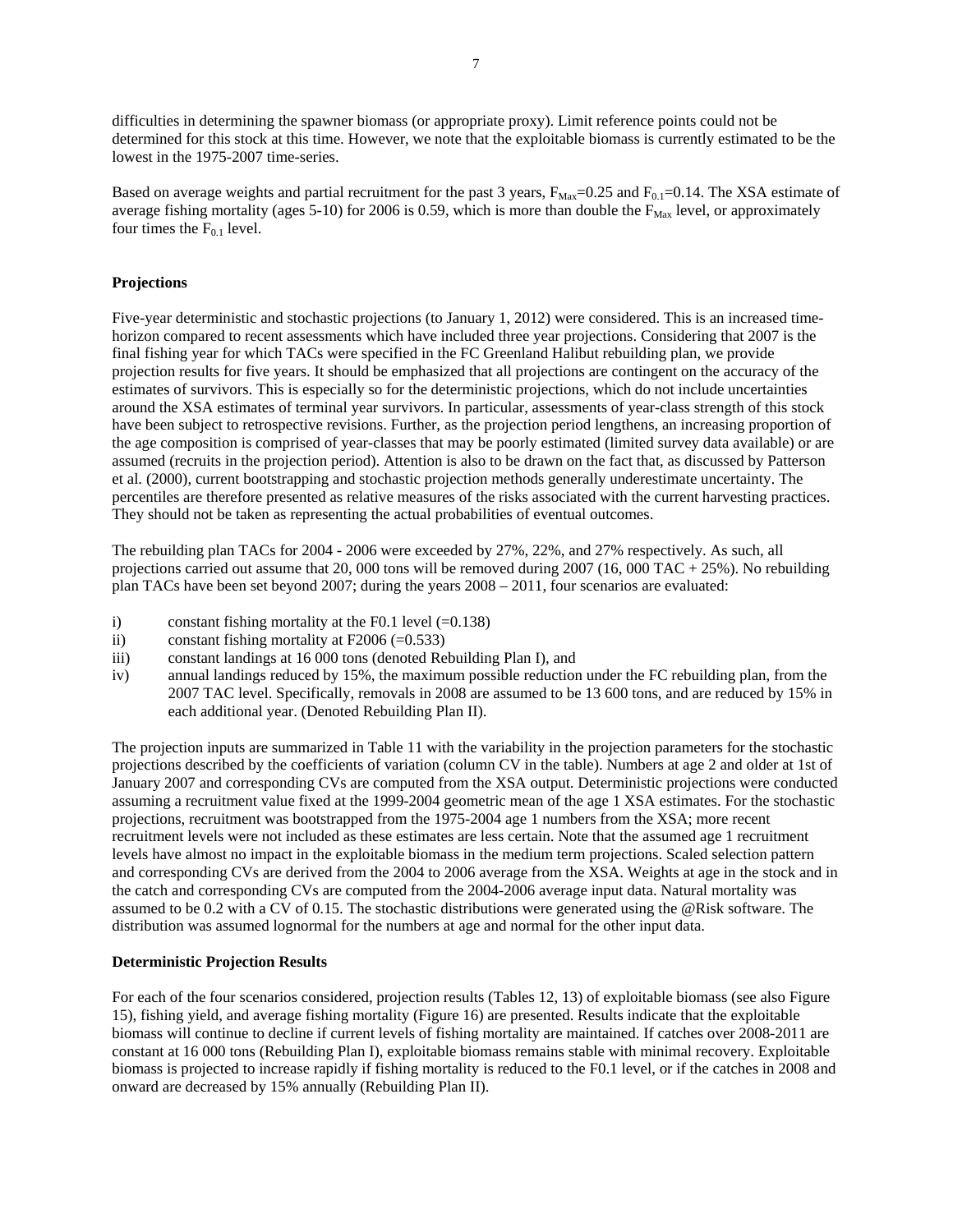Table 13 provides growth rates of the exploitable and 10+ biomass in relation to those in 2003, when the rebuilding plan was implemented, and in 2007, the terminal year from the current assessment. Table 14 presents the ratio of the exploitable  $(5 +)$  biomass at the end of the projection period in relation to the target identified in the rebuilding plan. Severe declines in the biomass are evident if current levels of fishing mortality are maintained. If catch levels are reduced by 15% annually (Rebuilding Plan II) or if fishing mortality is reduced to the F0.1 level, the projected biomass grows considerably, due in part to substantial increases in the 10+ age groups. Maintaining a fixed catch of 16 000 tons annually, the projected biomass remains below the level when the rebuilding plan was implemented. Note that potential success of the rebuilding plan is much greater under F0.1 or 15% annual reductions in catch (2012 exploitable biomass approximately three-quarters of the rebuilding target) than that under current levels of F or fixed catches of 16 000 tons.

## **Stochastic Projection Results**

The results of the stochastic projections (average fishing mortality, 5+ biomass and 10+ biomass) conducted under the four scenarios described above are plotted in Figures 17 - 20 and are similar to those from the deterministic projections. The trend in age 10+ biomass is presented to illustrate the short term development of older portion of the population and should not be considered to represent SSB which is not precisely known. As in the deterministic projections, it is assumed that 20 000 will be removed during 2007 (16 000 ton TAC + 25%).

In addition, probability profiles of the biomass in 2012, the end of projection period (Figure 21) are compared to the 2003 level, when the rebuilding plan was implemented, and also to 140 000 tons, the target level identified in the rebuilding plan. These illustrate the risk of the projected exploitable biomass in 2012 being below a reference level. Only the scenarios under F0.1 or 15% annual reduction provide a high (>90%) probability that the exploitable biomass will have recovered to the 2003 level by 2012. Even under the most optimistic scenario, there is a low  $\left($  <10%) probability that the 2012 biomass will have reached the 140 000 tons target.

#### **Conclusion**

The status of this stock is one of considerable concern: recent estimates of exploitable biomass are at an all-time low, and fishing mortality remains high, in spite of the Fisheries Commission rebuilding plan. In addition, all yearclasses since the 1996 year-class are estimated to be of below average strength.

Deterministic and stochastic projections indicate that under the Fisheries Commission rebuilding plan, prospects for stock rebuilding are currently poor. Results indicate that the exploitable biomass will continue to decline if current levels of fishing mortality are maintained. If catches over 2008-2011 are constant at 16, 000 tons, projected exploitable biomass remains stable at a low level with minimal recovery. Exploitable biomass is projected to increase rapidly if fishing mortality is reduced to the F0.1 level, or if the catches in 2008 and onward are decreased by 15% annually.

#### **Acknowledgements**

The authors acknowledge the assistance of the remaining members of the *ad-hoc* working group on the assessment of this stock: Carmen Fernández (IEO, EU-Spain), Fernando González Costas (IEO, EU-Spain), Diana González Troncoso (IEO, EU-Spain), Phil Large (CEFAS, EU-UK) and Don Power (STACFIS chair; NWAFC, Canada) whose involvement and discussion improved the quality of the assessment.

#### **References**

Alpoim, R., E. Roman, B. Greene, R. Burry and W.R. Bowering. 2002. Results of the Greenland Halibut (Reinhardtius hippoglossoides) Otolith Exchange Between Spain, Canada and Portugal. NAFO SCR. Doc. 02/141. Ser. No. N4763.

Bowering, W.R., and W.B. Brodie. 1995. Greenland halibut (Reinhardtius hippoglossoides (Walbaum)). A Review of the Dynamics of its Distribution and Fisheries off Canada and West Greenland. In Deep-water fisheries of the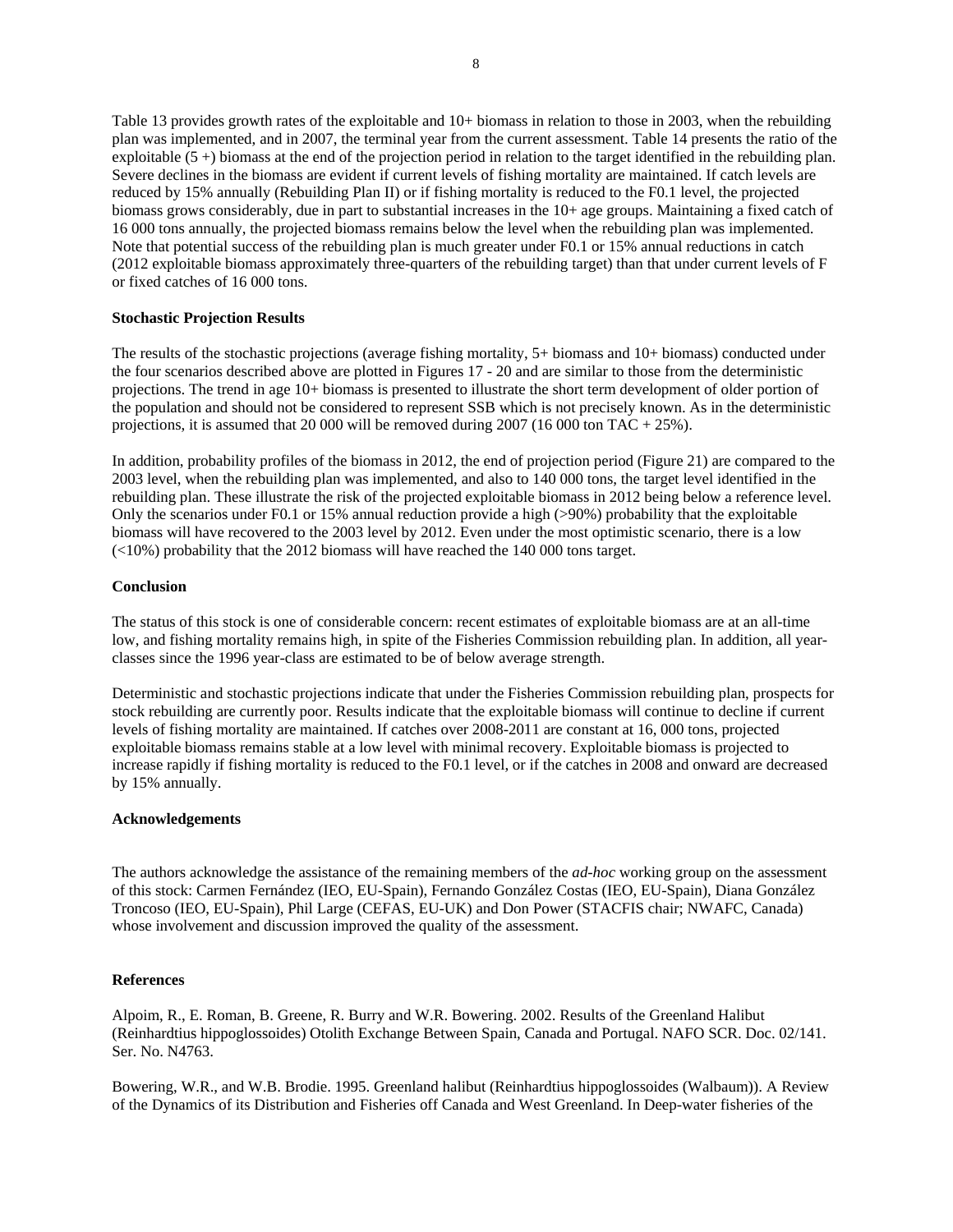North Atlantic Oceanic Slope. Edited by A.G. Hopper. NATO Advanced Science Institutes Series. Kluwer Academic Publishers, Boston. Pp. 113-160.

Brodie, W.B., D. Power, and B.P. Healey. 2007. The Canadian fishery for Greenland halibut in SA 2 + Divisions 3KLMNO, with emphasis on 2006. NAFO SCR Doc. 07/50, Ser. No. N5402.

Brodie, W.B., and D. Stansbury. 2007. A Brief Description of Canadian Multispecies Surveys in SA2+ Divisions 3KLMNO from 1995-2006. NAFO SCR Doc. 07/18, Ser. No. N5366.

Casas, J.M., and D. González Troncoso. 2007. Results from bottom trawl survey on Flemish Cap of June-July 2006. NAFO SCR Doc. 07/10, Ser. No. N5353.

Darby, C.D., and S. Flatman. 1994. Virtual Population Analysis: Version 3.1 (Windows/Dos) user guide. Info. Tech. Ser., MAFF Direct. Fish. Res., Lowestoft, (1): 85pp.

Darby, C.D., W.R. Bowering, and J.-C. Mahé 2003. An Assessment of Stock Status of the Greenland Halibut Resource in NAFO Subarea 2 and Divisions 3KLMNO Based on Extended Survivors Analysis with Short and Medium-term projections of Future Stock Development. NAFO SCR Doc. 03/64. Ser. No. N4883.

Darby, C.D., B.P. Healey, and J.-C. Mahé 2004. Greenland halibut (Reinhardtius hippoglossoides) in Subarea 2 + Divisions 3KLMNO: an assessment of stock status based upon XSA, ADAPT and ASPIC analyses with stochastic projections of potential stock dynamics. NAFO SCR Doc. 04/55. Ser. No. N5008.

González F., J.L. Del Rio, A. Vázquez, E. Román, M. Casas, and G. Ramilo. 2007. Spanish Research Report for 2006. NAFO SCS Doc. 07/08, Ser. No. N5355.

González Troncoso, D. and F. González-Costas, 2006. Quality of the surveys information in relation with the Greenland halibut assessment of Subarea 2 and Divisions 3KLMNO. NAFO SCR Doc. 06/50, Ser. No. N5277.

Healey, B.P., and K.S. Dwyer. 2005. A simple examination of Canadian autumn survey trends in NAFO Divisions 3LNO for Greenland halibut and American plaice: the impact of incomplete coverage of this survey in 2004. NAFO SCR Doc. 05/34, Ser. No. 5117.

Healey, B.P. and J.-C. Mahé. 2005. An Assessment of Greenland Halibut in Subarea 2 + Divisions 3KLMNO, with Projections under the Fisheries Commission Rebuilding Plan. NAFO SCR Doc. 05/63, Ser. No. N5149.

Healey, B.P. and J.-C. Mahé. 2006. An Assessment of Greenland Halibut (*Reinhardtius hippoglossoides*) in Subarea 2 + Divisions 3KLMNO. NAFO SCR Doc. 06/51, Ser. No. N5281.

Healey, B.P. 2007. Greenland halibut (Reinhardtius hippoglossoides) in NAFO Subarea 2 and Divisions 3LKMNO: stock trends based on annual Canadian research vessel survey results during 1978-2006. NAFO SCR Doc. 07/45, Ser. No. N5397.

Kell, L. T., Mosqueira, I., Grosjean, P., Fromentin, J-M., Garcia, D., Hillary, R., Jardim, E., Mardle, S., Pastoors, M. A., Poos, J. J., Scott, F., and Scott, R. D. 2007. FLR: an open-source framework for the evaluation and development of management strategies. ICES Journal of Marine Science, 64. doi:10.1093/icesjms/fsm012

NAFO. 2003. NAFO Rebuilding Plan for the stock of Greenland Halibut in Subarea 2 and Divisions 3KLMNO. NAFO FC Doc 03/13, Ser. No. N4904.

NAFO. 2003. Report of the Standing Committee on Fisheries Science (STACFIS). NAFO Scientfic Council Reports, 2003.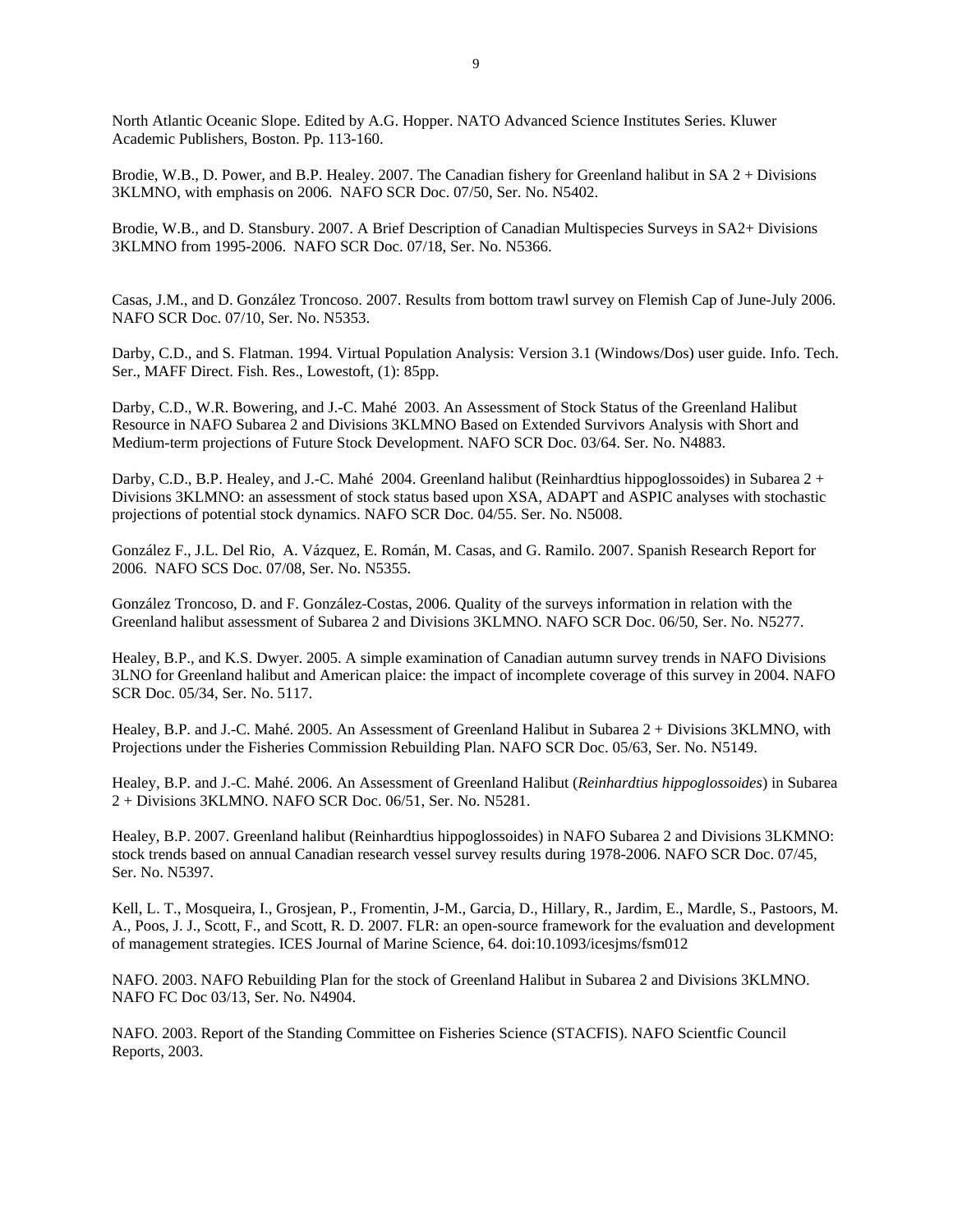Patterson, K.R., R.M. Cook, C.D. Darby, S. Gavaris, B. Mesnil, A.E. Punt, V.R. Restrepo, D.W. Skagen, G. Stefansson, and M. Smith. 2000. Validating three methods for making probability statements in fisheries forecasts. ICES CM 2000 V:06

Shepherd, J.G. 1999. Extended survivors analysis: An improved method for the analysis of catch-at-age data and abundance indices ICES Journal of Marine Science Vol. 56, No. 5, October 1999, pp. 584-591.

Treble, M.A., S.E. Campana, R.J. Wastle, C.M. Jones, and J. Boje. 2005. An assessment of age determination methods, with age validation of Greenland halibut from the Northwest Atlantic. NAFO SCR Doc. 05/43, Ser. No. N5129.

Treble, M.A and K.S. Dwyer. 2006. Report of the Greenland Halibut (*Reinhardtius hippoglossoides*) Age Determination Workshop. NAFO SCR Doc. 06/49, Ser. No. N5276.

Vargas, J., R. Alpoim, E. Santos, and A.M. Avila de Melo. 2007. Portuguese Research Report for 2006. NAFO SCS Doc. 07/09, Ser. No. N5357.

Vaskov, A.A., K.V. Gorchinsky, S.F. Lisovsky, M.V. Pochtar, I.K. Sigaev, and V. A. Rikhter. 2007. Russian Research Report for 2006. NAFO SCS Doc. 07/06, Ser. No. N5335.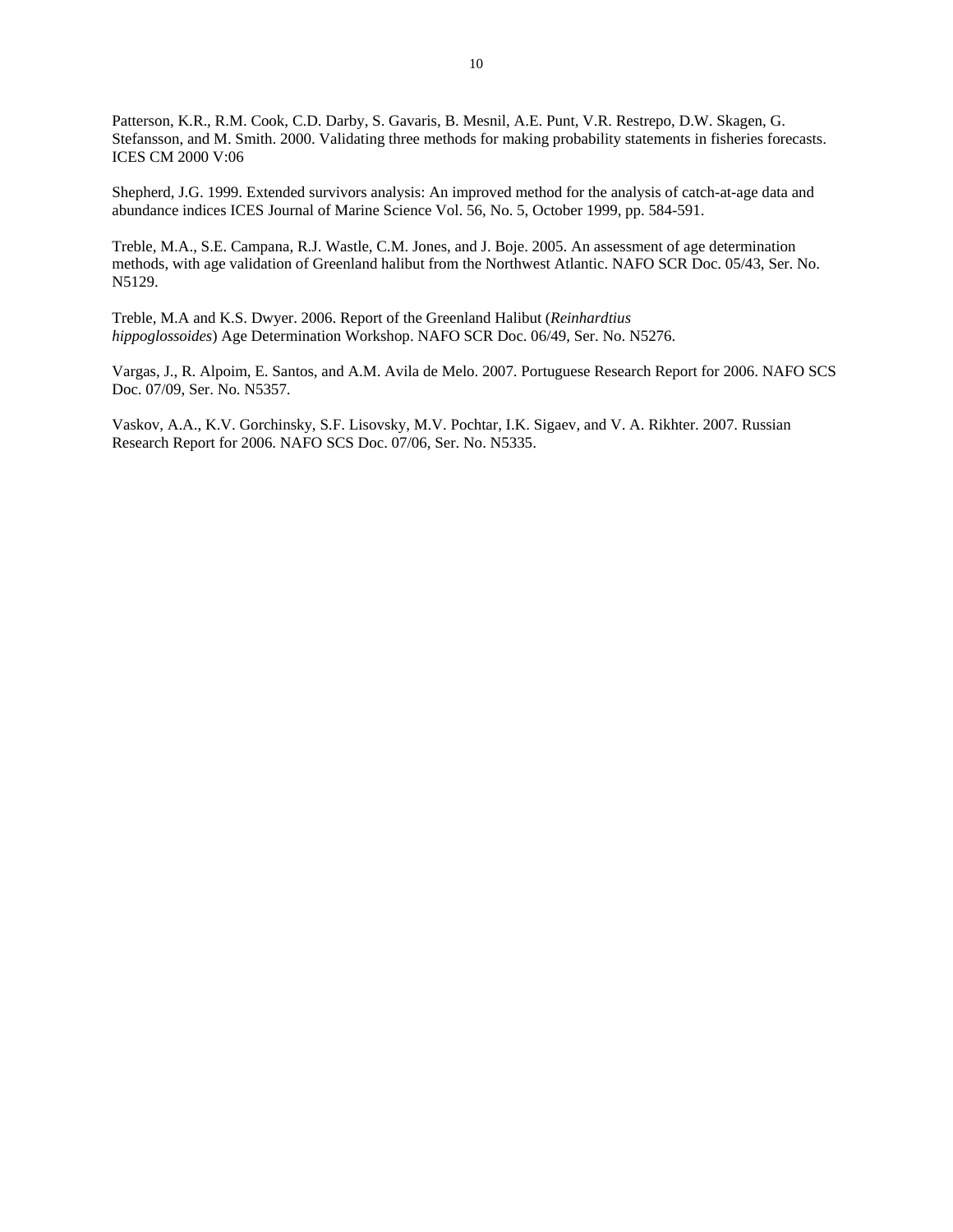Table 1. Landings and Total Allowable Catches (all in 000 tons) for Greenland Halibut in Sub-area 2 and Div. 3KLMNO. TACs were set autonomously by Canada until 1994. Since 1995, the TAC has been established by NAFO's Fisheries Commission.

| Year         | TAC - Canada   TAC - FC   Landings |          |                |
|--------------|------------------------------------|----------|----------------|
| 1960         |                                    |          | 0.9            |
| 1961         |                                    |          | 0.7            |
| 1962         |                                    |          | 0.6            |
| 1963         |                                    |          | $\overline{c}$ |
| 1964         |                                    |          | 4              |
| 1965         |                                    |          | 10             |
| 1966         |                                    |          | 19             |
| 1967         |                                    |          | 27             |
| 1968         |                                    |          | 32             |
| 1969         |                                    |          | 37             |
| 1970         |                                    |          | 37             |
| 1971         |                                    |          | 25             |
| 1972<br>1973 |                                    |          | 30<br>29       |
| 1974         | 40                                 |          | 28             |
| 1975         | 40                                 |          | 29             |
| 1976         | 30                                 |          | 25             |
| 1977         | 30                                 |          | 32             |
| 1978         | 30                                 |          | 39             |
| 1979         | 30                                 |          | 34             |
| 1980         | 35                                 |          | 33             |
| 1981         | 55                                 |          | 31             |
| 1982         | 55                                 |          | 26             |
| 1983         | 55                                 |          | 28             |
| 1984         | 55                                 |          | 27             |
| 1985         | 75                                 |          | 20             |
| 1986         | 100                                |          | 18             |
| 1987         | 100                                |          | 32             |
| 1988         | 100                                |          | 19             |
| 1989         | 100                                |          | 20             |
| 1990         | 50                                 |          | 47             |
| 1991         | 50                                 |          | 65             |
| 1992         | 50                                 |          | 63             |
| 1993         | 50                                 |          | 62             |
| 1994         | 25                                 |          | 51             |
| 1995         |                                    | 27       | 15             |
| 1996         |                                    | 27       | 19             |
| 1997<br>1998 |                                    | 27<br>27 | 20<br>20       |
| 1999         |                                    | 33       | 24             |
| 2000         |                                    | 35       | 34             |
| 2001         |                                    | 40       | 37             |
| 2002         |                                    | 44       | 34             |
| 2003         |                                    | 42       | 35             |
| 2004         |                                    | $20*$    | 25             |
| 2005         |                                    | $19*$    | 23             |
| 2006         |                                    | $18.5*$  | 24             |
| 2007         |                                    | $16*$    |                |

\* TAC specified under FC Rebuilding Plan (FC Doc. 03/13).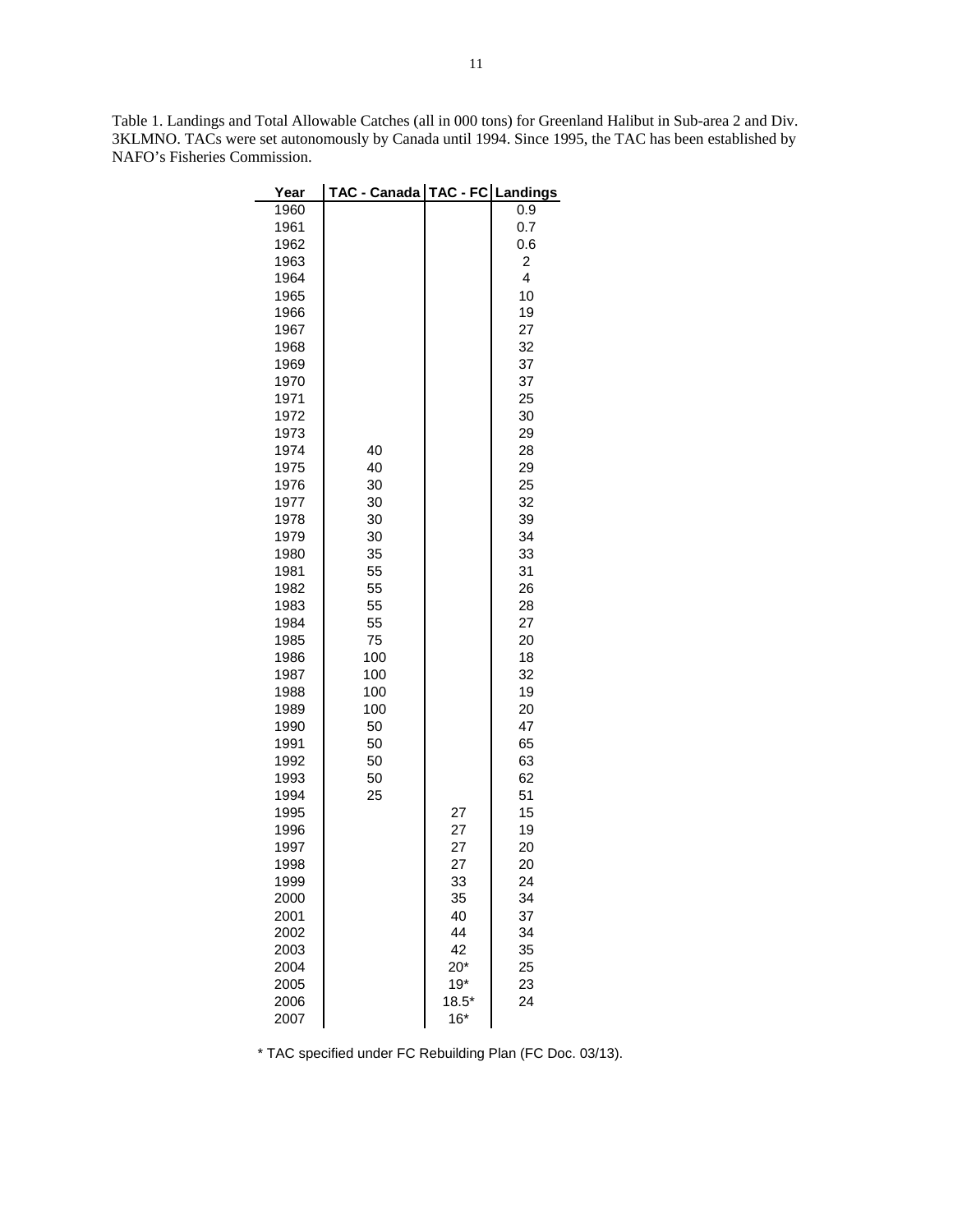Table 2. Catch at age matrix (000s) for Greenland Halibut in Sub-Area 2 and Divisions 3KLMNO.

|      |             |             |   |      |       |       |                | Age   |      |      |      |      |     |     |
|------|-------------|-------------|---|------|-------|-------|----------------|-------|------|------|------|------|-----|-----|
| Year | 1           | $\mathbf 2$ | 3 | 4    | 5     | 6     | $\overline{7}$ | 8     | 9    | 10   | 11   | 12   | 13  | 14  |
| 1975 | $\mathbf 0$ | $\Omega$    | 0 | 0    | 334   | 2819  | 5750           | 4956  | 3961 | 1688 | 702  | 135  | 279 | 288 |
| 1976 | $\mathbf 0$ | 0           | 0 | 0    | 17    | 610   | 3231           | 5413  | 3769 | 2205 | 829  | 260  | 101 | 53  |
| 1977 | $\mathbf 0$ | $\Omega$    | 0 | 0    | 534   | 5012  | 10798          | 7346  | 2933 | 1013 | 220  | 130  | 116 | 84  |
| 1978 | $\mathbf 0$ | 0           | 0 | 0    | 2982  | 8415  | 8970           | 7576  | 2865 | 1438 | 723  | 367  | 222 | 258 |
| 1979 | 0           | 0           | 0 | 0    | 2386  | 8727  | 12824          | 6136  | 1169 | 481  | 287  | 149  | 143 | 284 |
| 1980 | $\mathbf 0$ | 0           | 0 | 0    | 209   | 2086  | 9150           | 9679  | 5398 | 3828 | 1013 | 128  | 53  | 27  |
| 1981 | 0           | 0           | 0 | 0    | 863   | 4517  | 9806           | 11451 | 4307 | 890  | 256  | 142  | 43  | 69  |
| 1982 | 0           | 0           | 0 | 0    | 269   | 2299  | 6319           | 5763  | 3542 | 1684 | 596  | 256  | 163 | 191 |
| 1983 | $\mathbf 0$ | 0           | 0 | 0    | 701   | 3557  | 9800           | 7514  | 2295 | 692  | 209  | 76   | 106 | 175 |
| 1984 | $\mathbf 0$ | 0           | 0 | 0    | 902   | 2324  | 5844           | 7682  | 4087 | 1259 | 407  | 143  | 106 | 183 |
| 1985 | $\mathbf 0$ | 0           | 0 | 0    | 1983  | 5309  | 5913           | 3500  | 1380 | 512  | 159  | 99   | 87  | 86  |
| 1986 | $\mathbf 0$ | 0           | 0 | 0    | 280   | 2240  | 6411           | 5091  | 1469 | 471  | 244  | 140  | 70  | 117 |
| 1987 | 0           | 0           | 0 | 0    | 137   | 1902  | 11004          | 8935  | 2835 | 853  | 384  | 281  | 225 | 349 |
| 1988 | 0           | 0           | 0 | 0    | 296   | 3186  | 8136           | 4380  | 1288 | 465  | 201  | 105  | 107 | 129 |
| 1989 | 0           | 0           | 0 | 0    | 181   | 1988  | 7480           | 4273  | 1482 | 767  | 438  | 267  | 145 | 71  |
| 1990 | $\mathbf 0$ | 0           | 0 | 95   | 1102  | 6758  | 12632          | 7557  | 4072 | 2692 | 1204 | 885  | 434 | 318 |
| 1991 | 0           | 0           | 0 | 220  | 2862  | 7756  | 13152          | 10796 | 7145 | 3721 | 1865 | 1216 | 558 | 422 |
| 1992 | 0           | 0           | 0 | 1064 | 4180  | 10922 | 20639          | 12205 | 4332 | 1762 | 1012 | 738  | 395 | 335 |
| 1993 | $\mathbf 0$ | 0           | 0 | 1010 | 9570  | 15928 | 17716          | 11918 | 4642 | 1836 | 1055 | 964  | 401 | 182 |
| 1994 | 0           | 0           | 0 | 5395 | 16500 | 15815 | 11142          | 6739  | 3081 | 1103 | 811  | 422  | 320 | 215 |
| 1995 | 0           | 0           | 0 | 323  | 1352  | 2342  | 3201           | 2130  | 1183 | 540  | 345  | 273  | 251 | 201 |
| 1996 | $\mathbf 0$ | 0           | 0 | 190  | 1659  | 5197  | 6387           | 1914  | 956  | 504  | 436  | 233  | 143 | 89  |
| 1997 | $\mathbf 0$ | 0           | 0 | 335  | 1903  | 4169  | 7544           | 3215  | 1139 | 606  | 420  | 246  | 137 | 89  |
| 1998 | $\mathbf 0$ | 0           | 0 | 552  | 3575  | 5407  | 5787           | 3653  | 1435 | 541  | 377  | 161  | 92  | 51  |
| 1999 | $\mathbf 0$ | 0           | 0 | 297  | 2149  | 5625  | 8611           | 3793  | 1659 | 623  | 343  | 306  | 145 | 151 |
| 2000 | 0           | 0           | 0 | 271  | 2029  | 12583 | 21175          | 3299  | 973  | 528  | 368  | 203  | 129 | 104 |
| 2001 | 0           | 0           | 0 | 448  | 2239  | 12163 | 22122          | 5154  | 1010 | 495  | 439  | 203  | 156 | 75  |
| 2002 | $\mathbf 0$ | 0           | 0 | 479  | 1662  | 7239  | 17581          | 6607  | 1244 | 659  | 360  | 224  | 126 | 81  |
| 2003 | $\mathbf 0$ | 0           | 0 | 1279 | 4491  | 10723 | 16764          | 6385  | 1614 | 516  | 290  | 144  | 76  | 85  |
| 2004 | 0           | 0           | 0 | 897  | 4062  | 8236  | 10542          | 4126  | 1307 | 529  | 289  | 184  | 87  | 75  |
| 2005 | 0           | 0           | 0 | 534  | 1652  | 5999  | 10313          | 3996  | 1410 | 444  | 244  | 114  | 64  | 46  |
| 2006 | 0           | $\Omega$    | 0 | 216  | 1869  | 6450  | 12144          | 4902  | 1089 | 372  | 136  | 47   | 32  | 40  |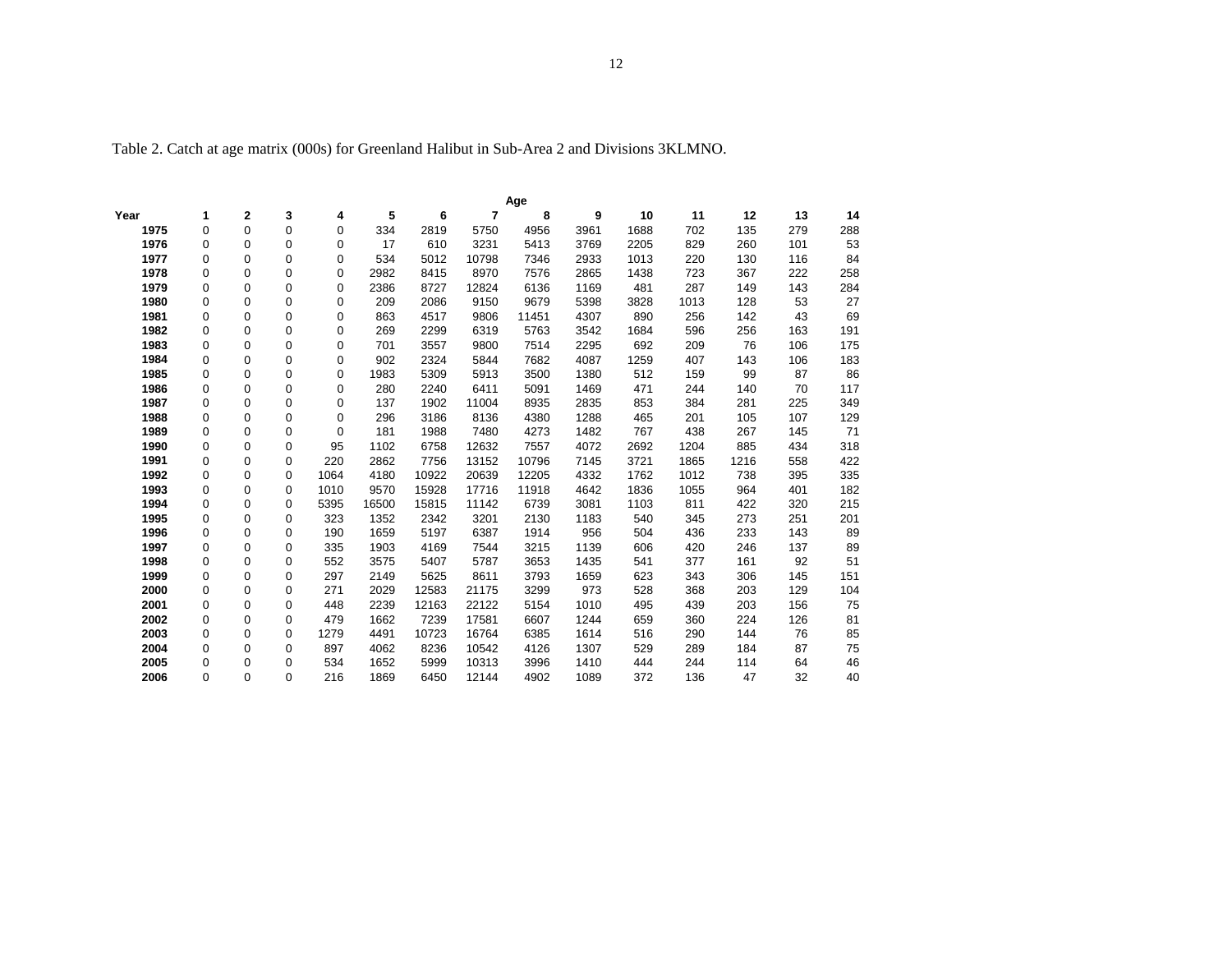| Year | 1     | 2     | 3     | 4     | 5     | 6     | 7     | 8     | 9     | 10    | 11    | 12    | 13    | 14    |
|------|-------|-------|-------|-------|-------|-------|-------|-------|-------|-------|-------|-------|-------|-------|
| 1975 | 0.000 | 0.000 | 0.126 | 0.244 | 0.609 | 0.760 | 0.955 | 1.190 | 1.580 | 2.210 | 2.700 | 3.370 | 3.880 | 5.764 |
| 1976 | 0.000 | 0.000 | 0.126 | 0.244 | 0.609 | 0.760 | 0.955 | 1.190 | 1.580 | 2.210 | 2.700 | 3.370 | 3.880 | 5.144 |
| 1977 | 0.000 | 0.000 | 0.126 | 0.244 | 0.609 | 0.760 | 0.955 | 1.190 | 1.580 | 2.210 | 2.700 | 3.370 | 3.880 | 5.992 |
| 1978 | 0.000 | 0.000 | 0.126 | 0.244 | 0.609 | 0.760 | 0.955 | 1.190 | 1.580 | 2.210 | 2.700 | 3.370 | 3.880 | 5.894 |
| 1979 | 0.000 | 0.000 | 0.126 | 0.244 | 0.609 | 0.760 | 0.955 | 1.190 | 1.580 | 2.210 | 2.700 | 3.370 | 3.880 | 6.077 |
| 1980 | 0.000 | 0.000 | 0.126 | 0.244 | 0.514 | 0.659 | 0.869 | 1.050 | 1.150 | 1.260 | 1.570 | 2.710 | 3.120 | 5.053 |
| 1981 | 0.000 | 0.000 | 0.126 | 0.244 | 0.392 | 0.598 | 0.789 | 0.985 | 1.240 | 1.700 | 2.460 | 3.510 | 4.790 | 7.426 |
| 1982 | 0.000 | 0.000 | 0.126 | 0.244 | 0.525 | 0.684 | 0.891 | 1.130 | 1.400 | 1.790 | 2.380 | 3.470 | 4.510 | 7.359 |
| 1983 | 0.000 | 0.000 | 0.126 | 0.244 | 0.412 | 0.629 | 0.861 | 1.180 | 1.650 | 2.230 | 3.010 | 3.960 | 5.060 | 7.061 |
| 1984 | 0.000 | 0.000 | 0.126 | 0.244 | 0.377 | 0.583 | 0.826 | 1.100 | 1.460 | 1.940 | 2.630 | 3.490 | 4.490 | 7.016 |
| 1985 | 0.000 | 0.000 | 0.126 | 0.244 | 0.568 | 0.749 | 0.941 | 1.240 | 1.690 | 2.240 | 2.950 | 3.710 | 4.850 | 7.010 |
| 1986 | 0.000 | 0.000 | 0.126 | 0.244 | 0.350 | 0.584 | 0.811 | 1.100 | 1.580 | 2.120 | 2.890 | 3.890 | 4.950 | 7.345 |
| 1987 | 0.000 | 0.000 | 0.126 | 0.244 | 0.364 | 0.589 | 0.836 | 1.160 | 1.590 | 2.130 | 2.820 | 3.600 | 4.630 | 6.454 |
| 1988 | 0.000 | 0.000 | 0.126 | 0.244 | 0.363 | 0.569 | 0.805 | 1.163 | 1.661 | 2.216 | 3.007 | 3.925 | 5.091 | 7.164 |
| 1989 | 0.000 | 0.000 | 0.126 | 0.244 | 0.400 | 0.561 | 0.767 | 1.082 | 1.657 | 2.237 | 2.997 | 3.862 | 4.919 | 6.370 |
| 1990 | 0.000 | 0.000 | 0.090 | 0.181 | 0.338 | 0.546 | 0.766 | 1.119 | 1.608 | 2.173 | 2.854 | 3.731 | 4.691 | 6.391 |
| 1991 | 0.000 | 0.000 | 0.126 | 0.244 | 0.383 | 0.592 | 0.831 | 1.228 | 1.811 | 2.461 | 3.309 | 4.142 | 5.333 | 7.081 |
| 1992 | 0.000 | 0.000 | 0.175 | 0.289 | 0.430 | 0.577 | 0.793 | 1.234 | 1.816 | 2.462 | 3.122 | 3.972 | 5.099 | 6.648 |
| 1993 | 0.000 | 0.000 | 0.134 | 0.232 | 0.368 | 0.547 | 0.809 | 1.207 | 1.728 | 2.309 | 2.999 | 3.965 | 4.816 | 6.489 |
| 1994 | 0.000 | 0.000 | 0.080 | 0.196 | 0.330 | 0.514 | 0.788 | 1.179 | 1.701 | 2.268 | 2.990 | 3.766 | 4.882 | 6.348 |
| 1995 | 0.000 | 0.000 | 0.080 | 0.288 | 0.363 | 0.531 | 0.808 | 1.202 | 1.759 | 2.446 | 3.122 | 3.813 | 4.893 | 6.790 |
| 1996 | 0.000 | 0.000 | 0.161 | 0.242 | 0.360 | 0.541 | 0.832 | 1.272 | 1.801 | 2.478 | 3.148 | 3.856 | 4.953 | 6.312 |
| 1997 | 0.000 | 0.000 | 0.120 | 0.206 | 0.336 | 0.489 | 0.771 | 1.159 | 1.727 | 2.355 | 3.053 | 3.953 | 5.108 | 6.317 |
| 1998 | 0.000 | 0.000 | 0.119 | 0.228 | 0.373 | 0.543 | 0.810 | 1.203 | 1.754 | 2.351 | 3.095 | 4.010 | 5.132 | 6.124 |
| 1999 | 0.000 | 0.000 | 0.176 | 0.253 | 0.358 | 0.533 | 0.825 | 1.253 | 1.675 | 2.287 | 2.888 | 3.509 | 4.456 | 5.789 |
| 2000 | 0.000 | 0.000 | 0.000 | 0.254 | 0.346 | 0.524 | 0.787 | 1.192 | 1.774 | 2.279 | 2.895 | 3.645 | 4.486 | 5.531 |
| 2001 | 0.000 | 0.000 | 0.000 | 0.249 | 0.376 | 0.570 | 0.830 | 1.168 | 1.794 | 2.367 | 2.950 | 3.715 | 4.585 | 5.458 |
| 2002 | 0.000 | 0.000 | 0.217 | 0.251 | 0.369 | 0.557 | 0.841 | 1.193 | 1.760 | 2.277 | 2.896 | 3.579 | 4.407 | 5.477 |
| 2003 | 0.000 | 0.000 | 0.188 | 0.247 | 0.389 | 0.564 | 0.822 | 1.199 | 1.651 | 2.166 | 2.700 | 3.404 | 4.377 | 5.409 |
| 2004 | 0.000 | 0.000 | 0.180 | 0.249 | 0.376 | 0.535 | 0.808 | 1.196 | 1.629 | 2.146 | 2.732 | 3.538 | 4.381 | 5.698 |
| 2005 | 0.000 | 0.000 | 0.252 | 0.301 | 0.396 | 0.564 | 0.849 | 1.247 | 1.691 | 2.177 | 2.705 | 3.464 | 4.264 | 5.224 |
| 2006 | 0.000 | 0.000 | 0.129 | 0.267 | 0.405 | 0.605 | 0.815 | 1.092 | 1.495 | 1.874 | 2.396 | 3.139 | 3.747 | 4.701 |

Table 3. Catch weights-at-age (kg) matrix for Greenland Halibut in Sub-Area 2 and Divisions 3KLMNO.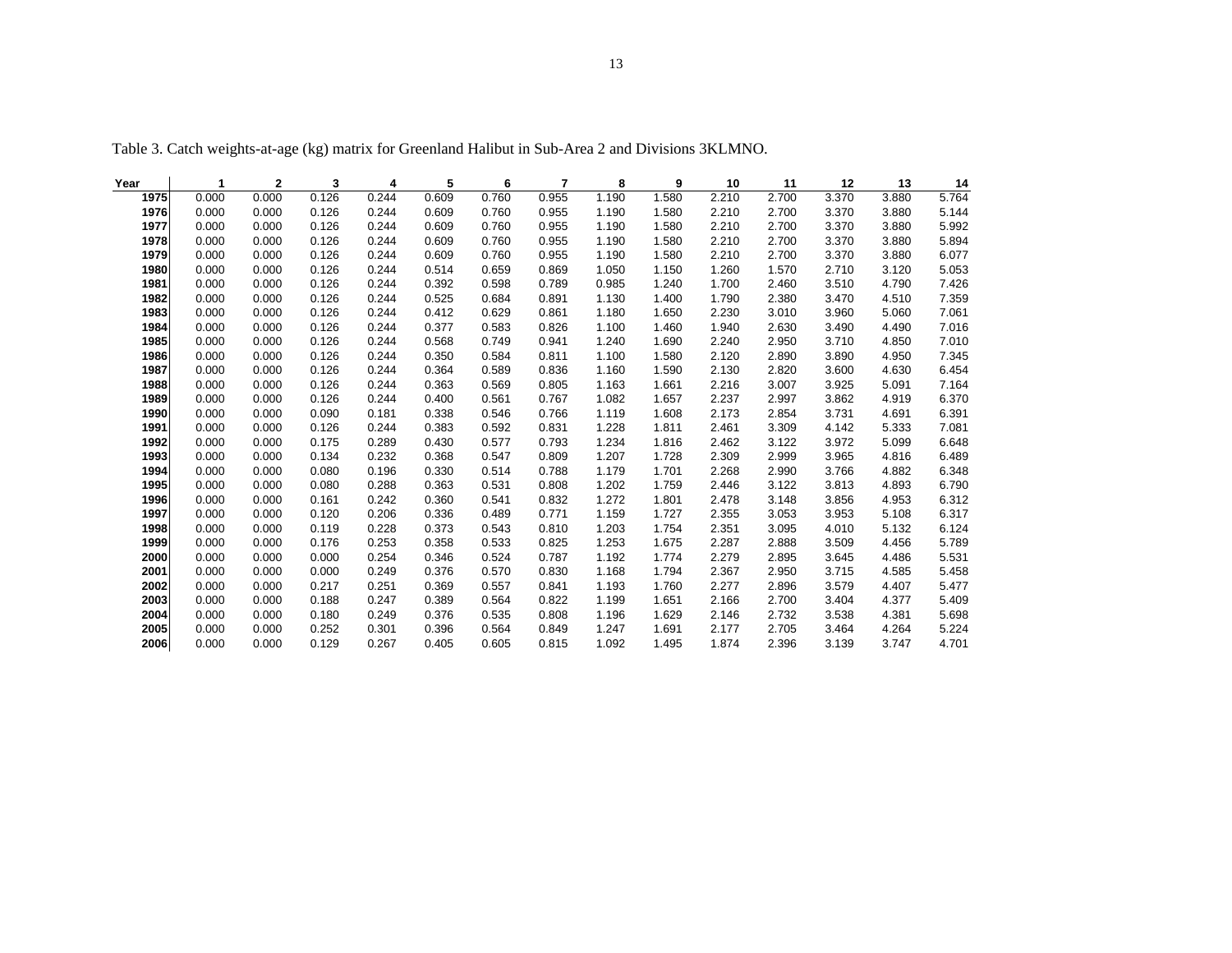| $\overline{2}$<br>3<br>5<br>6<br>8<br>9<br>12<br>13<br>2J3K Fall<br>$\mathbf{1}$<br>4<br>$\overline{7}$<br>10<br>11<br>6.63<br>0.39<br>0.12<br>0.00<br>1995.9<br>49.93<br>51.10<br>15.13<br>6.03<br>1.99<br>0.02<br>0.01<br>0.00<br>0.00<br>1996.9<br>9.54<br>6.28<br>0.19<br>98.68<br>47.82<br>32.01<br>2.47<br>0.84<br>0.18<br>0.04<br>0.02<br>0.01<br>0.02<br>1997.9<br>21.13<br>2.00<br>0.06<br>0.01<br>28.05<br>58.62<br>43.61<br>10.37<br>5.01<br>0.64<br>0.20<br>0.03<br>0.02<br>1998.9<br>23.35<br>25.07<br>21.87<br>10.86<br>2.07<br>0.13<br>0.06<br>0.03<br>0.02<br>0.01<br>31.19<br>4.45<br>0.57<br>3.81<br>0.03<br>1999.9<br>15.99<br>34.42<br>24.07<br>28.28<br>20.04<br>10.53<br>0.70<br>0.14<br>0.07<br>0.02<br>0.01<br>2000.9<br>38.57<br>13.20<br>7.21<br>2.16<br>21.94<br>16.43<br>13.76<br>0.50<br>0.06<br>0.03<br>0.02<br>0.00<br>0.00<br>2001.9<br>43.90<br>22.72<br>17.00<br>14.07<br>9.77<br>7.59<br>3.40<br>0.69<br>0.02<br>0.01<br>0.00<br>0.01<br>0.11<br>0.01<br>0.00<br>2002.9<br>40.67<br>24.08<br>12.50<br>9.68<br>6.03<br>1.97<br>0.72<br>0.19<br>0.04<br>0.00<br>0.00<br>2003.9<br>45.70<br>2.27<br>26.67<br>11.69<br>9.49<br>6.39<br>0.89<br>0.27<br>0.04<br>0.02<br>0.01<br>0.01<br>0.00<br>2004.9<br>2.68<br>0.03<br>32.49<br>32.93<br>13.89<br>12.31<br>9.21<br>1.20<br>0.36<br>0.08<br>0.01<br>0.00<br>0.01<br>2005.9<br>16.06<br>16.15<br>8.56<br>13.84<br>10.98<br>6.85<br>3.96<br>0.66<br>0.12<br>0.03<br>0.03<br>0.01<br>0.01<br>2006.9<br>32.34<br>17.98<br>8.50<br>17.60<br>13.03<br>9.11<br>4.18<br>1.15<br>0.18<br>0.03<br>0.02<br>0.01<br>0.00<br>9<br><b>EU Survey</b><br>$\overline{1}$<br>2<br>3<br>$\overline{4}$<br>5<br>6<br>$\overline{7}$<br>8<br>10<br>11<br>12<br>0.26<br>2.75<br>0.02<br>1991.6<br>1.62<br>0.43<br>1.31<br>2.87<br>1.61<br>0.66<br>0.58<br>0.44<br>0.18<br>2.42<br>1992.6<br>2.09<br>1.57<br>0.56<br>1.27<br>2.30<br>2.80<br>1.31<br>0.58<br>0.34<br>0.17<br>0.08<br>1993.6<br>1.55<br>2.02<br>0.26<br>1.77<br>0.97<br>0.86<br>1.27<br>1.92<br>1.57<br>0.97<br>0.13<br>0.05<br>1994.6<br>1.78<br>1.24<br>1.70<br>1.79<br>1.92<br>2.97<br>2.66<br>1.47<br>0.79<br>0.27<br>0.11<br>0.06<br>1.91<br>3.77<br>1995.6<br>12.41<br>2.54<br>2.23<br>2.66<br>5.10<br>2.12<br>1.31<br>0.26<br>0.07<br>0.02<br>1996.6<br>5.84<br>7.97<br>2.42<br>3.04<br>4.20<br>5.82<br>2.49<br>1.62<br>0.42<br>0.09<br>0.04<br>0.03<br>1997.6<br>3.33<br>3.78<br>6.00<br>6.50<br>7.11<br>8.46<br>4.99<br>2.15<br>0.66<br>0.22<br>0.03<br>0.02<br>1998.6<br>2.74<br>2.13<br>2.62<br>0.20<br>0.01<br>7.69<br>11.00<br>12.33<br>11.30<br>7.84<br>0.75<br>0.03<br>1999.6<br>1.06<br>0.70<br>3.01<br>10.47<br>13.41<br>12.58<br>5.55<br>1.82<br>0.35<br>0.10<br>0.01<br>0.00<br>2000.6<br>3.75<br>0.29<br>2.17<br>7.09<br>14.10<br>5.40<br>2.32<br>0.11<br>0.00<br>0.60<br>0.45<br>0.05<br>2001.6<br>8.03<br>1.43<br>1.81<br>0.99<br>2.79<br>7.79<br>6.63<br>3.21<br>0.18<br>0.05<br>0.01<br>0.00<br>2002.6<br>4.08<br>2.94<br>2.80<br>1.67<br>3.79<br>5.59<br>5.73<br>1.28<br>0.13<br>0.06<br>0.02<br>0.01<br>2003.6<br>2.20<br>1.00<br>1.51<br>2.94<br>1.93<br>0.10<br>0.01<br>0.61<br>2.48<br>0.47<br>0.13<br>0.02<br>2004.6<br>2.19<br>3.29<br>4.37<br>1.97<br>6.97<br>7.80<br>2.54<br>0.29<br>0.05<br>0.64<br>0.13<br>0.08 |
|----------------------------------------------------------------------------------------------------------------------------------------------------------------------------------------------------------------------------------------------------------------------------------------------------------------------------------------------------------------------------------------------------------------------------------------------------------------------------------------------------------------------------------------------------------------------------------------------------------------------------------------------------------------------------------------------------------------------------------------------------------------------------------------------------------------------------------------------------------------------------------------------------------------------------------------------------------------------------------------------------------------------------------------------------------------------------------------------------------------------------------------------------------------------------------------------------------------------------------------------------------------------------------------------------------------------------------------------------------------------------------------------------------------------------------------------------------------------------------------------------------------------------------------------------------------------------------------------------------------------------------------------------------------------------------------------------------------------------------------------------------------------------------------------------------------------------------------------------------------------------------------------------------------------------------------------------------------------------------------------------------------------------------------------------------------------------------------------------------------------------------------------------------------------------------------------------------------------------------------------------------------------------------------------------------------------------------------------------------------------------------------------------------------------------------------------------------------------------------------------------------------------------------------------------------------------------------------------------------------------------------------------------------------------------------------------------------------------------------------------------------------------------------------------------------------------------------------------------------------------------------------------------------------------------------------------------------------------------------------------------------------------------------------------------------------------------------------------------------------------------------------------------------------------------------------------------------------------------------------------------------------------------|
|                                                                                                                                                                                                                                                                                                                                                                                                                                                                                                                                                                                                                                                                                                                                                                                                                                                                                                                                                                                                                                                                                                                                                                                                                                                                                                                                                                                                                                                                                                                                                                                                                                                                                                                                                                                                                                                                                                                                                                                                                                                                                                                                                                                                                                                                                                                                                                                                                                                                                                                                                                                                                                                                                                                                                                                                                                                                                                                                                                                                                                                                                                                                                                                                                                                                            |
|                                                                                                                                                                                                                                                                                                                                                                                                                                                                                                                                                                                                                                                                                                                                                                                                                                                                                                                                                                                                                                                                                                                                                                                                                                                                                                                                                                                                                                                                                                                                                                                                                                                                                                                                                                                                                                                                                                                                                                                                                                                                                                                                                                                                                                                                                                                                                                                                                                                                                                                                                                                                                                                                                                                                                                                                                                                                                                                                                                                                                                                                                                                                                                                                                                                                            |
|                                                                                                                                                                                                                                                                                                                                                                                                                                                                                                                                                                                                                                                                                                                                                                                                                                                                                                                                                                                                                                                                                                                                                                                                                                                                                                                                                                                                                                                                                                                                                                                                                                                                                                                                                                                                                                                                                                                                                                                                                                                                                                                                                                                                                                                                                                                                                                                                                                                                                                                                                                                                                                                                                                                                                                                                                                                                                                                                                                                                                                                                                                                                                                                                                                                                            |
|                                                                                                                                                                                                                                                                                                                                                                                                                                                                                                                                                                                                                                                                                                                                                                                                                                                                                                                                                                                                                                                                                                                                                                                                                                                                                                                                                                                                                                                                                                                                                                                                                                                                                                                                                                                                                                                                                                                                                                                                                                                                                                                                                                                                                                                                                                                                                                                                                                                                                                                                                                                                                                                                                                                                                                                                                                                                                                                                                                                                                                                                                                                                                                                                                                                                            |
|                                                                                                                                                                                                                                                                                                                                                                                                                                                                                                                                                                                                                                                                                                                                                                                                                                                                                                                                                                                                                                                                                                                                                                                                                                                                                                                                                                                                                                                                                                                                                                                                                                                                                                                                                                                                                                                                                                                                                                                                                                                                                                                                                                                                                                                                                                                                                                                                                                                                                                                                                                                                                                                                                                                                                                                                                                                                                                                                                                                                                                                                                                                                                                                                                                                                            |
|                                                                                                                                                                                                                                                                                                                                                                                                                                                                                                                                                                                                                                                                                                                                                                                                                                                                                                                                                                                                                                                                                                                                                                                                                                                                                                                                                                                                                                                                                                                                                                                                                                                                                                                                                                                                                                                                                                                                                                                                                                                                                                                                                                                                                                                                                                                                                                                                                                                                                                                                                                                                                                                                                                                                                                                                                                                                                                                                                                                                                                                                                                                                                                                                                                                                            |
|                                                                                                                                                                                                                                                                                                                                                                                                                                                                                                                                                                                                                                                                                                                                                                                                                                                                                                                                                                                                                                                                                                                                                                                                                                                                                                                                                                                                                                                                                                                                                                                                                                                                                                                                                                                                                                                                                                                                                                                                                                                                                                                                                                                                                                                                                                                                                                                                                                                                                                                                                                                                                                                                                                                                                                                                                                                                                                                                                                                                                                                                                                                                                                                                                                                                            |
|                                                                                                                                                                                                                                                                                                                                                                                                                                                                                                                                                                                                                                                                                                                                                                                                                                                                                                                                                                                                                                                                                                                                                                                                                                                                                                                                                                                                                                                                                                                                                                                                                                                                                                                                                                                                                                                                                                                                                                                                                                                                                                                                                                                                                                                                                                                                                                                                                                                                                                                                                                                                                                                                                                                                                                                                                                                                                                                                                                                                                                                                                                                                                                                                                                                                            |
|                                                                                                                                                                                                                                                                                                                                                                                                                                                                                                                                                                                                                                                                                                                                                                                                                                                                                                                                                                                                                                                                                                                                                                                                                                                                                                                                                                                                                                                                                                                                                                                                                                                                                                                                                                                                                                                                                                                                                                                                                                                                                                                                                                                                                                                                                                                                                                                                                                                                                                                                                                                                                                                                                                                                                                                                                                                                                                                                                                                                                                                                                                                                                                                                                                                                            |
|                                                                                                                                                                                                                                                                                                                                                                                                                                                                                                                                                                                                                                                                                                                                                                                                                                                                                                                                                                                                                                                                                                                                                                                                                                                                                                                                                                                                                                                                                                                                                                                                                                                                                                                                                                                                                                                                                                                                                                                                                                                                                                                                                                                                                                                                                                                                                                                                                                                                                                                                                                                                                                                                                                                                                                                                                                                                                                                                                                                                                                                                                                                                                                                                                                                                            |
|                                                                                                                                                                                                                                                                                                                                                                                                                                                                                                                                                                                                                                                                                                                                                                                                                                                                                                                                                                                                                                                                                                                                                                                                                                                                                                                                                                                                                                                                                                                                                                                                                                                                                                                                                                                                                                                                                                                                                                                                                                                                                                                                                                                                                                                                                                                                                                                                                                                                                                                                                                                                                                                                                                                                                                                                                                                                                                                                                                                                                                                                                                                                                                                                                                                                            |
|                                                                                                                                                                                                                                                                                                                                                                                                                                                                                                                                                                                                                                                                                                                                                                                                                                                                                                                                                                                                                                                                                                                                                                                                                                                                                                                                                                                                                                                                                                                                                                                                                                                                                                                                                                                                                                                                                                                                                                                                                                                                                                                                                                                                                                                                                                                                                                                                                                                                                                                                                                                                                                                                                                                                                                                                                                                                                                                                                                                                                                                                                                                                                                                                                                                                            |
|                                                                                                                                                                                                                                                                                                                                                                                                                                                                                                                                                                                                                                                                                                                                                                                                                                                                                                                                                                                                                                                                                                                                                                                                                                                                                                                                                                                                                                                                                                                                                                                                                                                                                                                                                                                                                                                                                                                                                                                                                                                                                                                                                                                                                                                                                                                                                                                                                                                                                                                                                                                                                                                                                                                                                                                                                                                                                                                                                                                                                                                                                                                                                                                                                                                                            |
|                                                                                                                                                                                                                                                                                                                                                                                                                                                                                                                                                                                                                                                                                                                                                                                                                                                                                                                                                                                                                                                                                                                                                                                                                                                                                                                                                                                                                                                                                                                                                                                                                                                                                                                                                                                                                                                                                                                                                                                                                                                                                                                                                                                                                                                                                                                                                                                                                                                                                                                                                                                                                                                                                                                                                                                                                                                                                                                                                                                                                                                                                                                                                                                                                                                                            |
|                                                                                                                                                                                                                                                                                                                                                                                                                                                                                                                                                                                                                                                                                                                                                                                                                                                                                                                                                                                                                                                                                                                                                                                                                                                                                                                                                                                                                                                                                                                                                                                                                                                                                                                                                                                                                                                                                                                                                                                                                                                                                                                                                                                                                                                                                                                                                                                                                                                                                                                                                                                                                                                                                                                                                                                                                                                                                                                                                                                                                                                                                                                                                                                                                                                                            |
|                                                                                                                                                                                                                                                                                                                                                                                                                                                                                                                                                                                                                                                                                                                                                                                                                                                                                                                                                                                                                                                                                                                                                                                                                                                                                                                                                                                                                                                                                                                                                                                                                                                                                                                                                                                                                                                                                                                                                                                                                                                                                                                                                                                                                                                                                                                                                                                                                                                                                                                                                                                                                                                                                                                                                                                                                                                                                                                                                                                                                                                                                                                                                                                                                                                                            |
|                                                                                                                                                                                                                                                                                                                                                                                                                                                                                                                                                                                                                                                                                                                                                                                                                                                                                                                                                                                                                                                                                                                                                                                                                                                                                                                                                                                                                                                                                                                                                                                                                                                                                                                                                                                                                                                                                                                                                                                                                                                                                                                                                                                                                                                                                                                                                                                                                                                                                                                                                                                                                                                                                                                                                                                                                                                                                                                                                                                                                                                                                                                                                                                                                                                                            |
|                                                                                                                                                                                                                                                                                                                                                                                                                                                                                                                                                                                                                                                                                                                                                                                                                                                                                                                                                                                                                                                                                                                                                                                                                                                                                                                                                                                                                                                                                                                                                                                                                                                                                                                                                                                                                                                                                                                                                                                                                                                                                                                                                                                                                                                                                                                                                                                                                                                                                                                                                                                                                                                                                                                                                                                                                                                                                                                                                                                                                                                                                                                                                                                                                                                                            |
|                                                                                                                                                                                                                                                                                                                                                                                                                                                                                                                                                                                                                                                                                                                                                                                                                                                                                                                                                                                                                                                                                                                                                                                                                                                                                                                                                                                                                                                                                                                                                                                                                                                                                                                                                                                                                                                                                                                                                                                                                                                                                                                                                                                                                                                                                                                                                                                                                                                                                                                                                                                                                                                                                                                                                                                                                                                                                                                                                                                                                                                                                                                                                                                                                                                                            |
|                                                                                                                                                                                                                                                                                                                                                                                                                                                                                                                                                                                                                                                                                                                                                                                                                                                                                                                                                                                                                                                                                                                                                                                                                                                                                                                                                                                                                                                                                                                                                                                                                                                                                                                                                                                                                                                                                                                                                                                                                                                                                                                                                                                                                                                                                                                                                                                                                                                                                                                                                                                                                                                                                                                                                                                                                                                                                                                                                                                                                                                                                                                                                                                                                                                                            |
|                                                                                                                                                                                                                                                                                                                                                                                                                                                                                                                                                                                                                                                                                                                                                                                                                                                                                                                                                                                                                                                                                                                                                                                                                                                                                                                                                                                                                                                                                                                                                                                                                                                                                                                                                                                                                                                                                                                                                                                                                                                                                                                                                                                                                                                                                                                                                                                                                                                                                                                                                                                                                                                                                                                                                                                                                                                                                                                                                                                                                                                                                                                                                                                                                                                                            |
|                                                                                                                                                                                                                                                                                                                                                                                                                                                                                                                                                                                                                                                                                                                                                                                                                                                                                                                                                                                                                                                                                                                                                                                                                                                                                                                                                                                                                                                                                                                                                                                                                                                                                                                                                                                                                                                                                                                                                                                                                                                                                                                                                                                                                                                                                                                                                                                                                                                                                                                                                                                                                                                                                                                                                                                                                                                                                                                                                                                                                                                                                                                                                                                                                                                                            |
|                                                                                                                                                                                                                                                                                                                                                                                                                                                                                                                                                                                                                                                                                                                                                                                                                                                                                                                                                                                                                                                                                                                                                                                                                                                                                                                                                                                                                                                                                                                                                                                                                                                                                                                                                                                                                                                                                                                                                                                                                                                                                                                                                                                                                                                                                                                                                                                                                                                                                                                                                                                                                                                                                                                                                                                                                                                                                                                                                                                                                                                                                                                                                                                                                                                                            |
|                                                                                                                                                                                                                                                                                                                                                                                                                                                                                                                                                                                                                                                                                                                                                                                                                                                                                                                                                                                                                                                                                                                                                                                                                                                                                                                                                                                                                                                                                                                                                                                                                                                                                                                                                                                                                                                                                                                                                                                                                                                                                                                                                                                                                                                                                                                                                                                                                                                                                                                                                                                                                                                                                                                                                                                                                                                                                                                                                                                                                                                                                                                                                                                                                                                                            |
|                                                                                                                                                                                                                                                                                                                                                                                                                                                                                                                                                                                                                                                                                                                                                                                                                                                                                                                                                                                                                                                                                                                                                                                                                                                                                                                                                                                                                                                                                                                                                                                                                                                                                                                                                                                                                                                                                                                                                                                                                                                                                                                                                                                                                                                                                                                                                                                                                                                                                                                                                                                                                                                                                                                                                                                                                                                                                                                                                                                                                                                                                                                                                                                                                                                                            |
|                                                                                                                                                                                                                                                                                                                                                                                                                                                                                                                                                                                                                                                                                                                                                                                                                                                                                                                                                                                                                                                                                                                                                                                                                                                                                                                                                                                                                                                                                                                                                                                                                                                                                                                                                                                                                                                                                                                                                                                                                                                                                                                                                                                                                                                                                                                                                                                                                                                                                                                                                                                                                                                                                                                                                                                                                                                                                                                                                                                                                                                                                                                                                                                                                                                                            |
|                                                                                                                                                                                                                                                                                                                                                                                                                                                                                                                                                                                                                                                                                                                                                                                                                                                                                                                                                                                                                                                                                                                                                                                                                                                                                                                                                                                                                                                                                                                                                                                                                                                                                                                                                                                                                                                                                                                                                                                                                                                                                                                                                                                                                                                                                                                                                                                                                                                                                                                                                                                                                                                                                                                                                                                                                                                                                                                                                                                                                                                                                                                                                                                                                                                                            |
|                                                                                                                                                                                                                                                                                                                                                                                                                                                                                                                                                                                                                                                                                                                                                                                                                                                                                                                                                                                                                                                                                                                                                                                                                                                                                                                                                                                                                                                                                                                                                                                                                                                                                                                                                                                                                                                                                                                                                                                                                                                                                                                                                                                                                                                                                                                                                                                                                                                                                                                                                                                                                                                                                                                                                                                                                                                                                                                                                                                                                                                                                                                                                                                                                                                                            |
| 2005.6<br>2.50<br>2.92<br>0.11<br>0.12<br>0.02<br>0.54<br>0.81<br>3.18<br>6.89<br>7.59<br>0.61<br>0.06                                                                                                                                                                                                                                                                                                                                                                                                                                                                                                                                                                                                                                                                                                                                                                                                                                                                                                                                                                                                                                                                                                                                                                                                                                                                                                                                                                                                                                                                                                                                                                                                                                                                                                                                                                                                                                                                                                                                                                                                                                                                                                                                                                                                                                                                                                                                                                                                                                                                                                                                                                                                                                                                                                                                                                                                                                                                                                                                                                                                                                                                                                                                                                     |
| 2006.6<br>0.68<br>0.40<br>0.65<br>1.17<br>5.98<br>7.46<br>3.31<br>0.77<br>0.22<br>0.18<br>0.13<br>0.06                                                                                                                                                                                                                                                                                                                                                                                                                                                                                                                                                                                                                                                                                                                                                                                                                                                                                                                                                                                                                                                                                                                                                                                                                                                                                                                                                                                                                                                                                                                                                                                                                                                                                                                                                                                                                                                                                                                                                                                                                                                                                                                                                                                                                                                                                                                                                                                                                                                                                                                                                                                                                                                                                                                                                                                                                                                                                                                                                                                                                                                                                                                                                                     |
|                                                                                                                                                                                                                                                                                                                                                                                                                                                                                                                                                                                                                                                                                                                                                                                                                                                                                                                                                                                                                                                                                                                                                                                                                                                                                                                                                                                                                                                                                                                                                                                                                                                                                                                                                                                                                                                                                                                                                                                                                                                                                                                                                                                                                                                                                                                                                                                                                                                                                                                                                                                                                                                                                                                                                                                                                                                                                                                                                                                                                                                                                                                                                                                                                                                                            |
| $\overline{1}$<br>$\overline{2}$<br>3<br>$\sqrt{5}$<br>$\overline{7}$<br>8<br>$\overline{4}$<br>6<br>3LNO Spr                                                                                                                                                                                                                                                                                                                                                                                                                                                                                                                                                                                                                                                                                                                                                                                                                                                                                                                                                                                                                                                                                                                                                                                                                                                                                                                                                                                                                                                                                                                                                                                                                                                                                                                                                                                                                                                                                                                                                                                                                                                                                                                                                                                                                                                                                                                                                                                                                                                                                                                                                                                                                                                                                                                                                                                                                                                                                                                                                                                                                                                                                                                                                              |
| 4.24<br>0.06<br>0.00<br>1996.4<br>1.62<br>4.60<br>2.18<br>0.83<br>0.28                                                                                                                                                                                                                                                                                                                                                                                                                                                                                                                                                                                                                                                                                                                                                                                                                                                                                                                                                                                                                                                                                                                                                                                                                                                                                                                                                                                                                                                                                                                                                                                                                                                                                                                                                                                                                                                                                                                                                                                                                                                                                                                                                                                                                                                                                                                                                                                                                                                                                                                                                                                                                                                                                                                                                                                                                                                                                                                                                                                                                                                                                                                                                                                                     |
| 1997.4<br>1.16<br>5.16<br>3.23<br>3.92<br>1.46<br>0.51<br>0.10<br>0.01                                                                                                                                                                                                                                                                                                                                                                                                                                                                                                                                                                                                                                                                                                                                                                                                                                                                                                                                                                                                                                                                                                                                                                                                                                                                                                                                                                                                                                                                                                                                                                                                                                                                                                                                                                                                                                                                                                                                                                                                                                                                                                                                                                                                                                                                                                                                                                                                                                                                                                                                                                                                                                                                                                                                                                                                                                                                                                                                                                                                                                                                                                                                                                                                     |
| 1998.4<br>0.22<br>0.81<br>3.85<br>6.19<br>4.96<br>1.24<br>0.33<br>0.07                                                                                                                                                                                                                                                                                                                                                                                                                                                                                                                                                                                                                                                                                                                                                                                                                                                                                                                                                                                                                                                                                                                                                                                                                                                                                                                                                                                                                                                                                                                                                                                                                                                                                                                                                                                                                                                                                                                                                                                                                                                                                                                                                                                                                                                                                                                                                                                                                                                                                                                                                                                                                                                                                                                                                                                                                                                                                                                                                                                                                                                                                                                                                                                                     |
| 1999.4<br>0.29<br>0.24<br>0.05<br>0.55<br>1.15<br>1.98<br>3.39<br>1.09                                                                                                                                                                                                                                                                                                                                                                                                                                                                                                                                                                                                                                                                                                                                                                                                                                                                                                                                                                                                                                                                                                                                                                                                                                                                                                                                                                                                                                                                                                                                                                                                                                                                                                                                                                                                                                                                                                                                                                                                                                                                                                                                                                                                                                                                                                                                                                                                                                                                                                                                                                                                                                                                                                                                                                                                                                                                                                                                                                                                                                                                                                                                                                                                     |
| 2000.4<br>0.79<br>1.07<br>1.07<br>1.51<br>2.04<br>0.56<br>0.03<br>1.95                                                                                                                                                                                                                                                                                                                                                                                                                                                                                                                                                                                                                                                                                                                                                                                                                                                                                                                                                                                                                                                                                                                                                                                                                                                                                                                                                                                                                                                                                                                                                                                                                                                                                                                                                                                                                                                                                                                                                                                                                                                                                                                                                                                                                                                                                                                                                                                                                                                                                                                                                                                                                                                                                                                                                                                                                                                                                                                                                                                                                                                                                                                                                                                                     |
| 2001.4<br>0.74<br>0.72<br>0.57<br>0.71<br>0.68<br>0.80<br>0.28<br>0.02                                                                                                                                                                                                                                                                                                                                                                                                                                                                                                                                                                                                                                                                                                                                                                                                                                                                                                                                                                                                                                                                                                                                                                                                                                                                                                                                                                                                                                                                                                                                                                                                                                                                                                                                                                                                                                                                                                                                                                                                                                                                                                                                                                                                                                                                                                                                                                                                                                                                                                                                                                                                                                                                                                                                                                                                                                                                                                                                                                                                                                                                                                                                                                                                     |
| 2002.4<br>0.57<br>0.60<br>0.58<br>0.61<br>0.21<br>0.05<br>0.01<br>0.64                                                                                                                                                                                                                                                                                                                                                                                                                                                                                                                                                                                                                                                                                                                                                                                                                                                                                                                                                                                                                                                                                                                                                                                                                                                                                                                                                                                                                                                                                                                                                                                                                                                                                                                                                                                                                                                                                                                                                                                                                                                                                                                                                                                                                                                                                                                                                                                                                                                                                                                                                                                                                                                                                                                                                                                                                                                                                                                                                                                                                                                                                                                                                                                                     |
| 2003.4<br>2.14<br>0.93<br>1.66<br>1.57<br>1.06<br>0.21<br>0.05<br>0.01                                                                                                                                                                                                                                                                                                                                                                                                                                                                                                                                                                                                                                                                                                                                                                                                                                                                                                                                                                                                                                                                                                                                                                                                                                                                                                                                                                                                                                                                                                                                                                                                                                                                                                                                                                                                                                                                                                                                                                                                                                                                                                                                                                                                                                                                                                                                                                                                                                                                                                                                                                                                                                                                                                                                                                                                                                                                                                                                                                                                                                                                                                                                                                                                     |
| 2004.4<br>0.66<br>0.57<br>1.18<br>0.04<br>1.18<br>1.16<br>0.26<br>0.02                                                                                                                                                                                                                                                                                                                                                                                                                                                                                                                                                                                                                                                                                                                                                                                                                                                                                                                                                                                                                                                                                                                                                                                                                                                                                                                                                                                                                                                                                                                                                                                                                                                                                                                                                                                                                                                                                                                                                                                                                                                                                                                                                                                                                                                                                                                                                                                                                                                                                                                                                                                                                                                                                                                                                                                                                                                                                                                                                                                                                                                                                                                                                                                                     |
| 2005.4<br>1.37<br>0.35<br>0.31<br>1.09<br>0.95<br>0.82<br>0.21<br>0.03                                                                                                                                                                                                                                                                                                                                                                                                                                                                                                                                                                                                                                                                                                                                                                                                                                                                                                                                                                                                                                                                                                                                                                                                                                                                                                                                                                                                                                                                                                                                                                                                                                                                                                                                                                                                                                                                                                                                                                                                                                                                                                                                                                                                                                                                                                                                                                                                                                                                                                                                                                                                                                                                                                                                                                                                                                                                                                                                                                                                                                                                                                                                                                                                     |

Table 4. Survey data (mean numbers per tow) used to calibrate XSA assessment of Greenland Halibut in Sub-Area 2 and Divisions 3KLMNO. Decimalized year reflects the timing of each survey series (e.g. EU Summer survey).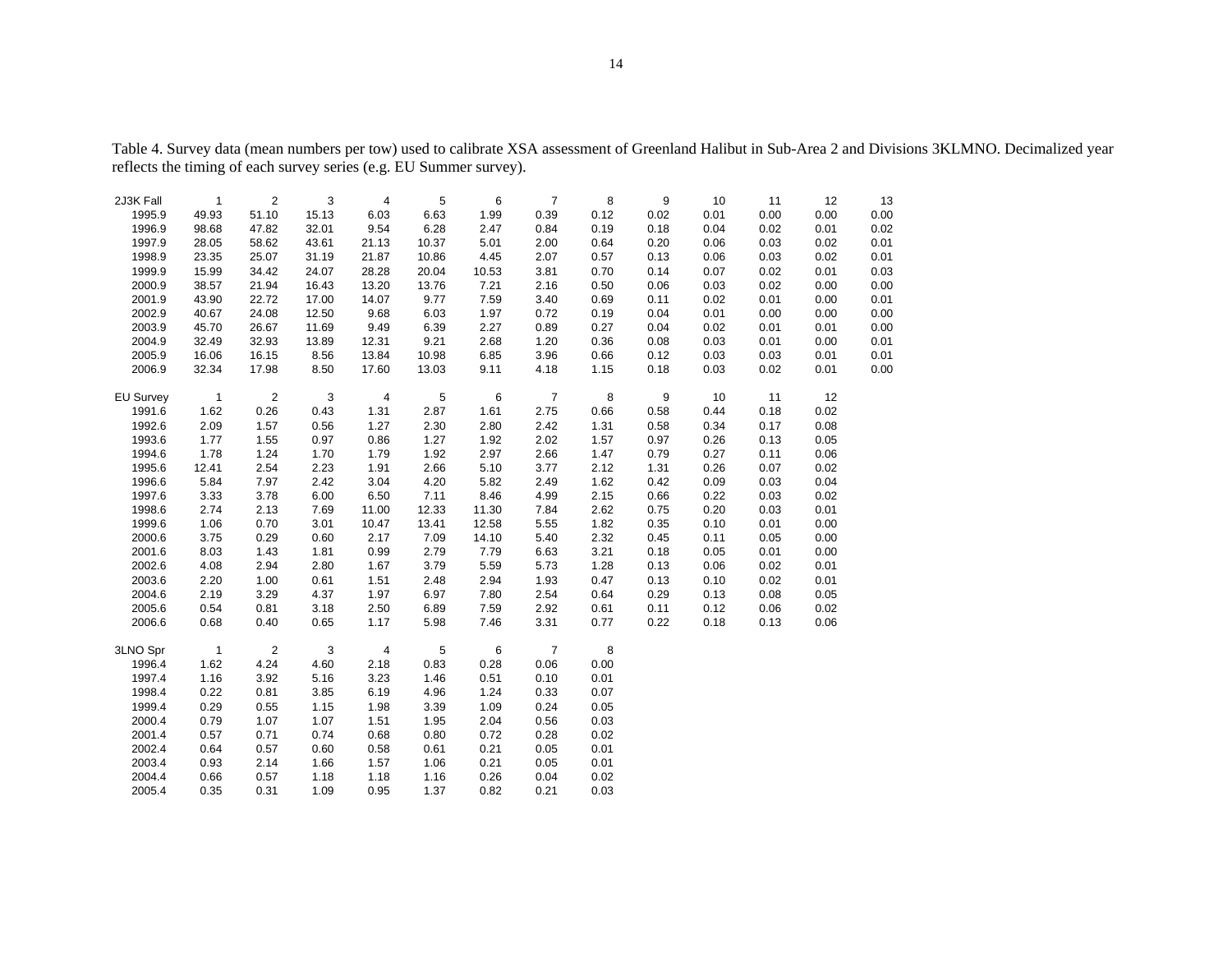Table 5a. XSA Settings.

Lowestoft VPA Version 3.1

11/06/2007 17:12

Extended Survivors Analysis

G. halibut SA2+3KLMNO Index file: (Combined sexes with plus group).

CPUE data from file GhalTUN2007.txt

Catch data for 32 years. 1975 to 2006. Ages 1 to 14.

| Fleet     | First | Last | First | Last |    | Alpha | <b>Beta</b> |
|-----------|-------|------|-------|------|----|-------|-------------|
|           | vear  | vear | age   | age  |    |       |             |
| EU Survey | 1995  | 2006 |       |      | 12 | 0.5   | 0.6         |
| CAN 2J3K  | 1996  | 2006 |       |      | 13 | 0.8   | 4           |
| CAN 3LN   | 1996  | 2006 |       |      |    | 0.3   | 0.45        |

Time series weights :

Tapered time weighting not applied

Catchability analysis :

Catchability independent of stock size for all ages

Catchability independent of age for ages >= 11

Terminal population estimation :

 Terminal year survivor estimates shrunk towards the mean F of the final 5 years. S.E. of the mean to which the estimates are shrunk  $=$  .500

 Oldest age survivor estimates for the years 1975 to 2006 shrunk towards1.000 \* the mean F of ages 10 - 12

S.E. of the mean to which the estimates are shrunk = .500

Minimum standard error for population estimates from each cohort age = .500

Individual fleet weighting not applied

Tuning converged after 46 iterations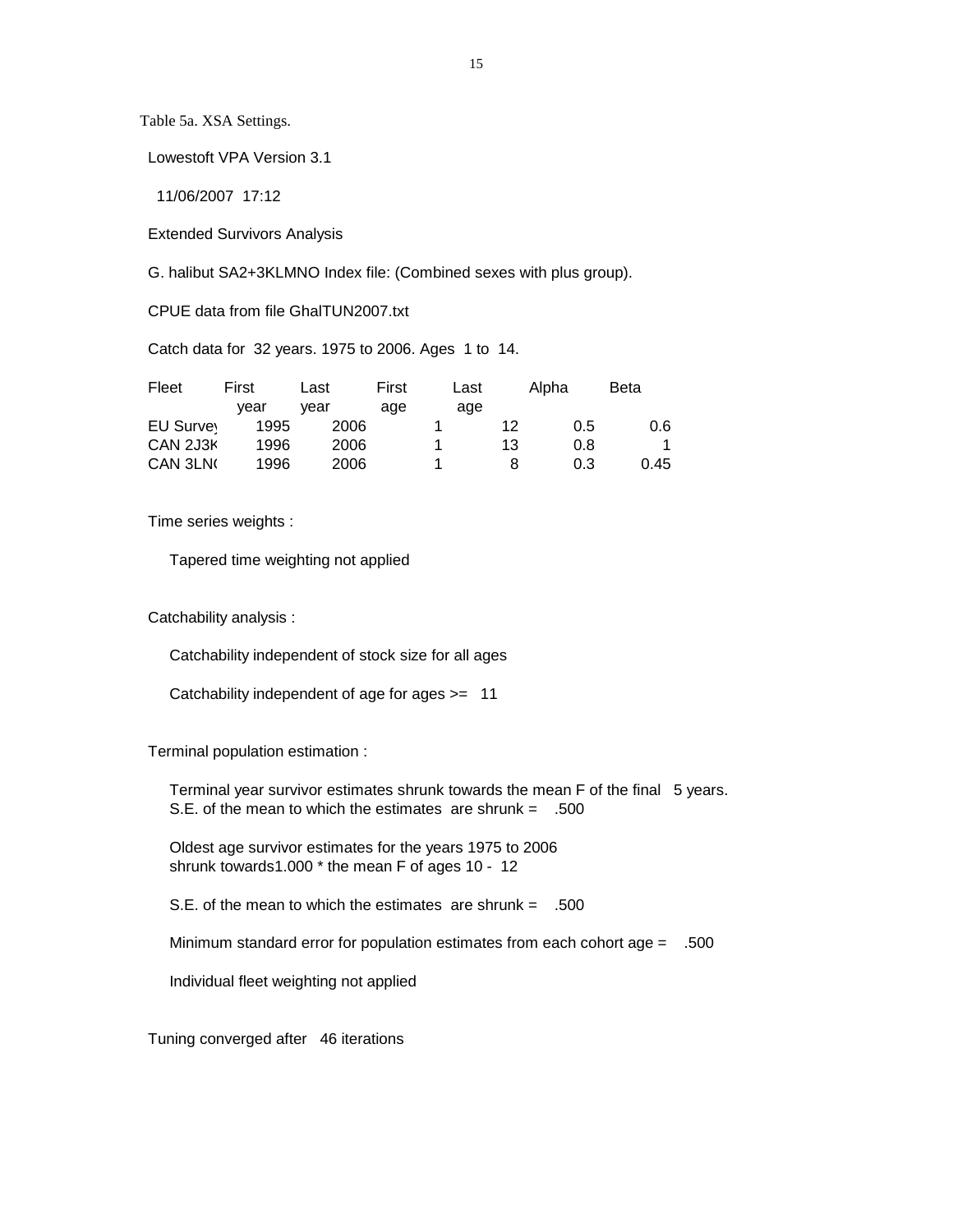## Table 5b. XSA diagnostic results.

Fleet : EU Survey(MNPT)

| Age | 1995    | 1996    | 1997    | 1998    | 1999    | 2000    | 2001    | 2002    | 2003    | 2004    | 2005    | 2006    |
|-----|---------|---------|---------|---------|---------|---------|---------|---------|---------|---------|---------|---------|
|     | 0.92    | 0.3     | $-0.06$ | $-0.11$ | $-1.06$ | 0.22    | 0.99    | 0.3     | $-0.11$ | 0.23    | $-0.8$  | $-0.84$ |
| 2   | 0.18    | 1.14    | 0.52    | 0.16    | $-0.81$ | $-1.69$ | $-0.08$ | 0.65    | $-0.45$ | 0.95    | $-0.11$ | $-0.45$ |
| 3   | 0.27    | $-0.18$ | 0.54    | 0.93    | 0.19    | $-1.29$ | $-0.17$ | 0.28    | $-1.24$ | 0.71    | 0.6     | $-0.64$ |
| 4   | 0.1     | 0.39    | 0.62    | 0.96    | 1.04    | $-0.33$ | $-0.96$ | $-0.44$ | $-0.51$ | $-0.25$ | $-0.04$ | $-0.58$ |
| 5   | $-0.47$ | 0.17    | 0.52    | 0.55    | 0.43    | $-0.07$ | $-0.8$  | $-0.35$ | $-0.73$ | 0.33    | 0.29    | 0.12    |
| 6   | $-0.03$ | $-0.05$ | 0.52    | 0.64    | 0.17    | 0.14    | $-0.3$  | $-0.47$ | $-0.87$ | 0.14    | 0.09    | 0.01    |
| 7   | 0.32    | $-0.39$ | 0.22    | 0.83    | 0.44    | 0.02    | 0.08    | 0.05    | $-0.84$ | $-0.37$ | $-0.25$ | $-0.12$ |
| 8   | 0.38    | 0.14    | 0.3     | 0.46    | 0.32    | 0.55    | 0.81    | $-0.24$ | $-1.15$ | $-0.71$ | $-0.62$ | $-0.25$ |
| 9   | 1.13    | 0.01    | 0.52    | 0.66    | $-0.07$ | 0.4     | $-0.56$ | $-0.77$ | $-0.72$ | 0.14    | $-0.79$ | 0.05    |
| 10  | 0.37    | $-0.7$  | 0.24    | 0.23    | $-0.32$ | $-0.16$ | $-0.92$ | $-0.62$ | 0.09    | 0.56    | 0.41    | 0.83    |
| 11  | 0.32    | $-0.62$ | $-0.52$ | $-0.31$ | $-1.66$ | 0.46    | $-1.63$ | $-0.31$ | $-0.29$ | 1.42    | 1.29    | 1.85    |
| 12  | $-0.43$ | 0.31    | $-0.24$ | $-1.4$  | $-2.09$ | 99.99   | 99.99   | $-0.6$  | $-0.9$  | 1.41    | 0.79    | 2.02    |

13 No data for this fleet at this age

 Mean log catchability and standard error of ages with catchability independent of year class strength and constant w.r.t. time

| Age |  | $\mathbf{3}$ | $\sim$ 4                                                                                                     | $5^{\circ}$ | 6 |  | 7 8 9 10 |  | 12 |
|-----|--|--------------|--------------------------------------------------------------------------------------------------------------|-------------|---|--|----------|--|----|
|     |  |              | Mean Log -10.3466 -10.8038 -10.2937 -9.9016 -8.953 -8.2548 -8.0745 -8.1811 -8.8825 -9.2471 -10.0187 -10.0187 |             |   |  |          |  |    |
|     |  |              | S.E(Log q 0.6469 0.7908 0.7307 0.6362 0.4781 0.4071 0.4394 0.5922 0.6199 0.5455 1.1171 1.2708                |             |   |  |          |  |    |

Regression statistics :

Ages with q independent of year class strength and constant w.r.t. time.

| Age | Slope      | t-value  | Intercept | RSquare  | No Pts | Reg s.e | Mean Q   |
|-----|------------|----------|-----------|----------|--------|---------|----------|
|     | 0.52<br>1  | 2.272    | 10.88     | 0.69     | 12     | 0.29    | $-10.35$ |
|     | 2<br>0.61  | 1.053    | 11.01     | 0.42     | 12     | 0.48    | $-10.8$  |
|     | 3<br>0.54  | 1.104    | 10.71     | 0.36     | 12     | 0.39    | $-10.29$ |
|     | 0.42<br>4  | 2.049    | 10.53     | 0.56     | 12     | 0.24    | $-9.9$   |
|     | 5<br>0.85  | 0.291    | 9.22      | 0.29     | 12     | 0.43    | $-8.95$  |
|     | 6<br>1.82  | $-1.096$ | 6.41      | 0.15     | 12     | 0.73    | $-8.25$  |
|     | 7<br>1.78  | $-1.162$ | 6.56      | 0.18     | 12     | 0.77    | $-8.07$  |
|     | 8<br>12.62 | $-0.791$ | $-1.76$   | $\Omega$ | 12     | 7.6     | $-8.18$  |
|     | 9<br>0.37  | 1.715    | 8.41      | 0.42     | 12     | 0.21    | $-8.88$  |
| 10  | 4.68       | $-1.357$ | 15.8      | 0.01     | 12     | 2.46    | $-9.25$  |
| 11  | $-0.87$    | $-3.046$ | 4.21      | 0.21     | 12     | 0.74    | $-10.02$ |
| 12  | $-1.62$    | $-2.496$ | 0.14      | 0.1      | 10     | 1.63    | $-10.13$ |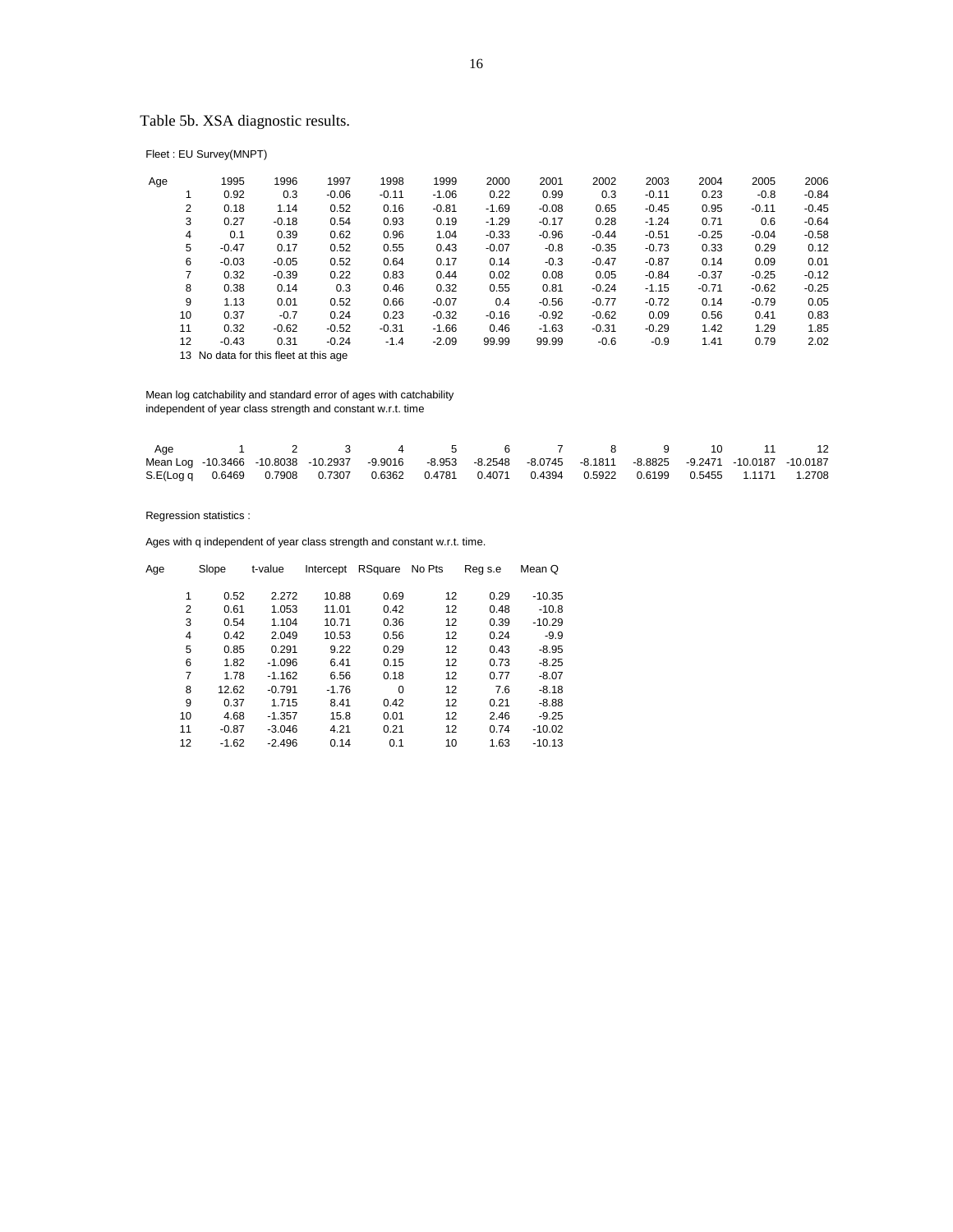## Table 5b XSA diagnostic results (cont).

Fleet : CAN 2J3K Fall(MNPT)

| Age |    | 1995  | 1996    | 1997    | 1998    | 1999    | 2000     | 2001        | 2002    | 2003    | 2004    | 2005    | 2006    |
|-----|----|-------|---------|---------|---------|---------|----------|-------------|---------|---------|---------|---------|---------|
|     |    | 99.99 | 0.57    | $-0.49$ | $-0.53$ | $-0.9$  | $-0.01$  | 0.13        | 0.03    | 0.36    | 0.36    | 0.02    | 0.46    |
|     | 2  | 99.99 | $-0.01$ | 0.33    | $-0.32$ | 0.15    | $-0.3$   | $-0.25$     | $-0.18$ | $-0.1$  | 0.32    | $-0.05$ | 0.42    |
|     | 3  | 99.99 | 0.36    | 0.48    | 0.28    | 0.22    | $-0.01$  | 0.02        | $-0.27$ | $-0.33$ | $-0.18$ | $-0.45$ | $-0.12$ |
|     | 4  | 99.99 | $-0.12$ | 0.14    | $-0.01$ | 0.38    | $-0.18$  | 0.03        | $-0.34$ | $-0.33$ | $-0.07$ | 0.02    | 0.47    |
|     | 5  | 99.99 | 0       | 0.32    | $-0.16$ | 0.24    | $\Omega$ | $-0.13$     | $-0.47$ | $-0.34$ | 0.05    | 0.17    | 0.31    |
|     | 6  | 99.99 | $-0.42$ | 0.48    | 0.2     | 0.45    | $-0.03$  | 0.18        | $-1.03$ | $-0.58$ | $-0.41$ | 0.47    | 0.7     |
|     | 7  | 99.99 | $-0.79$ | 0.01    | 0.18    | 0.82    | $-0.01$  | 0.27        | $-1.21$ | $-0.74$ | $-0.32$ | 0.84    | 0.95    |
|     | 8  | 99.99 | $-1.07$ | 0.08    | $-0.07$ | 0.43    | 0.05     | 0.39        | $-0.99$ | $-0.53$ | $-0.22$ | 0.58    | 1.37    |
|     | 9  | 99.99 | 0.16    | 0.39    | 0       | 0.12    | $-0.51$  | $\mathbf 0$ | $-0.85$ | $-0.74$ | 0.03    | 0.41    | 0.98    |
|     | 10 | 99.99 | $-0.28$ | 0.09    | 0.26    | 0.6     | $-0.25$  | $-0.34$     | $-0.84$ | $-0.38$ | 0.46    | 0.44    | 0.24    |
|     | 11 | 99.99 | $-0.09$ | 0.23    | 0.09    | $-0.09$ | $-0.18$  | $-0.09$     | $-1.18$ | $-0.28$ | $-0.46$ | 1.29    | 0.74    |
|     | 12 | 99.99 | $-0.24$ | 0.42    | 0.27    | $-0.73$ | $-1.18$  | $-0.8$      | 99.99   | $-0.07$ | $-0.34$ | 0.71    | 0.8     |
|     | 13 | 99.99 | 0.43    | 0.04    | 0.36    |         | 99.99    | 0.55        | $-0.23$ | $-0.32$ | 1.05    | 0.96    | 99.99   |

Mean log catchability and standard error of ages with catchability independent of year class strength and constant w.r.t. time

| Age                                                                                                                |  | 1 2 3 4 5 6 7 8 9 10 11 12 13 |  |  |  |  |  |
|--------------------------------------------------------------------------------------------------------------------|--|-------------------------------|--|--|--|--|--|
| Mean Log -7.7129 -7.799 -8.1775 -8.1724 -8.283 -8.5933 -8.5106 -8.9063 -9.7166 -10.2937 -10.4297 -10.4297 -10.4297 |  |                               |  |  |  |  |  |
| S.E(Log q 0.4634 0.2672 0.303 0.2575 0.2587 0.5432 0.7148 0.7073 0.5352 0.447 0.6333 0.6791 0.6875                 |  |                               |  |  |  |  |  |

Regression statistics :

Ages with q independent of year class strength and constant w.r.t. time.

| Age            | Slope  | t-value  | Intercept | RSquare | No Pts | Reg s.e | Mean Q   |
|----------------|--------|----------|-----------|---------|--------|---------|----------|
|                |        |          |           |         |        |         |          |
| 1              | 1.49   | $-0.846$ | 5.9       | 0.25    | 11     | 0.7     | $-7.71$  |
| $\overline{2}$ | 1.3    | $-1.072$ | 6.75      | 0.59    | 11     | 0.34    | $-7.8$   |
| 3              | 0.55   | 3.406    | 9.53      | 0.87    | 11     | 0.12    | $-8.18$  |
| 4              | 0.87   | 0.407    | 8.55      | 0.51    | 11     | 0.23    | $-8.17$  |
| 5              | 1.05   | $-0.133$ | 8.16      | 0.47    | 11     | 0.29    | $-8.28$  |
| 6              | 1.28   | $-0.334$ | 8.06      | 0.14    | 11     | 0.73    | $-8.59$  |
| 7              | 2.52   | $-0.779$ | 6.15      | 0.03    | 11     | 1.84    | $-8.51$  |
| 8              | $-1.8$ | $-1.096$ | 9.31      | 0.02    | 11     | 1.26    | $-8.91$  |
| 9              | 1.84   | $-0.433$ | 11.07     | 0.03    | 11     | 1.03    | $-9.72$  |
| 10             | 1.48   | $-0.586$ | 11.66     | 0.14    | 11     | 0.68    | $-10.29$ |
| 11             | 2.35   | $-1.039$ | 15.2      | 0.06    | 11     | 1.48    | $-10.43$ |
| 12             | 3.74   | $-1.754$ | 22.16     | 0.05    | 10     | 2.25    | $-10.55$ |
| 13             | 1      | $-0.011$ | 10.02     | 0.46    | 9      | 0.56    | $-10$    |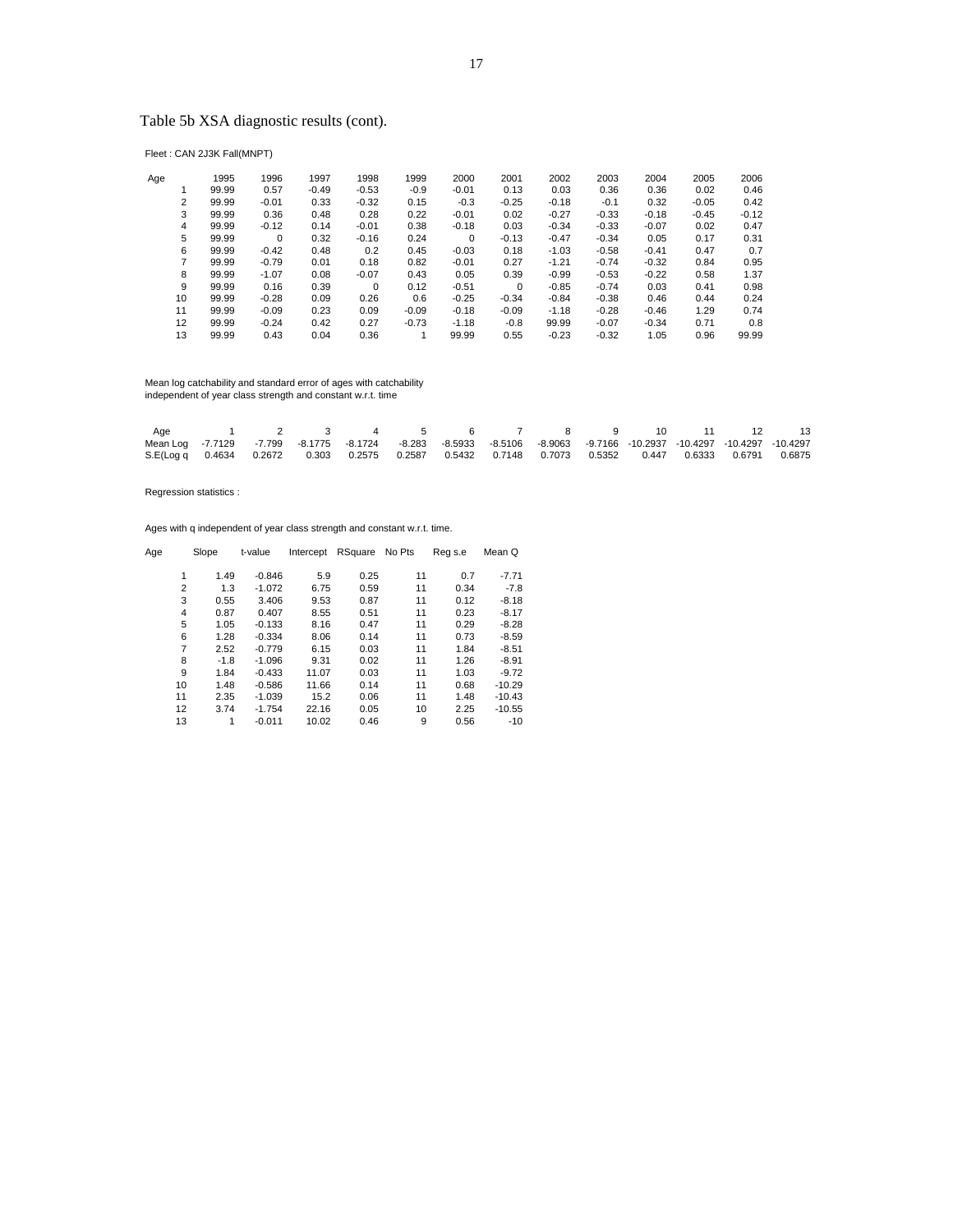## Table 5b XSA diagnostic results (cont).

Fleet : CAN 3LNO Spr(MNPT)

| Age |   | 1995                                                      | 1996    | 1997    | 1998    | 1999    | 2000    | 2001    | 2002    | 2003    | 2004    | 2005    | 2006  |
|-----|---|-----------------------------------------------------------|---------|---------|---------|---------|---------|---------|---------|---------|---------|---------|-------|
|     |   | 99.99                                                     | 0.5     | 0.37    | $-1.15$ | $-0.87$ | 0.15    | $-0.18$ | $-0.08$ | 0.5     | 0.51    | 0.25    | 99.99 |
|     | 2 | 99.99                                                     | 0.96    | 1.02    | $-0.36$ | $-0.6$  | 0.06    | $-0.33$ | $-0.54$ | 0.76    | $-0.35$ | $-0.63$ | 99.99 |
|     | 3 | 99.99                                                     | 0.86    | 0.79    | 0.63    | $-0.37$ | $-0.3$  | $-0.67$ | $-0.86$ | 0.17    | $-0.2$  | $-0.06$ | 99.99 |
|     | 4 | 99.99                                                     | 0.66    | 0.52    | 0.99    | $-0.02$ | $-0.09$ | $-0.74$ | $-0.89$ | 0.12    | $-0.15$ | $-0.4$  | 99.99 |
|     | 5 | 99.99                                                     | $-0.07$ | 0.32    | 1.01    | 0.44    | 0.02    | $-0.67$ | $-0.79$ | $-0.21$ | $-0.09$ | 0.05    | 99.99 |
|     | 6 | 99.99                                                     | $-0.42$ | 0.35    | 1.07    | 0.38    | 0.84    | $-0.06$ | $-1.11$ | $-0.91$ | $-0.64$ | 0.51    | 99.99 |
|     |   | 99.99                                                     | $-0.63$ | $-0.17$ | 1.19    | 0.81    | 1.17    | 0.36    | $-1.25$ | $-1.04$ | $-1.02$ | 0.58    | 99.99 |
|     | 8 | 99.99                                                     | $-2.66$ | $-0.25$ | 1.41    | 1.24    | 0.77    | 0.36    | $-1.13$ | $-0.75$ | 0.32    | 0.68    | 99.99 |
|     |   | 9 No data for this fleet at this age                      |         |         |         |         |         |         |         |         |         |         |       |
|     |   | $A \bigcap A$ is also formalize the standard state of $A$ |         |         |         |         |         |         |         |         |         |         |       |

10 No data for this fleet at this age 11 No data for this fleet at this age 12 No data for this fleet at this age 13 No data for this fleet at this age

 Mean log catchability and standard error of ages with catchability independent of year class strength and constant w.r.t. time

| Aae                                                                              |  | $\mathbf{R}$ | $\overline{a}$ |  |  |
|----------------------------------------------------------------------------------|--|--------------|----------------|--|--|
| Mean Log -11.8596 -11.2913 -10.7292 -10.5412 -10.3757 -10.9702 -11.7323 -12.8663 |  |              |                |  |  |
| S.E(Log q 0.586 0.661 0.6016 0.6008 0.5234 0.7488 0.9436 1.2401                  |  |              |                |  |  |

Regression statistics :

Ages with q independent of year class strength and constant w.r.t. time.

| Age |   | Slope | t-value  | Intercept | RSquare | No Pts | Reg s.e | Mean Q   |
|-----|---|-------|----------|-----------|---------|--------|---------|----------|
|     |   |       |          |           |         |        |         |          |
|     |   | 1.48  | $-0.582$ | 12.06     | 0.16    | 10     | 0.9     | $-11.86$ |
|     | 2 | 0.38  | 2.876    | 11.35     | 0.73    | 10     | 0.18    | $-11.29$ |
|     | 3 | 0.33  | 2.927    | 11.09     | 0.7     | 10     | 0.15    | $-10.73$ |
|     | 4 | 0.48  | 1.216    | 10.82     | 0.4     | 10     | 0.28    | $-10.54$ |
|     | 5 | 0.63  | 0.884    | 10.54     | 0.42    | 10     | 0.34    | $-10.38$ |
|     | 6 | 0.97  | 0.029    | 10.96     | 0.14    | 10     | 0.77    | $-10.97$ |
|     | 7 | 1.56  | $-0.339$ | 12.66     | 0.04    | 10     | 1.55    | $-11.73$ |
|     | 8 | 1.43  | $-0.11$  | 14.5      | 0.01    | 10     | 1.88    | $-12.87$ |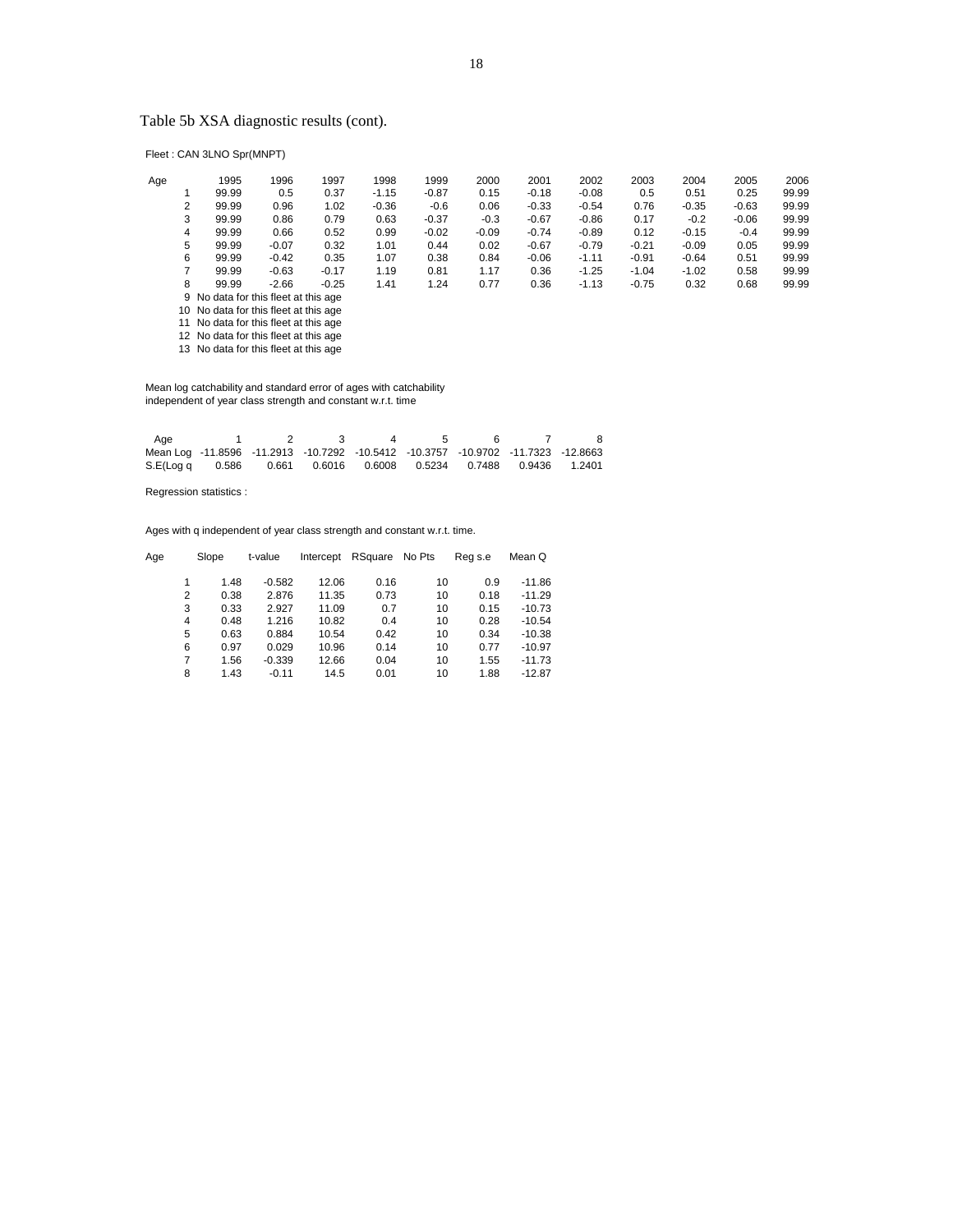Table 5b (cont). XSA Diagnostic results

 **Terminal year survivor and F summaries :**

### **Age 1 Catchability constant w.r.t. time and dependent on age** Year class =  $2005$

| Fleet      | Estimated Int<br>Survivors s.e |       | Ext<br>s.e | Var<br>Ratio | N | Scaled<br>Weights | Estimated<br>- F |
|------------|--------------------------------|-------|------------|--------------|---|-------------------|------------------|
| EU Survey( | 19360                          | 0.673 |            | 0            |   | 0.355             |                  |
| CAN 2J3K F | 70906                          | 0.5   |            | 0            |   | 0.645             |                  |
| CAN 3LNO   |                                |       |            | 0            |   | O                 |                  |
| F shrinkag | 0                              | 0.5   |            |              |   | O                 |                  |
|            |                                |       |            |              |   |                   |                  |

Weighted prediction :

| Survivors         | Int | Ext  |  | Var   |  |
|-------------------|-----|------|--|-------|--|
| at end of yet s.e |     | s.e  |  | Ratio |  |
| 44699             | በ 4 | 0.62 |  | 1.548 |  |

# **Age 2 Catchability constant w.r.t. time and dependent on age**

Year class = 2004

| Fleet       | Estimated Int |       | Ext |       | Var   |      | N | Scaled  | Estimated |
|-------------|---------------|-------|-----|-------|-------|------|---|---------|-----------|
|             | Survivors s.e |       | s.e |       | Ratio |      |   | Weights | - F       |
| EU Survey(I | 14589         | 0.521 |     | 0.171 |       | 0.33 |   | 0.257   |           |
| CAN 2J3K F  | 35195         | 0.354 |     | 0.2   |       | 0.56 |   | 0.558   |           |
| CAN 3LNO    | 36073         | 0.615 |     |       |       |      |   | 0.185   |           |
| F shrinkag  |               |       | 0.5 |       |       |      |   |         |           |

Weighted prediction :

| Survivors         | Int  | Ext  |  | Var   |  |
|-------------------|------|------|--|-------|--|
| at end of yet s.e |      | s.e  |  | Ratio |  |
| 28196             | 0.26 | 0.21 |  | 0.803 |  |

## **Age 3 Catchability constant w.r.t. time and dependent on age**

Year class = 2003

| Fleet       | Estimated Int |       | Ext   | Var   | N | Scaled  |       | Estimated |
|-------------|---------------|-------|-------|-------|---|---------|-------|-----------|
|             | Survivors s.e |       | s.e   | Ratio |   | Weights | - F   |           |
| EU Survey(I | 28909         | 0.43  | 0.26  | 0.61  |   |         | 0.244 |           |
| CAN 2J3K F  | 35505         | 0.289 | 0.149 | 0.52  |   |         | 0.542 |           |
| CAN 3LNO    | 33536         | 0.46  | 0.566 | 1.23  |   |         | 0.214 |           |
| F shrinkaq  |               | 0.5   |       |       |   |         |       |           |

| Survivors         | Int  | Ext  |  | Var   |  |
|-------------------|------|------|--|-------|--|
| at end of yet s.e |      | s.e  |  | Ratio |  |
| 33357             | 0.21 | 0.14 |  | 0.648 |  |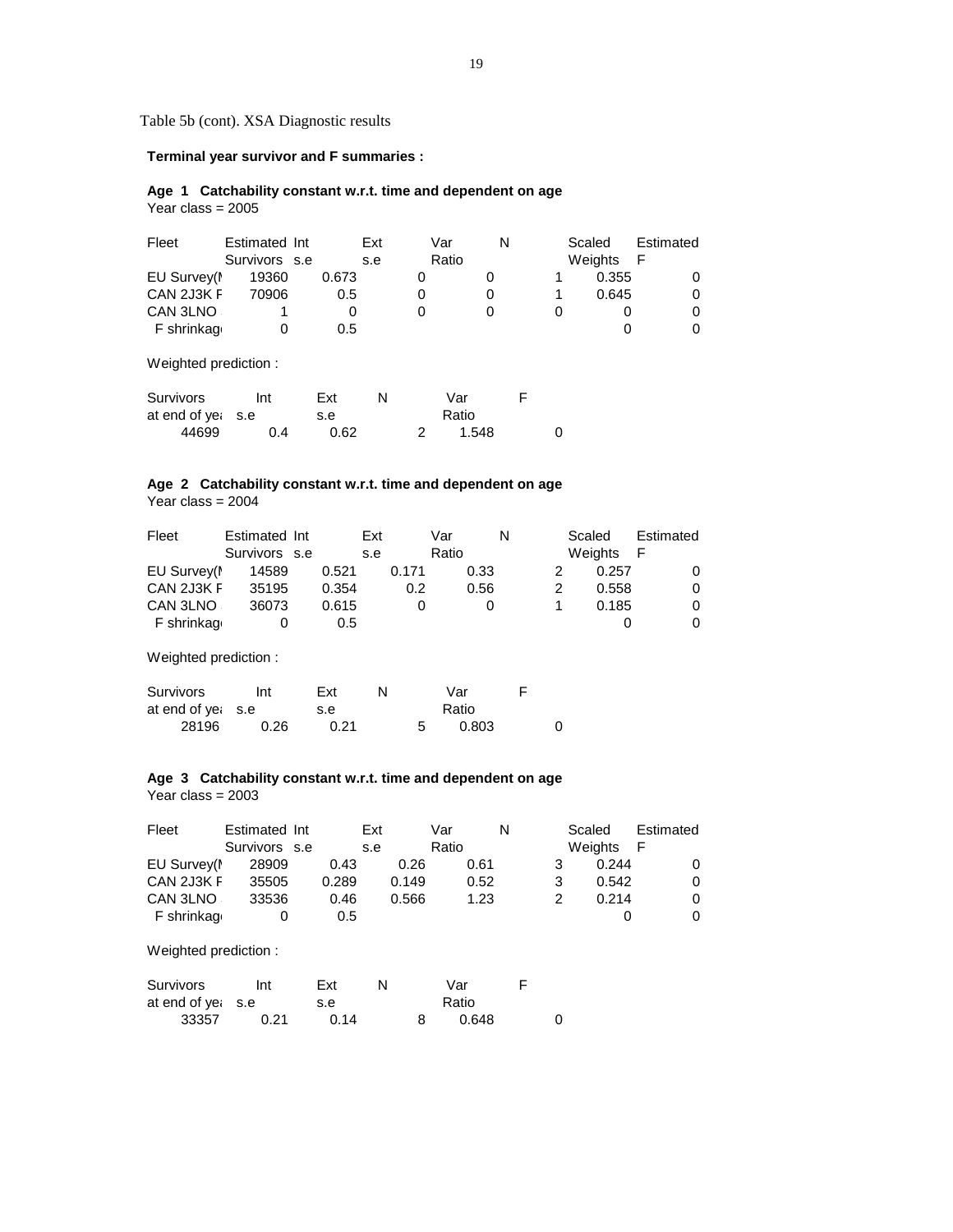#### Table 5b (cont). XSA Diagnostic results  **Age 4 Catchability constant w.r.t. time and dependent on age** Year class = 2002

| Fleet       | Estimated Int<br>Survivors s.e |       | Ext<br>s.e | Var<br>Ratio | N | Scaled<br>Weights | Estimated |
|-------------|--------------------------------|-------|------------|--------------|---|-------------------|-----------|
| EU Survey(I | 42747                          | 0.361 | 0.34       | 0.94         | 4 | 0.22              | 0.005     |
| CAN 2J3K F  | 45442                          | 0.25  | 0.211      | 0.84         | 4 | 0.458             | 0.004     |
| CAN 3LNO    | 40597                          | 0.372 | 0.25       | 0.67         | 3 | 0.207             | 0.005     |
| F shrinkag  | 13717                          | 0.5   |            |              |   | 0.115             | 0.014     |

Weighted prediction :

| Survivors         | Int  | Ext  | N |    | Var   |       |
|-------------------|------|------|---|----|-------|-------|
| at end of yet s.e |      | s.e  |   |    | Ratio |       |
| 38162             | 0.17 | 0.17 |   | 12 | 1.006 | 0.005 |

#### **Age 5 Catchability constant w.r.t. time and dependent on age** Year class = 2001

| Fleet       | Estimated Int |       | Ext |       | Var   |      | N |   | Scaled  | Estimated |  |
|-------------|---------------|-------|-----|-------|-------|------|---|---|---------|-----------|--|
|             | Survivors s.e |       | s.e |       | Ratio |      |   |   | Weights | -F        |  |
| EU Survey(I | 42178         | 0.292 |     | 0.161 |       | 0.55 |   | 5 | 0.256   | 0.039     |  |
| CAN 2J3K F  | 37394         | 0.224 |     | 0.084 |       | 0.38 |   | 5 | 0.438   | 0.044     |  |
| CAN 3LNO    | 36264         | 0.32  |     | 0.242 |       | 0.76 |   | 4 | 0.213   | 0.046     |  |
| F shrinkag  | 23859         | 0.5   |     |       |       |      |   |   | 0.092   | 0.068     |  |

Weighted prediction :

| Survivors         | Int  | Ext  | N |    | Var   |       |
|-------------------|------|------|---|----|-------|-------|
| at end of yet s.e |      | s.e  |   |    | Ratio |       |
| 36757             | 0.15 | 0.08 |   | 15 | 0.571 | 0.045 |

#### **Age 6 Catchability constant w.r.t. time and dependent on age** Year class = 2000

| Fleet       | Estimated Int |       | Ext |       | Var   |      | N |   | Scaled |         |     | Estimated |
|-------------|---------------|-------|-----|-------|-------|------|---|---|--------|---------|-----|-----------|
|             | Survivors s.e |       | s.e |       | Ratio |      |   |   |        | Weights | - F |           |
| EU Survey(I | 26066         | 0.253 |     | 0.268 |       | 1.06 |   |   |        | 0.277   |     | 0.202     |
| CAN 2J3K F  | 24711         | 0.208 |     | 0.14  |       | 0.68 |   | 6 |        | 0.404   |     | 0.212     |
| CAN 3LNO    | 21158         | 0.277 |     | 0.114 |       | 0.41 |   | 5 |        | 0.227   |     | 0.244     |
| F shrinkag  | 17828         | 0.5   |     |       |       |      |   |   |        | 0.092   |     | 0.283     |

Weighted prediction :

| Survivors         | Int  | Ext |    | Var   |       |
|-------------------|------|-----|----|-------|-------|
| at end of yet s.e |      | s.e |    | Ratio |       |
| 23496             | 0.13 | 0.1 | 18 | 0.735 | 0.222 |

#### **Age 7 Catchability constant w.r.t. time and dependent on age** Year class = 1999

| Fleet       | Estimated Int |       | Ext |       | Var   |      | N |   | Scaled         |       |   | Estimated |
|-------------|---------------|-------|-----|-------|-------|------|---|---|----------------|-------|---|-----------|
|             | Survivors s.e |       | s.e |       | Ratio |      |   |   | <b>Weights</b> |       | F |           |
| EU Survey(I | 7438          | 0.228 |     | 0.103 |       | 0.45 |   |   |                | 0.284 |   | 0.907     |
| CAN 2J3K F  | 7403          | 0.202 |     | 0.16  |       | 0.79 |   |   |                | 0.338 |   | 0.91      |
| CAN 3LNO    | 6496          | 0.261 |     | 0.183 |       | 0.7  |   | 6 |                | 0.194 |   | 0.99      |
| F shrinkag  | 7161          | 0.5   |     |       |       |      |   |   |                | 0.185 |   | 0.93      |

| Survivors         | Int  | Ext  | N |    | Var   |       |
|-------------------|------|------|---|----|-------|-------|
| at end of yet s.e |      | s.e  |   |    | Ratio |       |
| 7183              | 0.14 | 0.07 |   | 21 | 0.513 | 0.928 |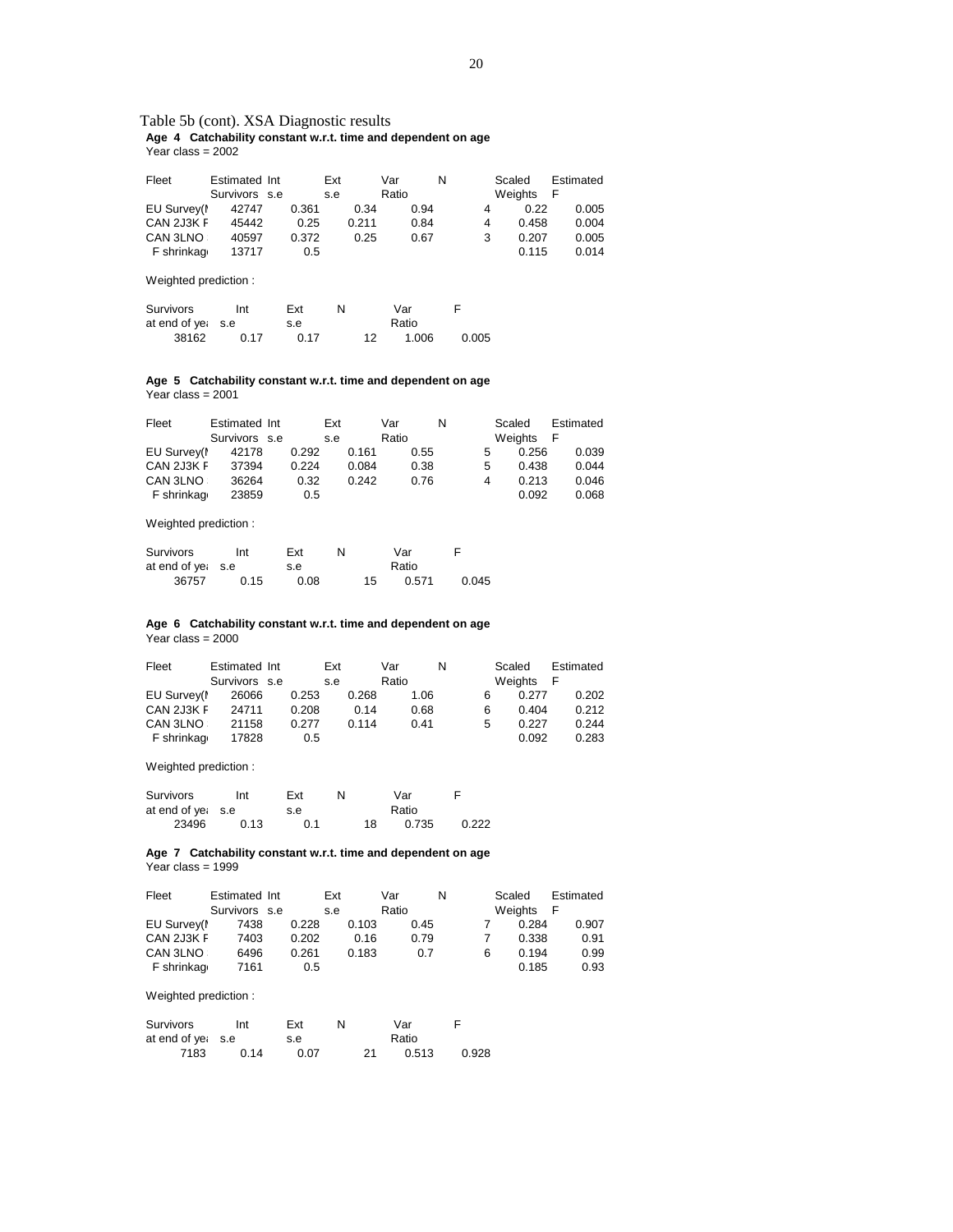Table 5b (cont). XSA Diagnostic results

 **Age 8 Catchability constant w.r.t. time and dependent on age** Year class = 1998

| Fleet       | Estimated Int |       | Ext   | Var   | N | Scaled  | Estimated |
|-------------|---------------|-------|-------|-------|---|---------|-----------|
|             | Survivors s.e |       | s.e   | Ratio |   | Weights | F         |
| EU Survey(I | 1265          | 0.24  | 0.159 | 0.66  |   | 0.248   | 1.505     |
| CAN 2J3K F  | 1981          | 0.216 | 0.286 | 1.32  | 8 | 0.258   | 1.175     |
| CAN 3LNO    | 1219          | 0.254 | 0.189 | 0.74  |   | 0.131   | 1.534     |
| F shrinkag  | 2742          | 0.5   |       |       |   | 0.363   | 0.962     |

Weighted prediction :

| Survivors         | Int | Ext  |    | Var   |       |
|-------------------|-----|------|----|-------|-------|
| at end of yet s.e |     | s.e  |    | Ratio |       |
| 1871              | 0.2 | 0.13 | 24 | 0.64  | 1.215 |

## **Age 9 Catchability constant w.r.t. time and dependent on age**

Year class = 1997

| Fleet       | Estimated Int | Ext   |       | Var   |      | N |   | Scaled  | Estimated |
|-------------|---------------|-------|-------|-------|------|---|---|---------|-----------|
|             | Survivors s.e | s.e   |       | Ratio |      |   |   | Weights | - F       |
| EU Survey(I | 725           | 0.297 | 0.137 |       | 0.46 |   | 9 | 0.262   | 0.858     |
| CAN 2J3K F  | 1547          | 0.284 | 0.215 |       | 0.76 |   | 9 | 0.302   | 0.493     |
| CAN 3LNO    | 554           | 0.269 | 0.198 |       | 0.74 |   | 8 | 0.092   | 1.023     |
| F shrinkag  | 1085          | 0.5   |       |       |      |   |   | 0.343   | 0.646     |

Weighted prediction :

| Survivors         | Int  | Ext  |    | Var   |       |
|-------------------|------|------|----|-------|-------|
| at end of yet s.e |      | s.e  |    | Ratio |       |
| 1021              | 0.21 | 0.11 | 27 | 0.512 | 0.675 |

## **Age 10 Catchability constant w.r.t. time and dependent on age** Year class = 1996

| Fleet       | Estimated Int |       | Ext   | Var   | N  | Scaled  | Estimated |
|-------------|---------------|-------|-------|-------|----|---------|-----------|
|             | Survivors s.e |       | s.e   | Ratio |    | Weights | F         |
| EU Survey(I | 687           | 0.326 | 0.254 | 0.78  | 10 | 0.291   | 0.399     |
| CAN 2J3K F  | 700           | 0.3   | 0.106 | 0.35  | 10 | 0.357   | 0.393     |
| CAN 3LNO    | 446           | 0.271 | 0.187 | 0.69  | 8  | 0.051   | 0.562     |
| F shrinkaq  | 486           | 0.5   |       |       |    | 0.301   | 0.526     |

| Survivors         | Int  | Ext | N |    | Var   |      |
|-------------------|------|-----|---|----|-------|------|
| at end of yet s.e |      | s.e |   |    | Ratio |      |
| 610               | 0.21 | 0.1 |   | 29 | 0.461 | 0.44 |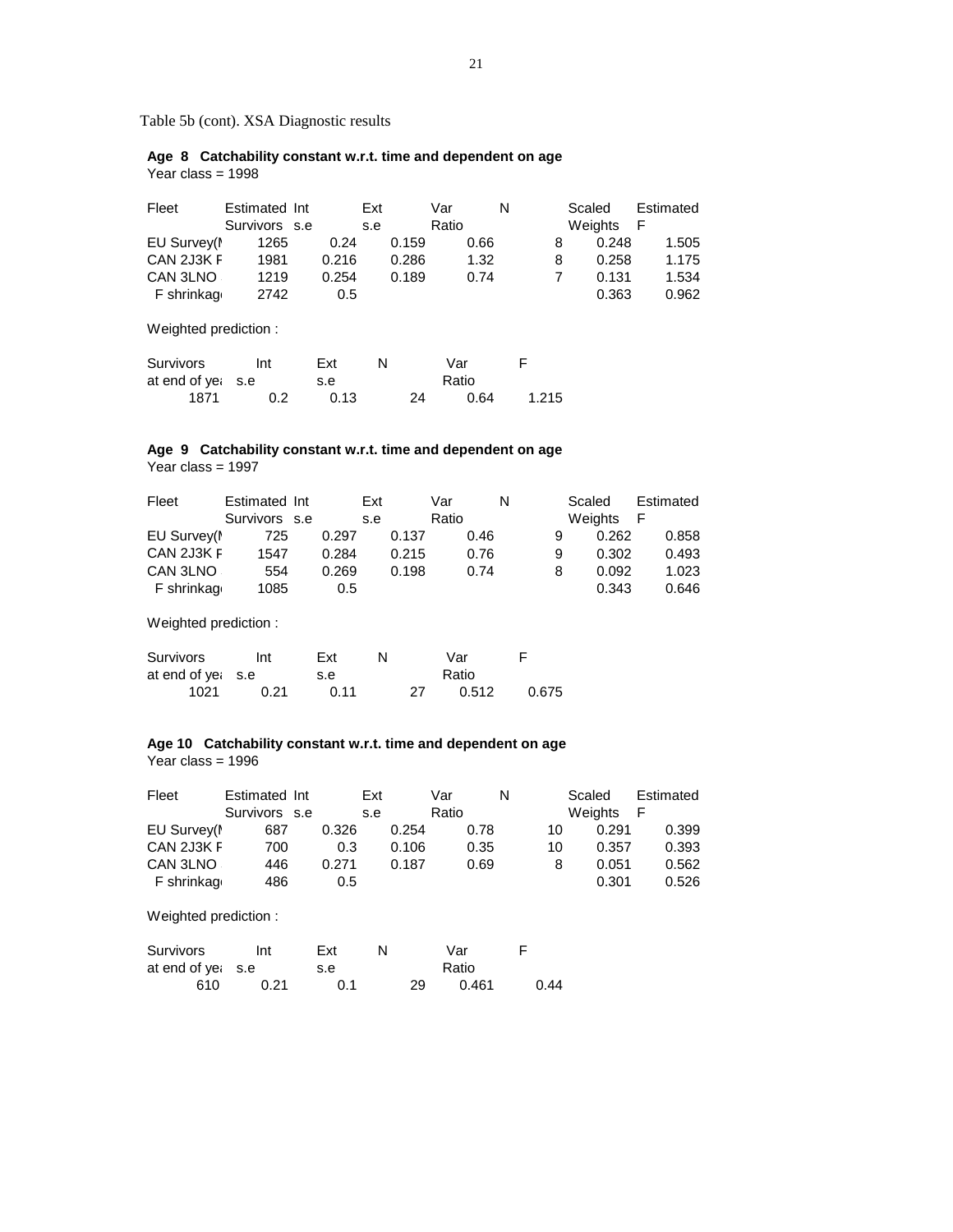Table 5b (cont). XSA Diagnostic results

## **Age 11 Catchability constant w.r.t. time and dependent on age** Year class = 1995

 Fleet Estimated Int Ext Var N Scaled Estimated Survivors s.e s.e Ratio Meights F EU Survey(M 598 0.344 0.236 0.69 11 0.254 0.187 CAN 2J3K F 563 0.305 0.109 0.36 11 0.395 0.198 CAN 3LNO S 405 0.268 0.236 0.88 8 0.032 0.266 F shrinkage 149 0.5 0.319 0.604

Weighted prediction :

| Survivors           | Int  | Ext  | N |     | Var   |       |
|---------------------|------|------|---|-----|-------|-------|
| at end of year. s.e |      | s.e  |   |     | Ratio |       |
| 370                 | 0.22 | 0.16 |   | -31 | 0.738 | 0.287 |

## **Age 12 Catchability constant w.r.t. time and age (fixed at the value for age) 11** Year class = 1994

| Fleet       | Estimated Int |       | Ext          | Var   | N  | Scaled  | Estimated |
|-------------|---------------|-------|--------------|-------|----|---------|-----------|
|             | Survivors s.e |       | s.e          | Ratio |    | Weights | E         |
| EU Survey(M | 322           | 0.413 | 0.263        | 0.64  | 12 | 0.192   | 0.124     |
| CAN 2J3K F  | 279           | 0.344 | 0.181        | 0.53  | 11 | 0.389   | 0.142     |
| CAN 3LNO    | 232           |       | 0.278<br>0.3 | 0.93  |    | 0.015   | 0.168     |
| F shrinkage | 52            |       | 0.5          |       |    | 0.404   | 0.596     |

Weighted prediction :

| Survivors           | Int  | Ext  | N |     | Var   | F     |
|---------------------|------|------|---|-----|-------|-------|
| at end of year. s.e |      | s.e  |   |     | Ratio |       |
| 145                 | 0.25 | 0.22 |   | -31 | 0.871 | 0.257 |

## **Age 13 Catchability constant w.r.t. time and age (fixed at the value for age) 11** Year class = 1993

| Fleet       | Estimated Int |       | Ext   | Var   | N  | Scaled  | Estimated |
|-------------|---------------|-------|-------|-------|----|---------|-----------|
|             | Survivors s.e |       | s.e   | Ratio |    | Weights | -F        |
| EU Survey(M | 119           | 0.376 | 0.205 | 0.55  |    | 0.16    | 0.218     |
| CAN 2J3K F  | 84            | 0.324 | 0.196 | 0.6   | 10 | 0.303   | 0.295     |
| CAN 3LNO    | 173           | 0.329 | 0.132 | 0.4   | 6  | 0.014   | 0.155     |
| F shrinkage | 74            | 0.5   |       |       |    | 0.523   | 0.33      |

| Survivors         | Int  | Ext  |     | Var   |       |  |
|-------------------|------|------|-----|-------|-------|--|
| at end of yet s.e |      | s.e  |     | Ratio |       |  |
| 84                | 0.29 | 0.09 | 28. | 0.321 | 0.296 |  |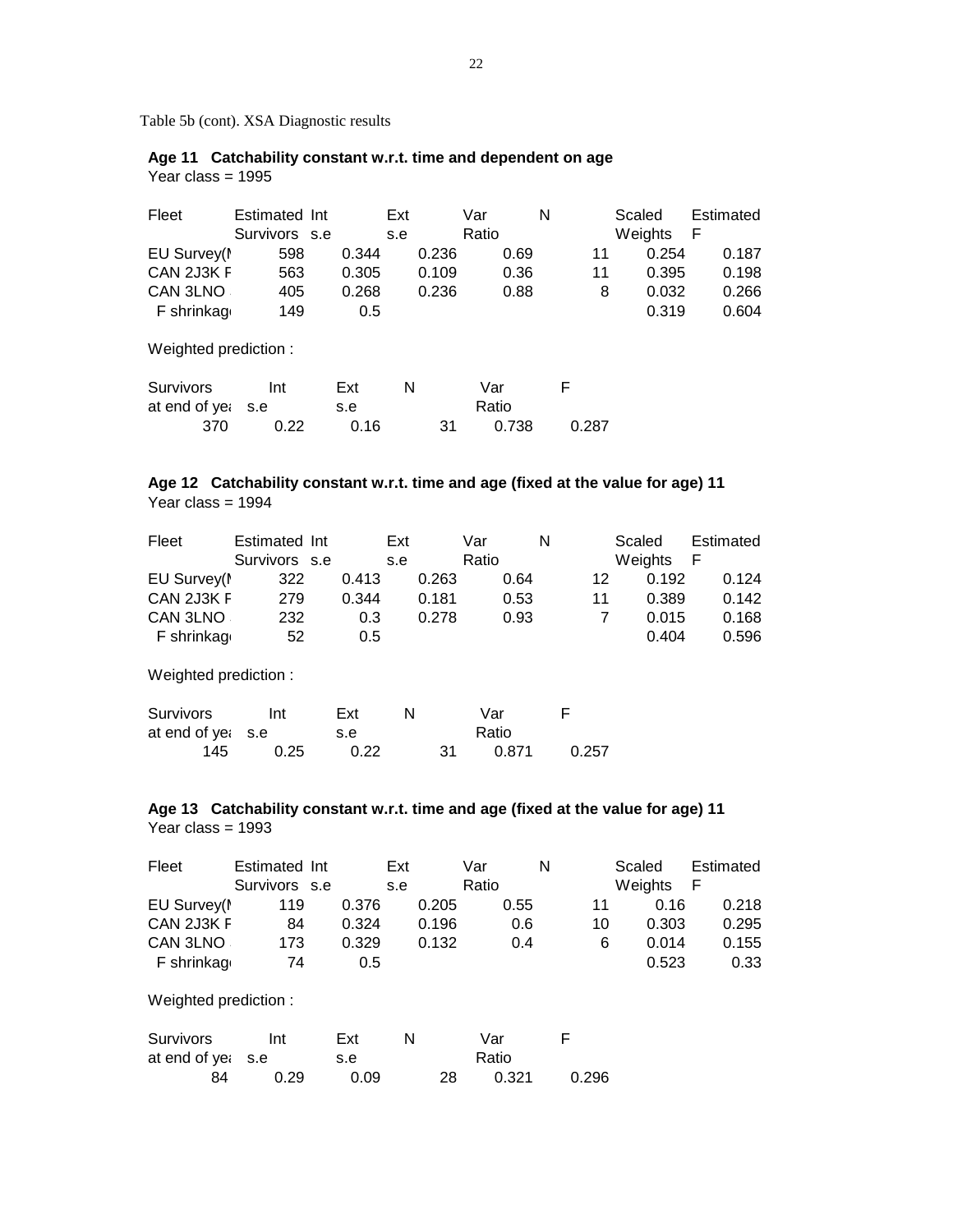Table 6. XSA estimated numbers at age (000s).

| N@A (XSA) | 1           | 2      | 3      | 4      | 5     | 6     | 7     | 8     | 9     | 10   | 11   | 12   | 13   | 14   |
|-----------|-------------|--------|--------|--------|-------|-------|-------|-------|-------|------|------|------|------|------|
| 1975      | 112258      | 126268 | 110141 | 66812  | 53819 | 31893 | 23091 | 14337 | 9312  | 3931 | 1773 | 415  | 720  | 735  |
| 1976      | 116630      | 91909  | 103379 | 90176  | 54701 | 43761 | 23561 | 13703 | 7254  | 4040 | 1691 | 816  | 218  | 113  |
| 1977      | 107484      | 95488  | 75249  | 84640  | 73830 | 44770 | 35277 | 16367 | 6321  | 2529 | 1313 | 635  | 433  | 311  |
| 1978      | 82333       | 88001  | 78179  | 61609  | 69297 | 59963 | 32119 | 19112 | 6753  | 2521 | 1154 | 876  | 402  | 459  |
| 1979      | 98960       | 67409  | 72049  | 64008  | 50441 | 54038 | 41480 | 18181 | 8792  | 2936 | 763  | 290  | 385  | 756  |
| 1980      | 130002      | 81021  | 55190  | 58989  | 52405 | 39138 | 36346 | 22357 | 9333  | 6141 | 1969 | 365  | 103  | 52   |
| 1981      | 131711      | 106437 | 66335  | 45186  | 48296 | 42717 | 30156 | 21478 | 9546  | 2757 | 1564 | 695  | 183  | 292  |
| 1982      | 130923      | 107835 | 87143  | 54310  | 36995 | 38760 | 30886 | 15817 | 7224  | 3919 | 1452 | 1049 | 441  | 511  |
| 1983      | 146236      | 107191 | 88288  | 71347  | 44465 | 30045 | 29654 | 19570 | 7735  | 2709 | 1685 | 649  | 627  | 1030 |
| 1984      | 153319      | 119728 | 87761  | 72284  | 58414 | 35771 | 21381 | 15411 | 9223  | 4257 | 1592 | 1190 | 463  | 794  |
| 1985      | 167009      | 125527 | 98025  | 71852  | 59181 | 47009 | 27184 | 12217 | 5667  | 3853 | 2346 | 935  | 845  | 832  |
| 1986      | 186714      | 136735 | 102773 | 80256  | 58828 | 46659 | 33684 | 16906 | 6836  | 3391 | 2692 | 1777 | 676  | 1126 |
| 1987      | 155857      | 152868 | 111950 | 84143  | 65708 | 47911 | 36175 | 21777 | 9235  | 4267 | 2350 | 1983 | 1328 | 2049 |
| 1988      | 128730      | 127605 | 125158 | 91657  | 68891 | 53673 | 37505 | 19660 | 9745  | 4996 | 2722 | 1577 | 1369 | 1646 |
| 1989      | 112785      | 105395 | 104474 | 102471 | 75042 | 56135 | 41061 | 23345 | 12133 | 6813 | 3669 | 2047 | 1196 | 583  |
| 1990      | 107652      | 92341  | 86291  | 85536  | 83896 | 61275 | 44161 | 26850 | 15247 | 8593 | 4884 | 2608 | 1434 | 1042 |
| 1991      | 94371       | 88138  | 75602  | 70649  | 69945 | 67691 | 44053 | 24726 | 15145 | 8798 | 4600 | 2909 | 1334 | 997  |
| 1992      | 70733       | 77265  | 72161  | 61898  | 57643 | 54677 | 48403 | 24167 | 10475 | 5935 | 3837 | 2078 | 1282 | 1078 |
| 1993      | 83745       | 57911  | 63259  | 59080  | 49715 | 43412 | 34883 | 20954 | 8743  | 4657 | 3264 | 2225 | 1034 | 464  |
| 1994      | 142441      | 68565  | 47413  | 51792  | 47457 | 32044 | 21131 | 12529 | 6372  | 2958 | 2151 | 1718 | 950  | 632  |
| 1995      | 171415      | 116621 | 56136  | 38819  | 37522 | 23925 | 11925 | 7219  | 4161  | 2429 | 1424 | 1027 | 1025 | 815  |
| 1996      | 149826      | 140343 | 95481  | 45960  | 31490 | 29497 | 17469 | 6867  | 3983  | 2336 | 1500 | 853  | 594  | 367  |
| 1997      | 122514      | 122667 | 114903 | 78173  | 37457 | 24281 | 19448 | 8523  | 3891  | 2396 | 1456 | 834  | 488  | 314  |
| 1998      | 105933      | 100306 | 100431 | 94075  | 63700 | 28945 | 16107 | 9096  | 4069  | 2155 | 1413 | 812  | 460  | 253  |
| 1999      | 105832      | 86731  | 82124  | 82226  | 76522 | 48918 | 18806 | 7951  | 4142  | 2033 | 1275 | 816  | 519  | 537  |
| 2000      | 104278      | 86648  | 71009  | 67237  | 67052 | 60707 | 34961 | 7606  | 3078  | 1890 | 1101 | 733  | 391  | 312  |
| 2001      | 103256      | 85376  | 70941  | 58137  | 54804 | 53062 | 38317 | 9464  | 3242  | 1639 | 1070 | 568  | 417  | 198  |
| 2002      | 105587      | 84539  | 69900  | 58082  | 47193 | 42844 | 32438 | 11354 | 3085  | 1740 | 894  | 479  | 282  | 179  |
| 2003      | 85366       | 86448  | 69215  | 57229  | 47120 | 37135 | 28527 | 10650 | 3318  | 1400 | 829  | 406  | 189  | 209  |
| 2004      | 60780       | 69892  | 70777  | 56668  | 45698 | 34515 | 20701 | 8188  | 2942  | 1256 | 679  | 416  | 203  | 172  |
| 2005      | 42064       | 49762  | 57223  | 57948  | 45584 | 33739 | 20806 | 7410  | 2970  | 1226 | 550  | 295  | 174  | 124  |
| 2006      | 54596       | 34439  | 40742  | 46850  | 46960 | 35827 | 22195 | 7703  | 2451  | 1156 | 602  | 229  | 138  | 171  |
| 2007      | $\mathbf 0$ | 44699  | 28196  | 33357  | 38162 | 36757 | 23496 | 7183  | 1871  | 1021 | 610  | 370  | 145  | 189  |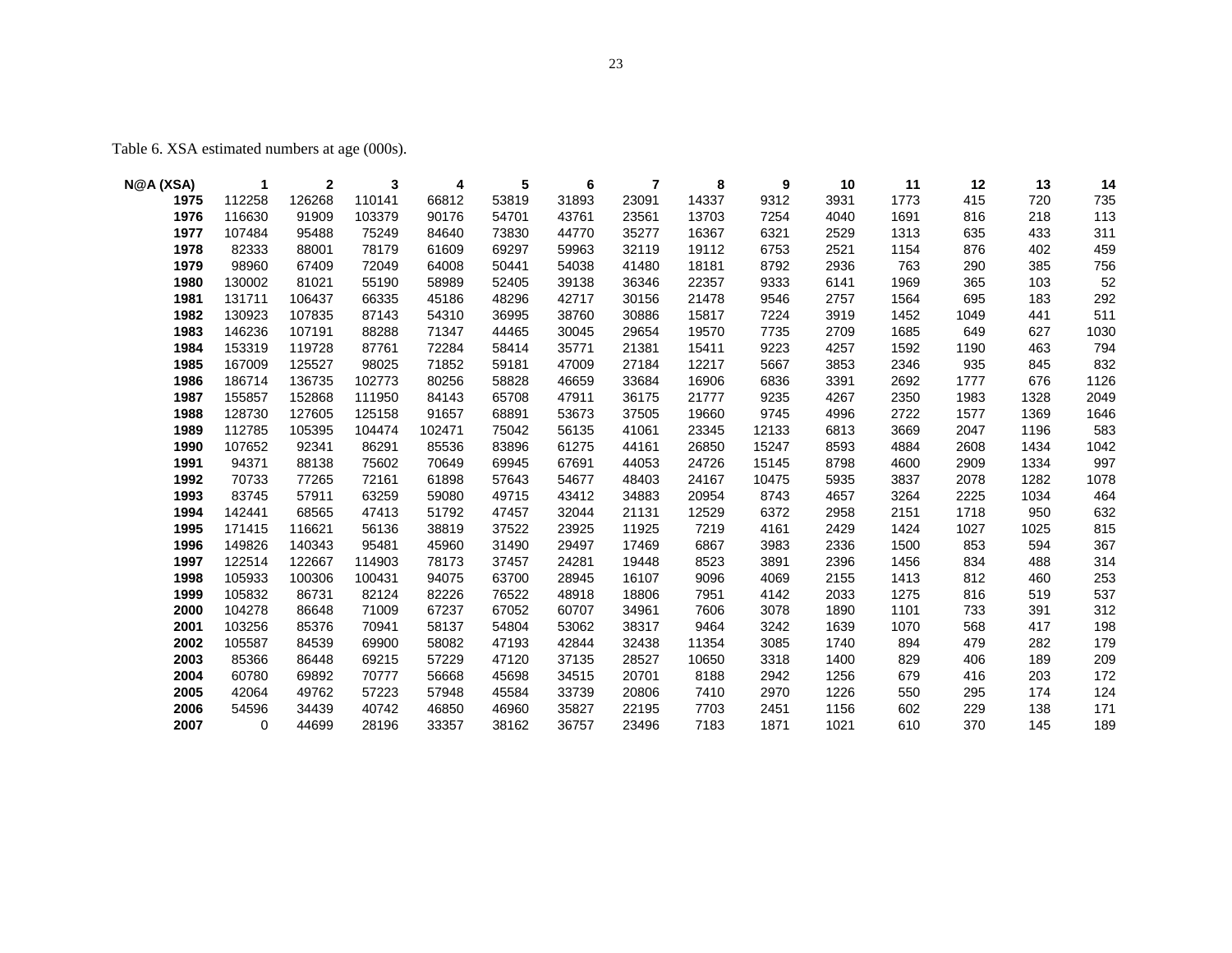| F @ AGE(XSA) | -1    | $\mathbf{2}$ | 3     | 4     | 5     | 6     | 7     | 8     | 9     | 10    | 11    | 12    | 13    | 14    | Mean  |
|--------------|-------|--------------|-------|-------|-------|-------|-------|-------|-------|-------|-------|-------|-------|-------|-------|
| 1975         | 0.000 | 0.000        | 0.000 | 0.000 | 0.007 | 0.103 | 0.322 | 0.481 | 0.635 | 0.644 | 0.576 | 0.446 | 0.560 | 0.560 | 0.365 |
| 1976         | 0.000 | 0.000        | 0.000 | 0.000 | 0.000 | 0.016 | 0.164 | 0.574 | 0.854 | 0.924 | 0.780 | 0.434 | 0.720 | 0.720 | 0.422 |
| 1977         | 0.000 | 0.000        | 0.000 | 0.000 | 0.008 | 0.132 | 0.413 | 0.685 | 0.719 | 0.585 | 0.205 | 0.257 | 0.351 | 0.351 | 0.424 |
| 1978         | 0.000 | 0.000        | 0.000 | 0.000 | 0.049 | 0.169 | 0.369 | 0.576 | 0.633 | 0.995 | 1.180 | 0.622 | 0.943 | 0.943 | 0.465 |
| 1979         | 0.000 | 0.000        | 0.000 | 0.000 | 0.054 | 0.197 | 0.418 | 0.467 | 0.159 | 0.200 | 0.537 | 0.837 | 0.529 | 0.529 | 0.249 |
| 1980         | 0.000 | 0.000        | 0.000 | 0.000 | 0.004 | 0.061 | 0.326 | 0.651 | 1.019 | 1.168 | 0.841 | 0.490 | 0.842 | 0.842 | 0.538 |
| 1981         | 0.000 | 0.000        | 0.000 | 0.000 | 0.020 | 0.124 | 0.445 | 0.890 | 0.690 | 0.441 | 0.200 | 0.256 | 0.301 | 0.301 | 0.435 |
| 1982         | 0.000 | 0.000        | 0.000 | 0.000 | 0.008 | 0.068 | 0.256 | 0.515 | 0.781 | 0.644 | 0.605 | 0.314 | 0.525 | 0.525 | 0.379 |
| 1983         | 0.000 | 0.000        | 0.000 | 0.000 | 0.018 | 0.140 | 0.455 | 0.552 | 0.397 | 0.332 | 0.148 | 0.139 | 0.207 | 0.207 | 0.316 |
| 1984         | 0.000 | 0.000        | 0.000 | 0.000 | 0.017 | 0.075 | 0.360 | 0.801 | 0.673 | 0.396 | 0.332 | 0.143 | 0.292 | 0.292 | 0.387 |
| 1985         | 0.000 | 0.000        | 0.000 | 0.000 | 0.038 | 0.133 | 0.275 | 0.381 | 0.314 | 0.159 | 0.078 | 0.124 | 0.121 | 0.121 | 0.217 |
| 1986         | 0.000 | 0.000        | 0.000 | 0.000 | 0.005 | 0.055 | 0.236 | 0.405 | 0.271 | 0.167 | 0.106 | 0.091 | 0.122 | 0.122 | 0.190 |
| 1987         | 0.000 | 0.000        | 0.000 | 0.000 | 0.002 | 0.045 | 0.410 | 0.604 | 0.414 | 0.250 | 0.199 | 0.170 | 0.207 | 0.207 | 0.288 |
| 1988         | 0.000 | 0.000        | 0.000 | 0.000 | 0.005 | 0.068 | 0.274 | 0.283 | 0.158 | 0.109 | 0.085 | 0.077 | 0.090 | 0.090 | 0.149 |
| 1989         | 0.000 | 0.000        | 0.000 | 0.000 | 0.003 | 0.040 | 0.225 | 0.226 | 0.145 | 0.133 | 0.142 | 0.156 | 0.144 | 0.144 | 0.129 |
| 1990         | 0.000 | 0.000        | 0.000 | 0.001 | 0.015 | 0.130 | 0.380 | 0.373 | 0.350 | 0.425 | 0.318 | 0.470 | 0.407 | 0.407 | 0.279 |
| 1991         | 0.000 | 0.000        | 0.000 | 0.003 | 0.046 | 0.135 | 0.400 | 0.659 | 0.737 | 0.630 | 0.594 | 0.620 | 0.620 | 0.620 | 0.435 |
| 1992         | 0.000 | 0.000        | 0.000 | 0.019 | 0.084 | 0.249 | 0.637 | 0.817 | 0.611 | 0.398 | 0.345 | 0.498 | 0.416 | 0.416 | 0.466 |
| 1993         | 0.000 | 0.000        | 0.000 | 0.019 | 0.239 | 0.520 | 0.824 | 0.990 | 0.884 | 0.572 | 0.442 | 0.652 | 0.560 | 0.560 | 0.672 |
| 1994         | 0.000 | 0.000        | 0.000 | 0.122 | 0.485 | 0.788 | 0.874 | 0.902 | 0.764 | 0.531 | 0.539 | 0.317 | 0.466 | 0.466 | 0.724 |
| 1995         | 0.000 | 0.000        | 0.000 | 0.009 | 0.041 | 0.115 | 0.352 | 0.395 | 0.377 | 0.282 | 0.312 | 0.348 | 0.316 | 0.316 | 0.260 |
| 1996         | 0.000 | 0.000        | 0.000 | 0.005 | 0.060 | 0.217 | 0.518 | 0.368 | 0.308 | 0.272 | 0.388 | 0.359 | 0.309 | 0.309 | 0.291 |
| 1997         | 0.000 | 0.000        | 0.000 | 0.005 | 0.058 | 0.210 | 0.560 | 0.539 | 0.391 | 0.328 | 0.384 | 0.395 | 0.372 | 0.372 | 0.348 |
| 1998         | 0.000 | 0.000        | 0.000 | 0.007 | 0.064 | 0.231 | 0.506 | 0.587 | 0.494 | 0.325 | 0.349 | 0.247 | 0.250 | 0.250 | 0.368 |
| 1999         | 0.000 | 0.000        | 0.000 | 0.004 | 0.032 | 0.136 | 0.705 | 0.749 | 0.585 | 0.414 | 0.353 | 0.535 | 0.369 | 0.369 | 0.437 |
| 2000         | 0.000 | 0.000        | 0.000 | 0.005 | 0.034 | 0.260 | 1.107 | 0.653 | 0.430 | 0.369 | 0.461 | 0.365 | 0.453 | 0.453 | 0.475 |
| 2001         | 0.000 | 0.000        | 0.000 | 0.009 | 0.046 | 0.292 | 1.016 | 0.921 | 0.422 | 0.406 | 0.604 | 0.502 | 0.534 | 0.534 | 0.517 |
| 2002         | 0.000 | 0.000        | 0.000 | 0.009 | 0.040 | 0.207 | 0.914 | 1.030 | 0.590 | 0.542 | 0.589 | 0.728 | 0.682 | 0.682 | 0.554 |
| 2003         | 0.000 | 0.000        | 0.000 | 0.025 | 0.111 | 0.384 | 1.048 | 1.087 | 0.771 | 0.523 | 0.489 | 0.497 | 0.587 | 0.587 | 0.654 |
| 2004         | 0.000 | 0.000        | 0.000 | 0.018 | 0.103 | 0.306 | 0.827 | 0.814 | 0.675 | 0.626 | 0.635 | 0.671 | 0.644 | 0.644 | 0.559 |
| 2005         | 0.000 | 0.000        | 0.000 | 0.010 | 0.041 | 0.219 | 0.794 | 0.906 | 0.744 | 0.511 | 0.674 | 0.558 | 0.521 | 0.521 | 0.536 |
| 2006         | 0.000 | 0.000        | 0.000 | 0.005 | 0.045 | 0.222 | 0.928 | 1.215 | 0.676 | 0.440 | 0.287 | 0.257 | 0.296 | 0.296 | 0.588 |

Table 7. XSA estimated fishing mortality at age. The mean is computed over ages 5 – 10.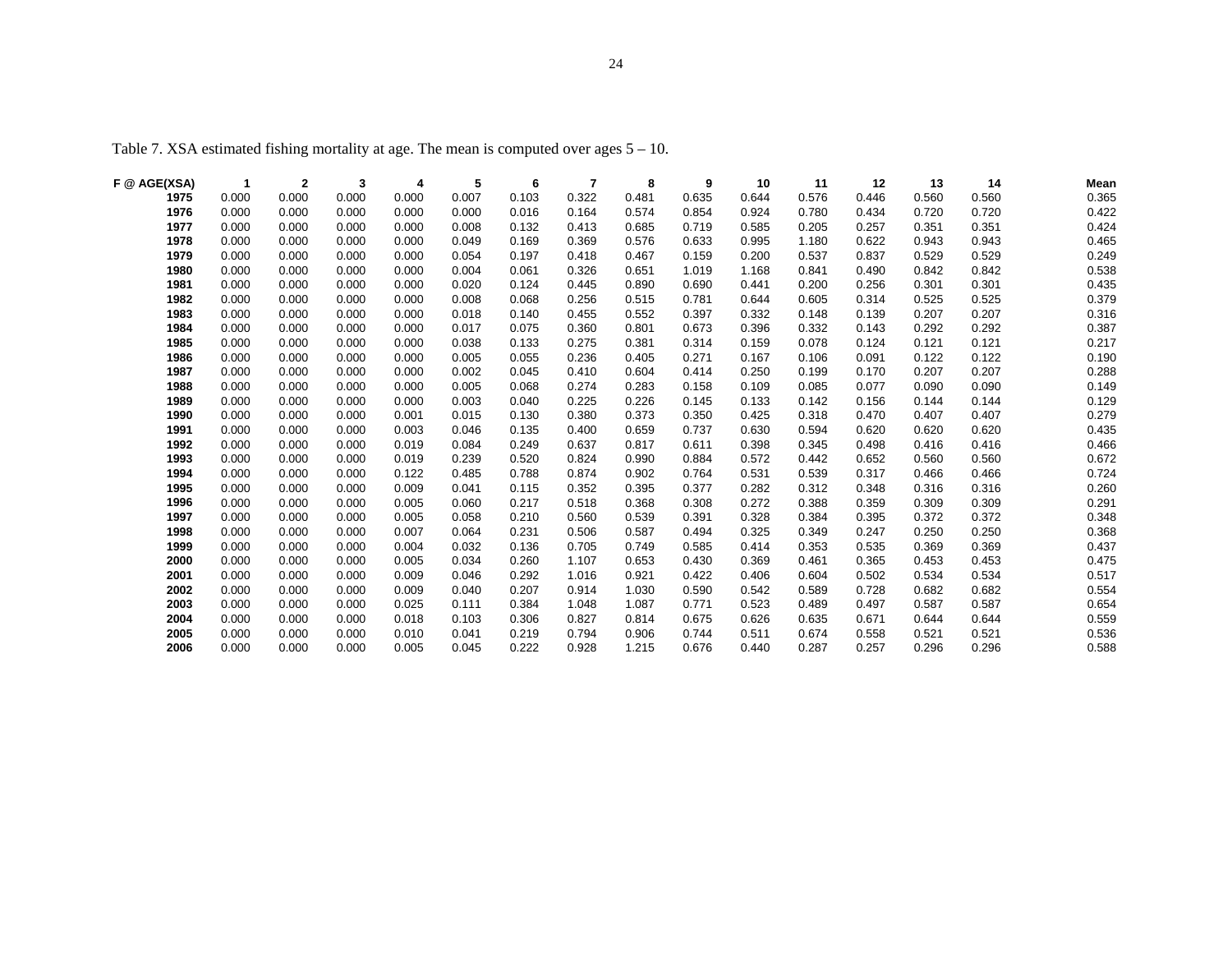Table 8. Stock summary table from XSA analysis (no SOP correction; shrinkage parameters fixed at 0.5).

Terminal Fs derived using XSA with final year & oldest age shrinkage.

|         |      | <b>RECRUITS</b> | <b>TOTALBIO</b> | <b>TOTSPBIO</b> | <b>LANDINGS</b> | YIELD/SSB | <b>FBAR 5-10</b> |
|---------|------|-----------------|-----------------|-----------------|-----------------|-----------|------------------|
|         |      | Age 1           |                 |                 |                 |           |                  |
|         | 1975 | 112258          | 132741          | 9302            | 28814           | 3.0975    | 0.3652           |
|         | 1976 | 116630          | 134509          | 6114            | 24611           | 4.0251    | 0.422            |
|         | 1977 | 107484          | 156957          | 7424            | 32048           | 4.3166    | 0.4237           |
|         | 1978 | 82333           | 167765          | 8677            | 39070           | 4.5027    | 0.4651           |
|         | 1979 | 98960           | 162544          | 9818            | 34104           | 3.4736    | 0.249            |
|         | 1980 | 130002          | 130921          | 5501            | 32867           | 5.9751    | 0.5382           |
|         | 1981 | 131711          | 115282          | 7196            | 30754           | 4.2735    | 0.4351           |
|         | 1982 | 130923          | 121301          | 9195            | 26278           | 2.8578    | 0.3787           |
|         | 1983 | 146236          | 122735          | 12222           | 27861           | 2.2795    | 0.3156           |
|         | 1984 | 153319          | 115204          | 10113           | 26711           | 2.6412    | 0.3867           |
|         | 1985 | 167009          | 148085          | 10389           | 20347           | 1.9585    | 0.2165           |
|         | 1986 | 186714          | 138047          | 11975           | 17976           | 1.5011    | 0.1897           |
|         | 1987 | 155857          | 164554          | 15888           | 32442           | 2.0419    | 0.2875           |
|         | 1988 | 128730          | 168993          | 13752           | 19215           | 1.3973    | 0.1493           |
|         | 1989 | 112785          | 182105          | 8277            | 20034           | 2.4203    | 0.1285           |
|         | 1990 | 107652          | 205930          | 15053           | 47454           | 3.1524    | 0.2787           |
|         | 1991 | 94371           | 224362          | 30050           | 65008           | 2.1633    | 0.4346           |
|         | 1992 | 70733           | 192107          | 23241           | 63193           | 2.7191    | 0.4659           |
|         | 1993 | 83745           | 148017          | 16143           | 62455           | 3.8689    | 0.6716           |
|         | 1994 | 142441          | 102654          | 11981           | 51029           | 4.2592    | 0.7243           |
|         | 1995 | 171415          | 76807           | 10944           | 15272           | 1.3955    | 0.2602           |
|         | 1996 | 149826          | 76799           | 6126            | 18840           | 3.0753    | 0.2905           |
|         | 1997 | 122514          | 73913           | 4749            | 19858           | 4.1815    | 0.3477           |
|         | 1998 | 105933          | 87214           | 3718            | 19946           | 5.3653    | 0.3678           |
|         | 1999 | 105832          | 102500          | 4593            | 24226           | 5.2744    | 0.4367           |
|         | 2000 | 104278          | 110700          | 3355            | 34177           | 10.188    | 0.4755           |
|         | 2001 | 103256          | 111664          | 3793            | 38232           | 10.0794   | 0.5173           |
|         | 2002 | 105587          | 98019           | 4157            | 34062           | 8.1949    | 0.5538           |
|         | 2003 | 85366           | 89583           | 3647            | 35151           | 9.6394    | 0.6541           |
|         | 2004 | 60780           | 74852           | 3090            | 25486           | 8.2476    | 0.5588           |
|         | 2005 | 42064           | 75573           | 2332            | 23225           | 9.9593    | 0.5358           |
|         | 2006 | 54596           | 76510           | 2129            | 23531           | 11.0518   | 0.5875           |
| Arith.  |      |                 |                 |                 |                 |           |                  |
| Mean    |      | 114729          | 127780          | 9217            | 31696           | 4.6743    | 0.4097           |
| 0 Units |      | (Thousands)     | (Tonnes)        | (Tonnes)        | (Tonnes)        |           |                  |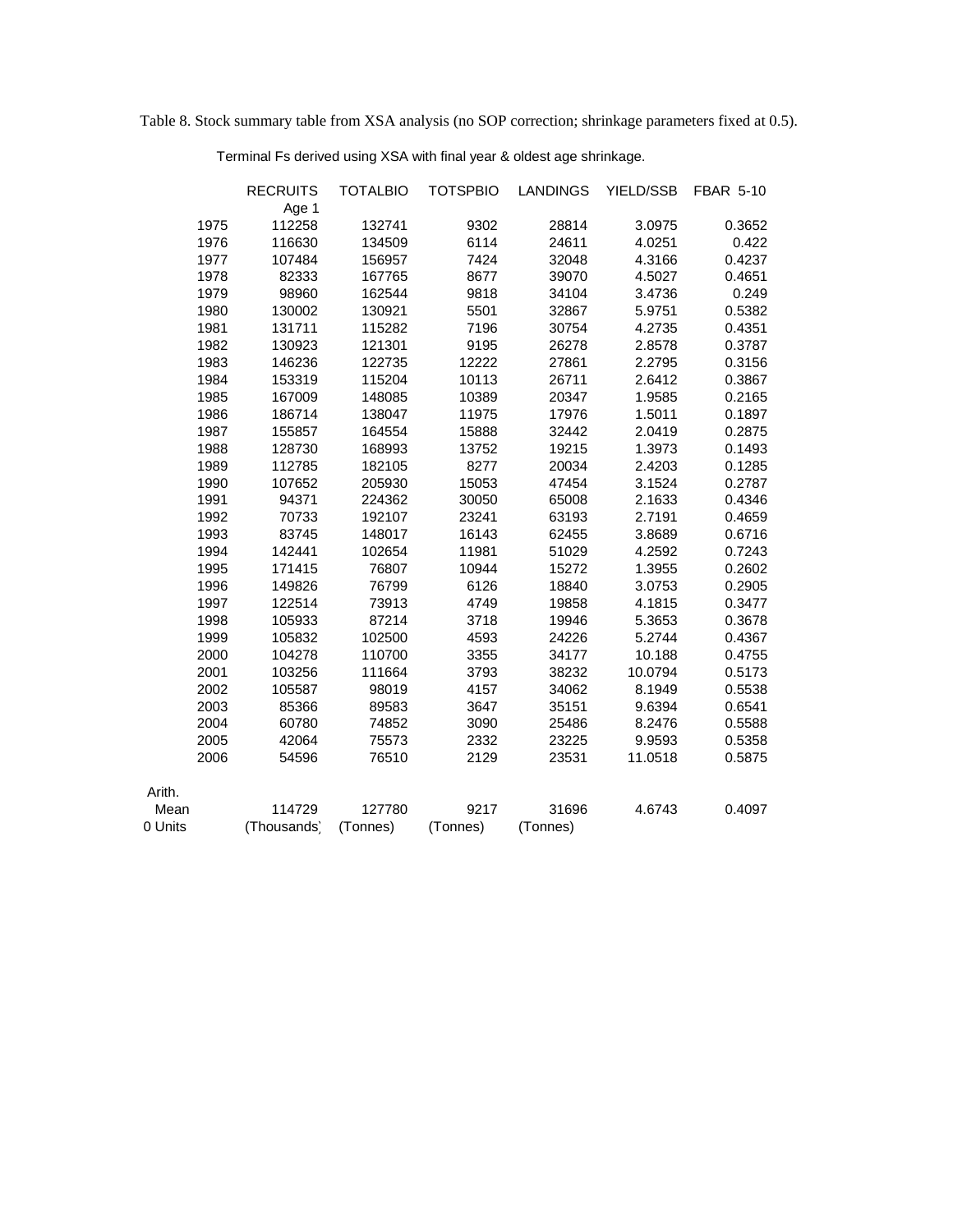Table 9. Retrospective comparison (one year) of numbers at age estimated from XSA. Table entries provide the ratio of the estimated numbers from the current assessment to those estimated in the previous assessment (model formulation unchanged). Shaded entries highlight changes in excess of +/- 10%.

| 2007/2006           |       |       |       |       |       |       |       |       |       |       |       |       |       |       |
|---------------------|-------|-------|-------|-------|-------|-------|-------|-------|-------|-------|-------|-------|-------|-------|
| <b>Ratio Matrix</b> | 1     | 2     | 3     | 4     | 5     | 6     | 7     | 8     | 9     | 10    | 11    | 12    | 13    | 14    |
| 1975                | 0.999 | 1.000 | 1.000 | 1.000 | 1.000 | 1.000 | 1.000 | 1.000 | 1.000 | 1.000 | 1.000 | 1.000 | 1.000 | 1.000 |
| 1976                | 0.999 | 0.999 | 1.000 | 1.000 | 1.000 | 1.000 | 1.000 | 1.000 | 1.000 | 1.000 | 1.000 | 1.000 | 1.000 | 1.000 |
| 1977                | 0.999 | 0.999 | 0.999 | 1.000 | 1.000 | 1.000 | 1.000 | 1.000 | 1.000 | 1.000 | 1.000 | 1.000 | 1.000 | 1.000 |
| 1978                | 0.998 | 0.999 | 0.999 | 0.999 | 1.000 | 1.000 | 1.000 | 1.000 | 1.000 | 1.000 | 1.000 | 1.000 | 1.000 | 1.000 |
| 1979                | 0.998 | 0.998 | 0.999 | 0.999 | 0.999 | 1.000 | 1.000 | 1.000 | 0.999 | 0.999 | 1.000 | 0.997 | 1.000 | 0.999 |
| 1980                | 0.997 | 0.998 | 0.998 | 0.999 | 0.999 | 0.999 | 1.000 | 0.999 | 1.000 | 1.000 | 0.999 | 1.000 | 1.000 | 1.000 |
| 1981                | 0.996 | 0.997 | 0.998 | 0.998 | 0.999 | 0.999 | 0.999 | 0.999 | 0.999 | 0.999 | 0.998 | 0.997 | 1.000 | 1.000 |
| 1982                | 0.994 | 0.996 | 0.997 | 0.998 | 0.998 | 0.999 | 0.999 | 0.998 | 0.999 | 0.998 | 0.998 | 0.998 | 0.998 | 0.998 |
| 1983                | 0.991 | 0.994 | 0.996 | 0.997 | 0.998 | 0.998 | 0.999 | 0.998 | 0.997 | 0.997 | 0.996 | 0.995 | 0.997 | 0.997 |
| 1984                | 0.992 | 0.991 | 0.994 | 0.996 | 0.997 | 0.998 | 0.998 | 0.998 | 0.997 | 0.996 | 0.996 | 0.995 | 0.996 | 0.996 |
| 1985                | 0.993 | 0.992 | 0.991 | 0.994 | 0.996 | 0.997 | 0.998 | 0.997 | 0.996 | 0.995 | 0.994 | 0.995 | 0.994 | 0.994 |
| 1986                | 0.992 | 0.993 | 0.992 | 0.991 | 0.994 | 0.996 | 0.996 | 0.997 | 0.995 | 0.994 | 0.994 | 0.994 | 0.994 | 0.994 |
| 1987                | 0.992 | 0.992 | 0.993 | 0.992 | 0.991 | 0.994 | 0.996 | 0.995 | 0.995 | 0.994 | 0.993 | 0.993 | 0.993 | 0.993 |
| 1988                | 0.995 | 0.992 | 0.992 | 0.993 | 0.992 | 0.991 | 0.994 | 0.994 | 0.991 | 0.993 | 0.992 | 0.992 | 0.992 | 0.992 |
| 1989                | 0.995 | 0.995 | 0.992 | 0.992 | 0.993 | 0.992 | 0.991 | 0.992 | 0.992 | 0.990 | 0.992 | 0.991 | 0.991 | 0.990 |
| 1990                | 0.996 | 0.995 | 0.995 | 0.992 | 0.992 | 0.993 | 0.992 | 0.988 | 0.990 | 0.990 | 0.988 | 0.991 | 0.990 | 0.990 |
| 1991                | 0.997 | 0.996 | 0.995 | 0.995 | 0.992 | 0.992 | 0.992 | 0.988 | 0.983 | 0.986 | 0.985 | 0.984 | 0.985 | 0.984 |
| 1992                | 0.993 | 0.997 | 0.996 | 0.995 | 0.995 | 0.991 | 0.991 | 0.989 | 0.977 | 0.965 | 0.973 | 0.973 | 0.970 | 0.970 |
| 1993                | 0.989 | 0.993 | 0.997 | 0.996 | 0.994 | 0.995 | 0.989 | 0.983 | 0.974 | 0.958 | 0.949 | 0.962 | 0.957 | 0.957 |
| 1994                | 0.993 | 0.989 | 0.993 | 0.997 | 0.996 | 0.993 | 0.991 | 0.975 | 0.955 | 0.940 | 0.928 | 0.922 | 0.931 | 0.929 |
| 1995                | 0.981 | 0.993 | 0.989 | 0.993 | 0.996 | 0.994 | 0.985 | 0.979 | 0.941 | 0.908 | 0.902 | 0.883 | 0.897 | 0.896 |
| 1996                | 0.983 | 0.981 | 0.993 | 0.989 | 0.993 | 0.996 | 0.993 | 0.978 | 0.969 | 0.916 | 0.882 | 0.870 | 0.843 | 0.842 |
| 1997                | 0.996 | 0.983 | 0.981 | 0.993 | 0.989 | 0.992 | 0.995 | 0.988 | 0.969 | 0.958 | 0.892 | 0.836 | 0.826 | 0.824 |
| 1998                | 1.039 | 0.996 | 0.983 | 0.981 | 0.993 | 0.989 | 0.990 | 0.991 | 0.980 | 0.955 | 0.942 | 0.849 | 0.773 | 0.771 |
| 1999                | 1.188 | 1.039 | 0.996 | 0.983 | 0.980 | 0.993 | 0.986 | 0.984 | 0.984 | 0.967 | 0.939 | 0.920 | 0.815 | 0.815 |
| 2000                | 1.077 | 1.188 | 1.039 | 0.996 | 0.983 | 0.980 | 0.992 | 0.972 | 0.967 | 0.972 | 0.951 | 0.915 | 0.871 | 0.869 |
| 2001                | 1.093 | 1.077 | 1.188 | 1.039 | 0.996 | 0.982 | 0.974 | 0.976 | 0.947 | 0.950 | 0.961 | 0.924 | 0.883 | 0.880 |
| 2002                | 1.067 | 1.093 | 1.077 | 1.188 | 1.039 | 0.995 | 0.976 | 0.931 | 0.942 | 0.921 | 0.926 | 0.930 | 0.881 | 0.882 |
| 2003                | 0.891 | 1.067 | 1.093 | 1.077 | 1.190 | 1.041 | 0.994 | 0.942 | 0.829 | 0.900 | 0.872 | 0.875 | 0.863 | 0.864 |
| 2004                | 0.916 | 0.891 | 1.067 | 1.093 | 1.079 | 1.218 | 1.061 | 0.984 | 0.847 | 0.692 | 0.842 | 0.806 | 0.812 | 0.808 |
| 2005                | 1.206 | 0.916 | 0.891 | 1.067 | 1.095 | 1.088 | 1.320 | 1.151 | 0.965 | 0.738 | 0.546 | 0.739 | 0.680 | 0.678 |
| 2006                |       | 1.206 | 0.916 | 0.891 | 1.068 | 1.099 | 1.112 | 2.158 | 1.480 | 0.929 | 0.628 | 0.379 | 0.619 | 0.658 |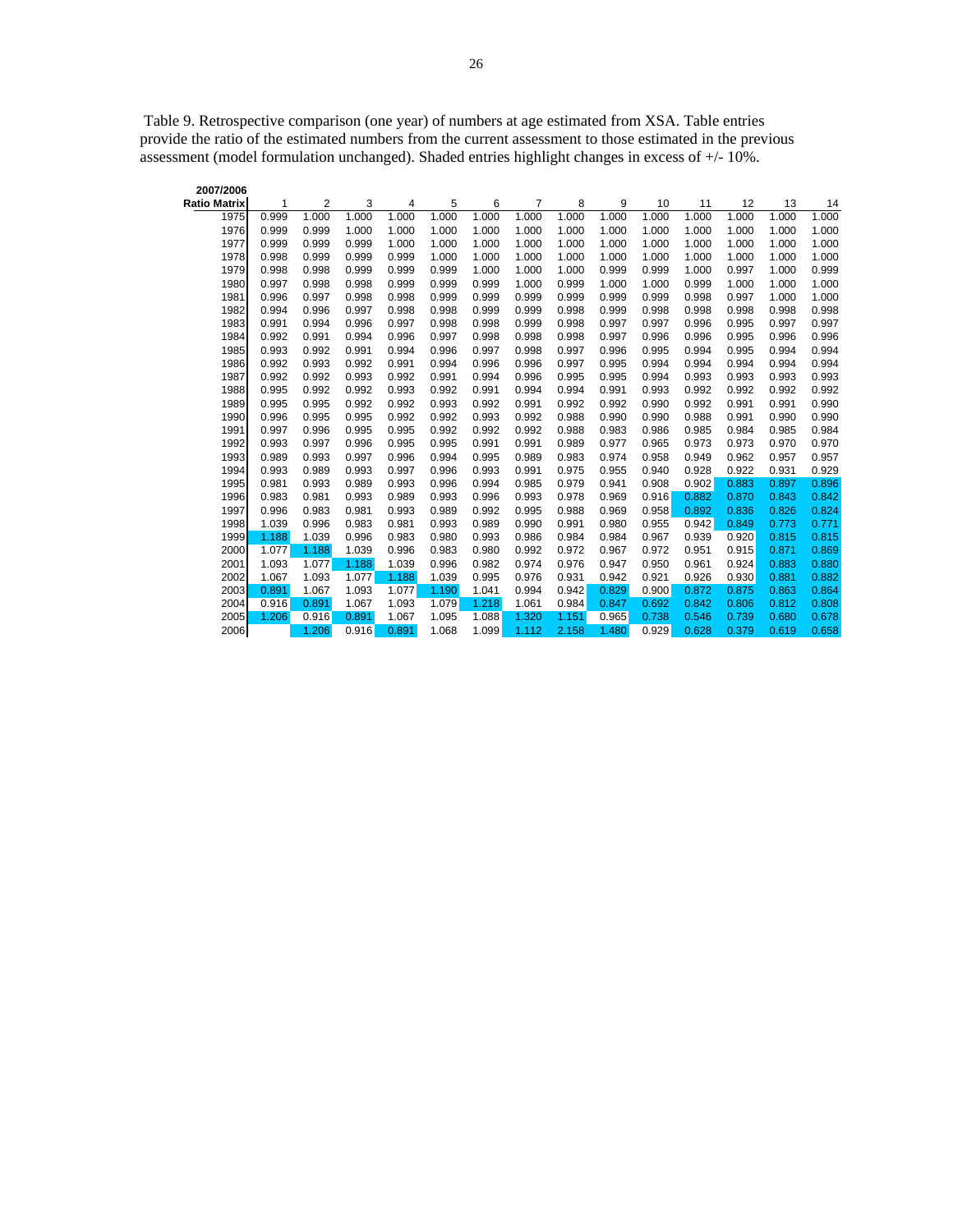Table 10. Retrospective comparison (one year) of fishing mortality at age estimated from XSA. Table entries provide the ratio of the estimated fishing mortality from the current assessment to those estimated in the previous assessment (model formulation unchanged). Shaded entries highlight changes in excess of +/- 10%.

| 2007/2006    |   |   |        |                                                                   |                                                             |             |       |                         |             |                               |                                                       |             |                   |
|--------------|---|---|--------|-------------------------------------------------------------------|-------------------------------------------------------------|-------------|-------|-------------------------|-------------|-------------------------------|-------------------------------------------------------|-------------|-------------------|
| Ratio Matrix | 1 | 2 | 3<br>4 | 5                                                                 | 6                                                           | 7           | 8     | 9                       | 10          | 11                            | 12                                                    | 13          | 14                |
| 1975         |   |   |        | 1.000                                                             | 1.000                                                       | 1.000       | 1.000 | 1.000                   | 1.000       | 1.000                         | 1.000                                                 | 1.000 1.000 |                   |
| 1976         |   |   |        | 1.000                                                             | 1.000 1.001                                                 |             | 1.000 |                         |             | 1.000 1.000 1.000 1.000       |                                                       | 1.000 1.000 |                   |
| 1977         |   |   |        | 1.000                                                             |                                                             | 1.000 1.000 | 1.000 | 1.000                   | 1.000       |                               | 1.000 1.000                                           | 1.000 1.000 |                   |
| 1978         |   |   |        | 1.000                                                             |                                                             | 1.000 1.000 | 1.000 | 1.000                   | 1.000       |                               | 1.000 1.000                                           | 1.000       | 1.000             |
| 1979         |   |   |        | 1.002                                                             | 1.001                                                       | 1.000       | 1.000 | 1.001                   | 1.001       | 1.001                         | 1.000                                                 | 1.001       | 1.001             |
| 1980         |   |   |        | 1.000                                                             |                                                             | 1.000 1.000 | 1.001 | 1.001                   | 1.001       | 1.001                         | 1.001                                                 | 1.001       | 1.001             |
| 1981         |   |   |        | 1.000                                                             | 1.002 1.001                                                 |             | 1.001 |                         |             |                               | 1.002 1.002 1.003 1.002 1.002 1.002                   |             |                   |
| 1982         |   |   |        | 1.000                                                             | 1.001                                                       | 1.001       |       | 1.002 1.002 1.003       |             |                               | 1.003 1.003 1.003 1.003                               |             |                   |
| 1983         |   |   |        | 1.006                                                             |                                                             | 1.002 1.002 |       |                         |             |                               | 1.002 1.003 1.003 1.005 1.004 1.003 1.003             |             |                   |
| 1984         |   |   |        | 1.000                                                             |                                                             | 1.003 1.003 |       | 1.003 1.004 1.005       |             |                               | 1.005 1.005 1.005 1.005                               |             |                   |
| 1985         |   |   |        | 1.003                                                             |                                                             | 1.004 1.003 | 1.004 | 1.005                   | 1.006       |                               | 1.006 1.006                                           | 1.006       | 1.006             |
| 1986         |   |   |        | 1.019                                                             |                                                             | 1.004 1.005 | 1.004 | 1.006                   | 1.007       | 1.007                         | 1.007                                                 | 1.006 1.006 |                   |
| 1987         |   |   |        | 1.000                                                             |                                                             | 1.007 1.005 | 1.007 | 1.006                   | 1.007       |                               | 1.008 1.007 1.007 1.007                               |             |                   |
| 1988         |   |   |        | 1.021                                                             |                                                             | 1.010 1.007 | 1.007 | 1.010 1.008             |             |                               | 1.008 1.009 1.008 1.008                               |             |                   |
| 1989         |   |   |        | 1.000                                                             |                                                             | 1.008 1.011 |       | 1.009 1.009 1.011       |             |                               | 1.009 1.010 1.010 1.010                               |             |                   |
| 1990         |   |   | 1.000  | 1.007                                                             |                                                             |             |       |                         |             |                               | 1.008 1.010 1.014 1.012 1.012 1.014 1.012 1.013 1.013 |             |                   |
| 1991         |   |   | 1.000  | 1.009                                                             |                                                             |             |       |                         |             |                               | 1.009 1.010 1.017 1.026 1.020 1.020 1.023 1.021       |             | 1.021             |
| 1992         |   |   | 1.005  | 1.005                                                             | 1.010 1.013 1.018 1.032 1.045                               |             |       |                         |             |                               | 1.033 1.035 1.038 1.038                               |             |                   |
| 1993         |   |   | 1.005  |                                                                   | 1.006 1.007 1.017 1.030 1.042 1.059 1.068 1.055 1.060 1.060 |             |       |                         |             |                               |                                                       |             |                   |
| 1994         |   |   | 1.003  | 1.005                                                             |                                                             | 1.011 1.015 | 1.041 |                         |             |                               | 1.071 1.084 1.102 1.099 1.095 1.095                   |             |                   |
| 1995         |   |   | 1.000  |                                                                   | 1.002 1.007 1.019                                           |             |       |                         |             | 1.027 1.076 1.117 1.127 1.158 |                                                       | 1.135 1.135 |                   |
| 1996         |   |   | 1.022  |                                                                   | 1.008 1.005 1.009                                           |             | 1.027 | 1.038                   |             | $1.106$ 1.164                 | 1.178                                                 | 1.219       | 1.219             |
| 1997         |   |   | 1.000  |                                                                   | 1.012 1.009 1.007 1.016 1.039 1.052 1.146 1.242             |             |       |                         |             |                               |                                                       | 1.255 1.255 |                   |
| 1998         |   |   | 1.016  | 1.006                                                             | 1.013 1.013                                                 |             |       | 1.012 1.027 1.056 1.073 |             |                               | 1.201                                                 | 1.333 1.333 |                   |
| 1999         |   |   | 1.026  |                                                                   | 1.019 1.007 1.021                                           |             | 1.024 | 1.021                   | 1.042       | 1.078                         | 1.115 1.273                                           |             | 1.273             |
| 2000         |   |   | 1.023  | 1.018                                                             |                                                             | 1.024 1.015 | 1.041 |                         | 1.043 1.034 | 1.066                         |                                                       |             | 1.112 1.187 1.187 |
| 2001         |   |   | 0.966  | 1.004                                                             | 1.021                                                       |             |       |                         |             |                               | 1.046 1.040 1.070 1.065 1.056 1.107 1.176 1.176       |             |                   |
| 2002         |   |   | 0.844  | 0.961                                                             |                                                             | 1.005 1.040 |       |                         |             | 1.127 1.084 1.113 1.107 1.110 |                                                       | 1.194 1.194 |                   |
| 2003         |   |   | 0.926  |                                                                   | 0.831 0.952 1.010 1.109 1.307 1.145 1.189                   |             |       |                         |             |                               | 1.183                                                 | 1.211       | 1.211             |
| 2004         |   |   |        | 0.912 0.923 0.790 0.910 1.025 1.257 1.612 1.260 1.339             |                                                             |             |       |                         |             |                               |                                                       | 1.325       | 1.325             |
| 2005         |   |   |        | 0.936 0.911 0.909 0.618 0.783 1.054 1.461 2.166 1.469 1.612 1.612 |                                                             |             |       |                         |             |                               |                                                       |             |                   |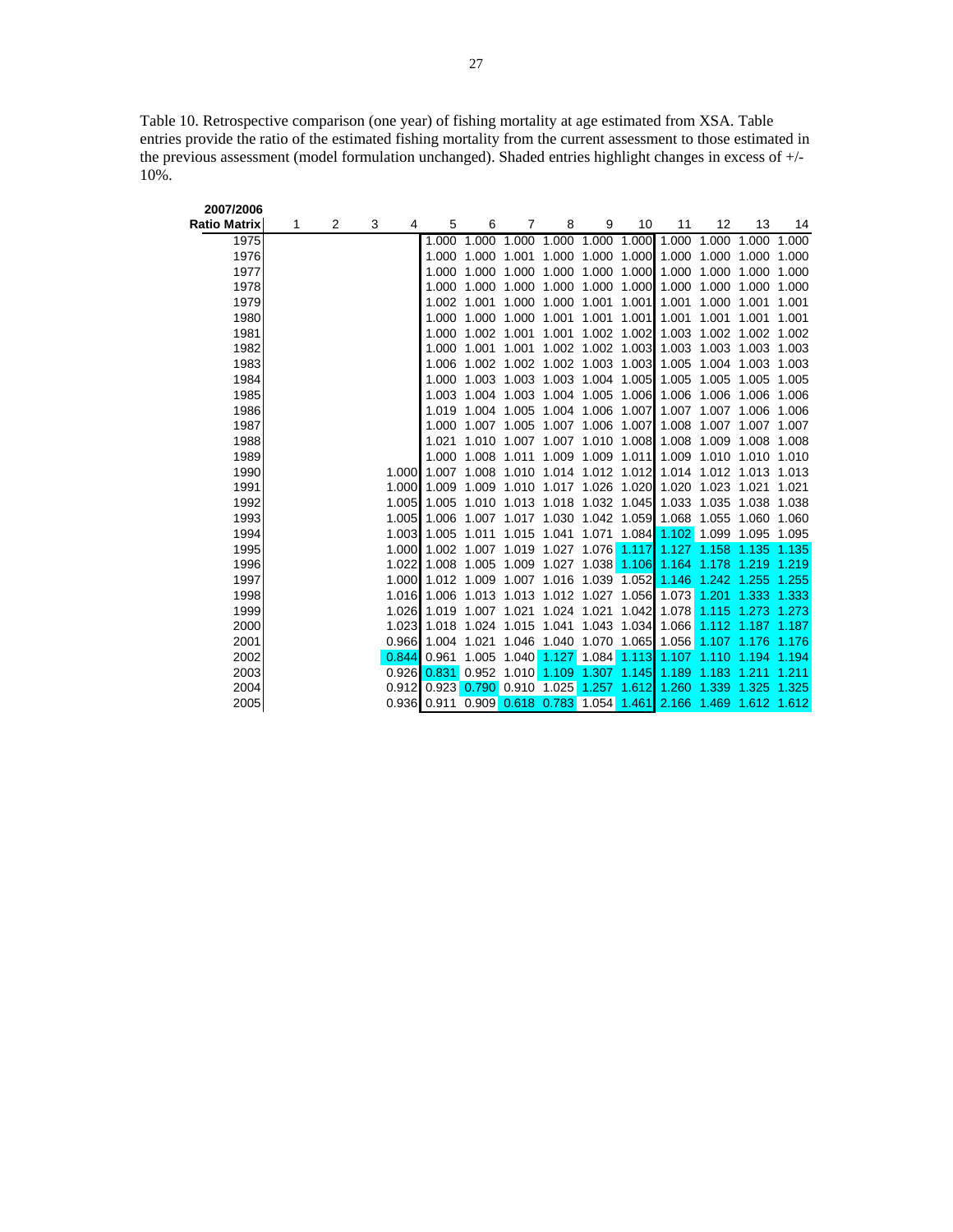Table 11. Input data for deterministic and stochastic projections. See text for recruitment details.

| Name            | <b>Value Uncertainty</b>        | (CV) | Name             |                                | Value Incertainty<br>(CV) |
|-----------------|---------------------------------|------|------------------|--------------------------------|---------------------------|
|                 | Population at age in 2007       |      |                  | Selection pattern              | (2004-2006                |
| N1              | Bootstrap (1975-2004)           |      | sH1              | 0.000                          | 0.000                     |
| N2              | 44699                           | 0.62 | sH <sub>2</sub>  | 0.000                          | 0.000                     |
| N <sub>3</sub>  | 28196                           | 0.26 | sH <sub>3</sub>  | 0.000                          | 0.000                     |
| N <sub>4</sub>  | 33357                           | 0.21 | sH4              | 0.020                          | 0.579                     |
| N5              | 38162                           | 0.17 | sH5              | 0.113                          | 0.556                     |
| N6              | 36757                           | 0.15 | sH6              | 0.445                          | 0.204                     |
| N7              | 23496                           | 0.13 | sH7              | 1.514                          | 0.038                     |
| N8              | 7183                            | 0.14 | sH8              | 1.739                          | 0.177                     |
| N <sub>9</sub>  | 1871                            | 0.20 | sH9              | 1.249                          | 0.099                     |
| N <sub>10</sub> | 1021                            | 0.21 | sH <sub>10</sub> | 0.941                          | 0.198                     |
| N11             | 610                             | 0.21 | sH11             | 0.961                          | 0.430                     |
| N12             | 370                             | 0.22 | sH12             | 0.893                          | 0.451                     |
| N13             | 145                             | 0.25 | sH <sub>13</sub> | 0.876                          | 0.382                     |
| N <sub>14</sub> | 189                             | 0.29 | sH14             | 0.876                          | 0.382                     |
|                 |                                 |      |                  |                                |                           |
|                 | Weight in the catch (2004-2006) |      |                  | Weight in the stock (2004-2006 |                           |
| WH1             | 0.000                           | 0.00 | WS1              | 0.000                          | 0.00                      |
| WH <sub>2</sub> | 0.000                           | 0.00 | WS <sub>2</sub>  | 0.000                          | 0.00                      |
| WH <sub>3</sub> | 0.187                           | 0.33 | WS3              | 0.000                          | 0.00                      |
| WH4             | 0.272                           | 0.10 | WS4              | 0.000                          | 0.00                      |
| WH <sub>5</sub> | 0.392                           | 0.04 | WS5              | 0.392                          | 0.04                      |
| WH <sub>6</sub> | 0.568                           | 0.06 | WS6              | 0.568                          | 0.06                      |
| WH7             | 0.824                           | 0.03 | WS7              | 0.824                          | 0.03                      |
| WH <sub>8</sub> | 1.178                           | 0.07 | WS8              | 1.178                          | 0.07                      |
| WH9             | 1.605                           | 0.06 | WS9              | 1.605                          | 0.06                      |
| <b>WH10</b>     | 2.066                           | 0.08 | <b>WS10</b>      | 2.066                          | 0.08                      |
| WH11            | 2.611                           | 0.07 | WS11             | 2.611                          | 0.07                      |
| WH12            | 3.380                           | 0.06 | WS12             | 3.380                          | 0.06                      |
| WH13            | 4.131                           | 0.08 | WS13             | 4.131                          | 0.08                      |
| WH14            | 5.208                           | 0.10 | <b>WS14</b>      | 5.208                          | 0.10                      |
|                 | Natural mortality pattern       |      |                  | Maturity ogive pattern         |                           |
| M1              | 0.20                            | 0.15 | MT1              | 0.000                          | 0.000                     |
| M <sub>2</sub>  | 0.20                            | 0.15 | MT <sub>2</sub>  | 0.000                          | 0.000                     |
| M <sub>3</sub>  | 0.20                            | 0.15 | MT3              | 0.000                          | 0.000                     |
| M <sub>4</sub>  | 0.20                            | 0.15 | MT4              | 0.000                          | 0.000                     |
| M <sub>5</sub>  | 0.20                            | 0.15 | MT5              | 0.000                          | 0.000                     |
| M6              | 0.20                            | 0.15 | MT <sub>6</sub>  | 0.000                          | 0.000                     |
|                 |                                 |      |                  |                                |                           |
| M7              | 0.20                            | 0.15 | MT7              | 0.000                          | 0.000                     |
| M8              | 0.20                            | 0.15 | MT <sub>8</sub>  | 0.000                          | 0.000                     |
| M9              | 0.20                            | 0.15 | MT9              | 0.000                          | 0.000                     |
| M10             | 0.20                            | 0.15 | MT10             | 1.000                          | 0.000                     |
| M11             | 0.20                            | 0.15 | MT11             | 1.000                          | 0.000                     |
| M12             | 0.20                            | 0.15 | MT12             | 1.000                          | 0.000                     |
| M13             | 0.20                            | 0.15 | MT13             | 1.000                          | 0.000                     |
| M14             | 0.20                            | 0.15 | MT14             | 1.000                          | 0.000                     |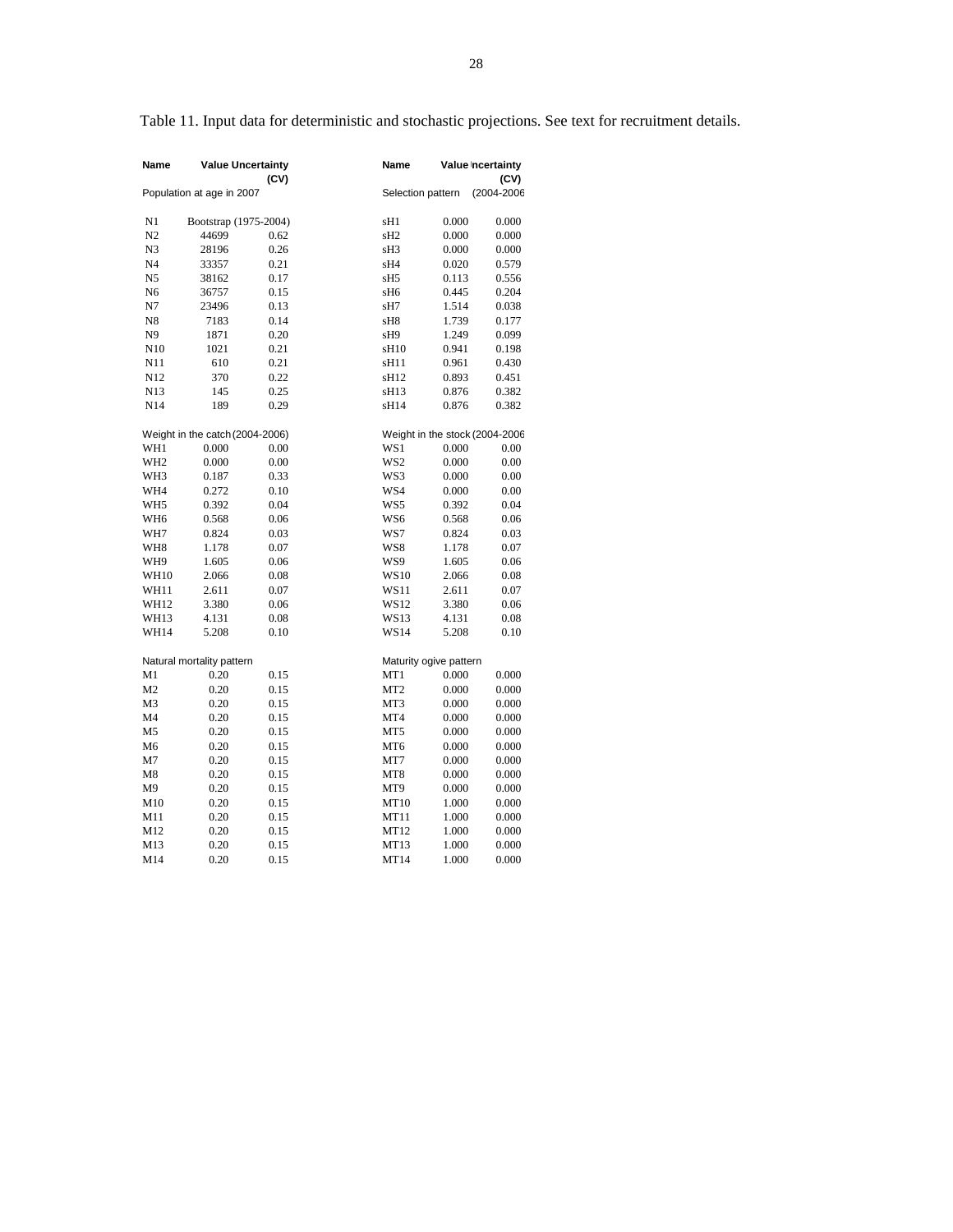Table 12. Deterministic projections under various catch levels and fishing mortality options. Rebuilding Plan I indicates a fixed annual catch of 16 000 t; Rebuilding Plan II indicates a 15% annual reduction in catches from the 2007 TAC level (16 000 t).

|      | F <sub>0.1</sub>         |           |             | <b>Fcurrent</b> |                           |       |             |  |  |  |
|------|--------------------------|-----------|-------------|-----------------|---------------------------|-------|-------------|--|--|--|
| Year | 5+ Biomass (t)           | Yield (t) | Fbar (5-10) | Year            | 5+ Biomass (t)            | Yield | Fbar (5-10) |  |  |  |
| 2007 |                          | 20000     | 0.445       | 2007            |                           | 20000 | 0.445       |  |  |  |
| 2008 | 69883                    | 8057      | 0.138       | 2008            | 69883                     | 26102 | 0.588       |  |  |  |
| 2009 | 77374                    | 10191     | 0.138       | 2009            | 54735                     | 21224 | 0.588       |  |  |  |
| 2010 | 84088                    | 10749     | 0.138       | 2010            | 45453                     | 16440 | 0.588       |  |  |  |
| 2011 | 96257                    | 10612     | 0.138       | 2011            | 47541                     | 13653 | 0.588       |  |  |  |
| 2012 | 109528                   |           |             | 2012            | 53864                     |       |             |  |  |  |
|      |                          |           |             |                 |                           |       |             |  |  |  |
|      |                          |           |             |                 |                           |       |             |  |  |  |
|      | <b>Rebuilding Plan I</b> |           |             |                 | <b>Rebuilding Plan II</b> |       |             |  |  |  |

| Year | 5+ Biomass (t) | Yield | Fbar (5-10) | Year | ∣5+ Biomass (t) | Yield | Fbar (5-10) |
|------|----------------|-------|-------------|------|-----------------|-------|-------------|
| 2007 |                | 20000 | 0.445       | 2007 |                 | 20000 | 0.445       |
| 2008 | 69883          | 16000 | 0.305       | 2008 | 69883           | 13600 | 0.250       |
| 2009 | 67411          | 16000 | 0.283       | 2009 | 70422           | 11560 | 0.181       |
| 2010 | 65963          | 16000 | 0.303       | 2010 | 74773           | 9826  | 0.145       |
| 2011 | 70396          | 16000 | 0.346       | 2011 | 87444           | 8352  | 0.120       |
| 2012 | 75610          |       |             | 2012 | 103032          |       |             |

Table 13. Biomass growth (%): biomass at the end of the projection period (2012) is compared to the biomass at the beginning of the projection (2007; 73 000 tons) and the biomass in 2003, when the rebuilding plan was instituted (89 500 tons).

| F <sub>0.1</sub>      |     |             |  |  |  |  |  |  |  |  |
|-----------------------|-----|-------------|--|--|--|--|--|--|--|--|
|                       |     | Biomass (t) |  |  |  |  |  |  |  |  |
|                       | 5+  | $10+$       |  |  |  |  |  |  |  |  |
| 2012 relative to 2007 | 50% | 529%        |  |  |  |  |  |  |  |  |
| 2012 relative to 2003 | 22% | 377%        |  |  |  |  |  |  |  |  |

| <b>Fcurrent</b>       |             |        |  |  |
|-----------------------|-------------|--------|--|--|
|                       | Biomass (t) |        |  |  |
|                       | 5+          | 10+    |  |  |
| 2012 relative to 2007 | $-26%$      | $-30%$ |  |  |
| 2012 relative to 2003 | $-40%$      | $-47%$ |  |  |

|                       | <b>Rebuilding Plan I</b> |             |                 |
|-----------------------|--------------------------|-------------|-----------------|
|                       |                          | Biomass (t) |                 |
|                       | 5+                       | $10+$       |                 |
| 2012 relative to 2007 | 3%                       | 175%        | 2012 relative t |
| 2012 relative to 2003 | $-16%$                   | 108%        | 2012 relative t |

| <b>Rebuilding Plan II</b> |             |       |  |
|---------------------------|-------------|-------|--|
|                           | Biomass (t) |       |  |
|                           | 5+          | $10+$ |  |
| 2012 relative to 2007     | 41%         | 427%  |  |
| 2012 relative to 2003     | 15%         | 300%  |  |

Table 14. Comparison of the biomass at the end of the projection period to the rebuilding plan target of 140 000 tons.

|                    | <b>Projected Biomass</b> |  |
|--------------------|--------------------------|--|
| <b>Scenario</b>    | Relative to 140 000t     |  |
| F <sub>0.1</sub>   | 0.78                     |  |
| F2006              | 0.38                     |  |
| Rebuilding Plan I  | 0.54                     |  |
| Rebuilding Plan II | በ 74                     |  |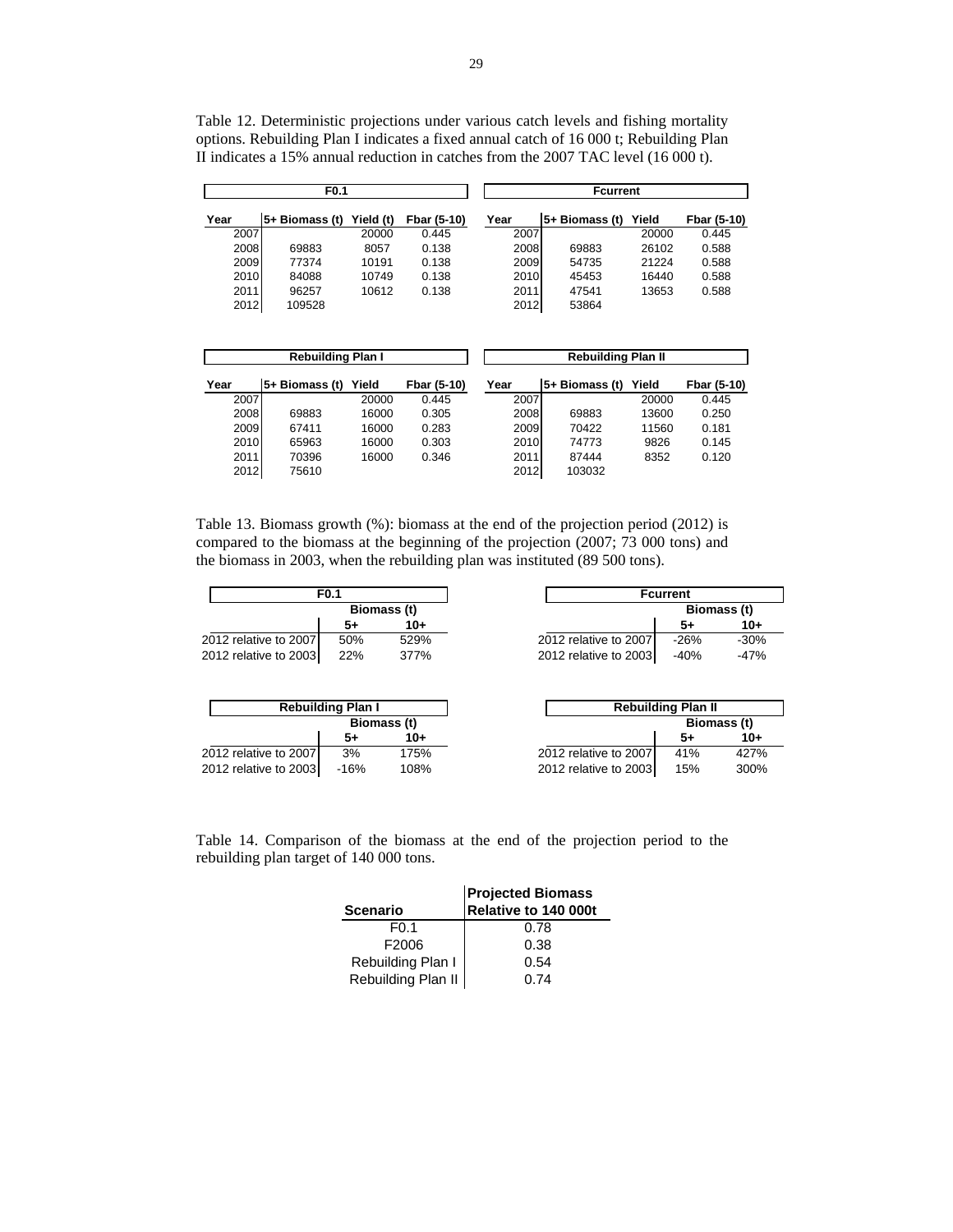

Figure 1 – Catches (line) and TAC (triangle) of Greenland Halibut in Sub-Area 2 and Divisions 3KLMNO.



Figure 2 – Total international catch at age (in thousands) in recent period (2002-2006).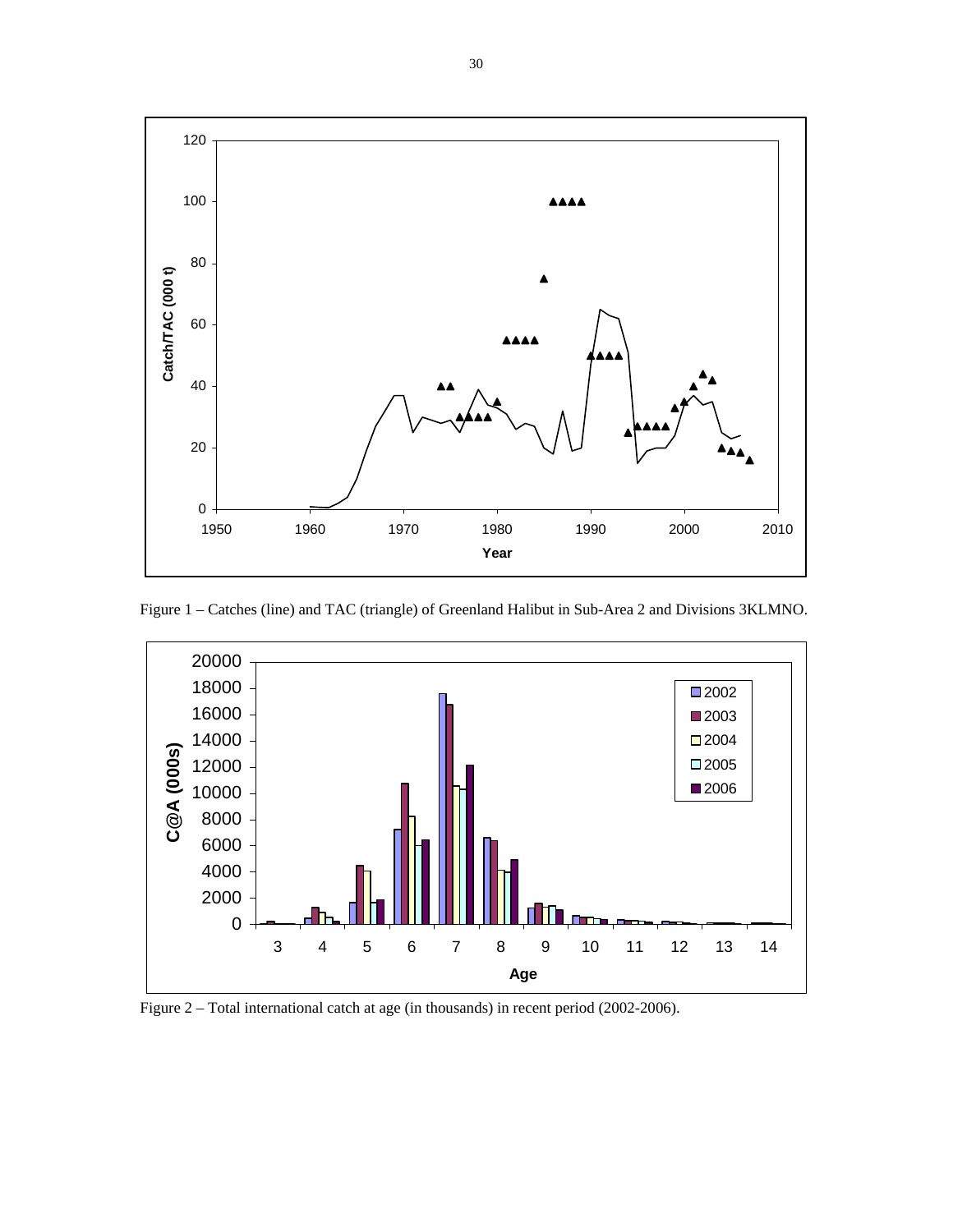

Figure 3 – Available Length Sampling in 2005 and 2006 for fisheries within the NRA. Labels indicate modal length group.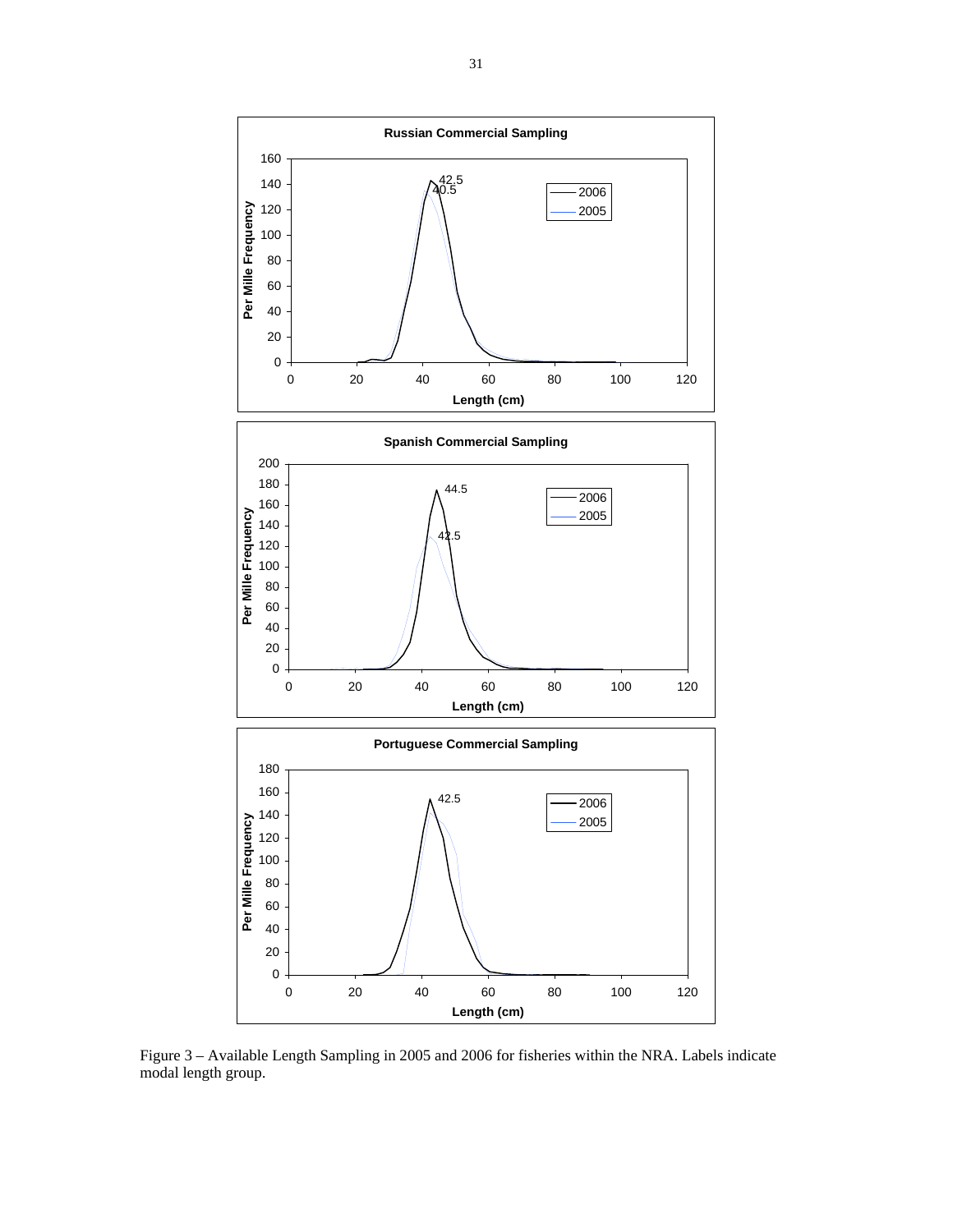

Figure 4a: Pair-wise scatter plot of age-disaggregated survey data (log-scale) from Canadian fall survey in Divs. 2J3K. Points represent comparison of survey data for a common cohort at different ages.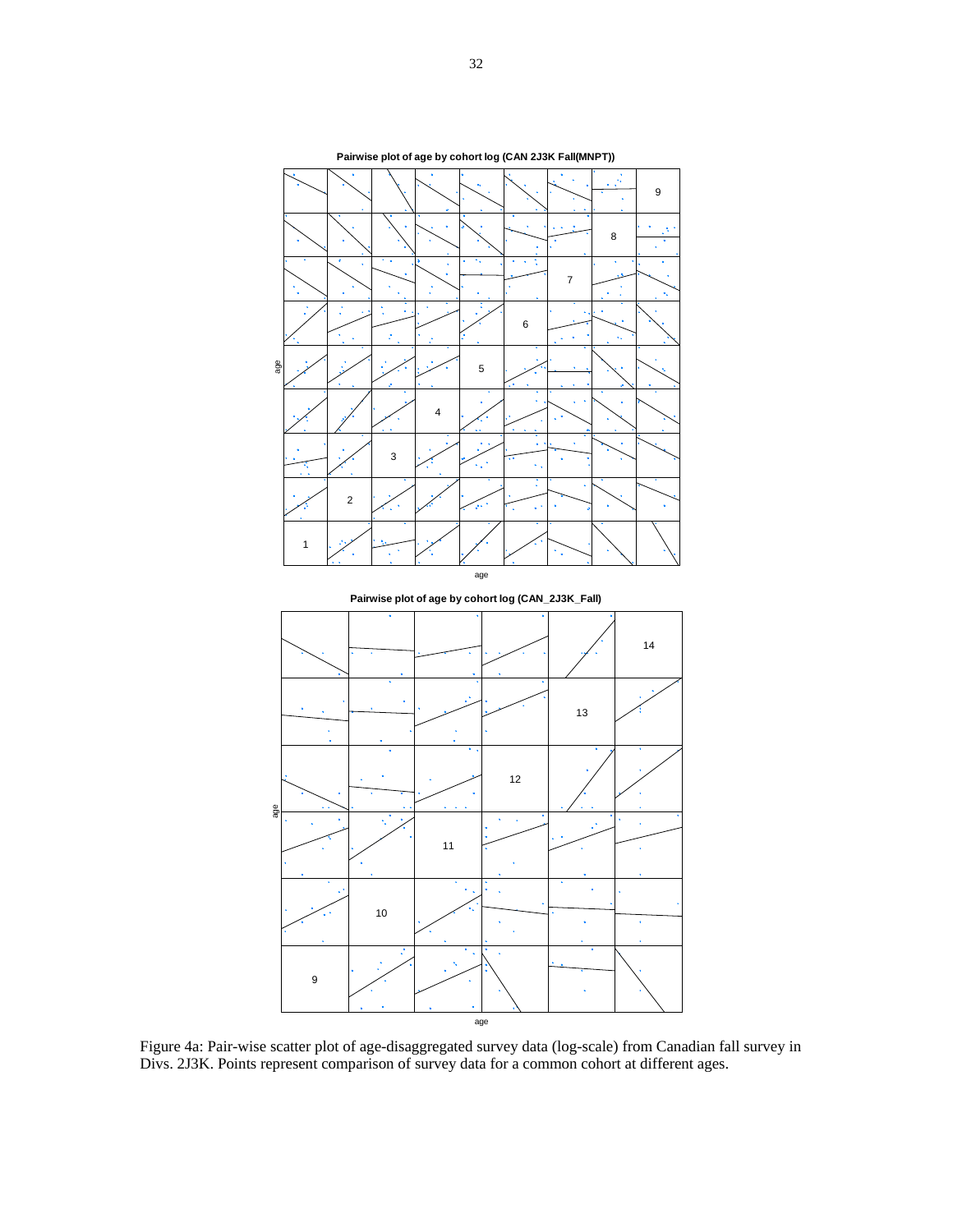

Figure 4b: Pair-wise scatter plot of age-disaggregated survey data (log-scale) from Canadian spring survey in Divs. 3LNO. Points represent comparison of survey data for a common cohort at different ages.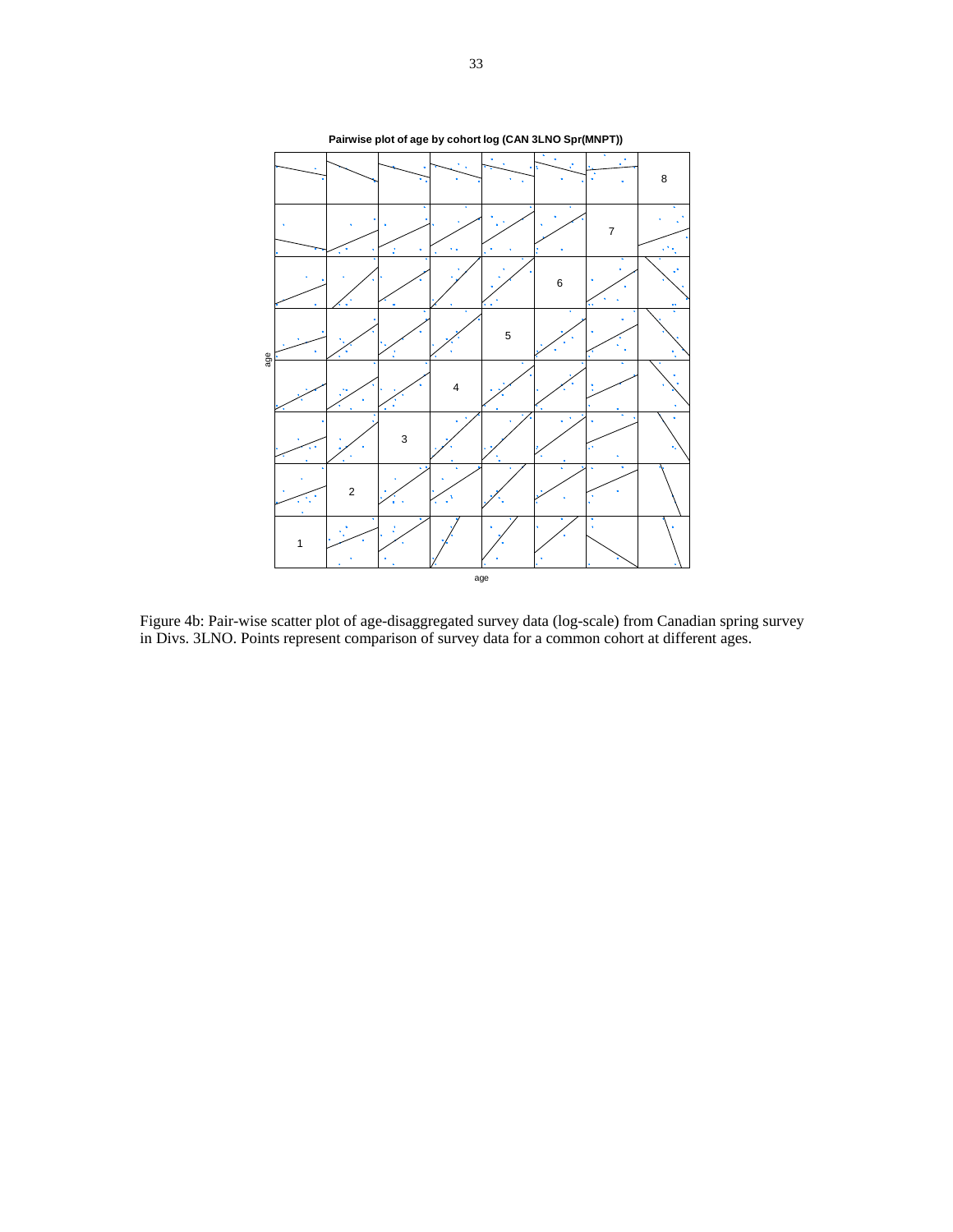

Figure 4c: Pair-wise scatter plot of age-disaggregated survey data (log-scale) from EU summer survey in Div. 3M. Points represent comparison of survey data for a common cohort at different ages.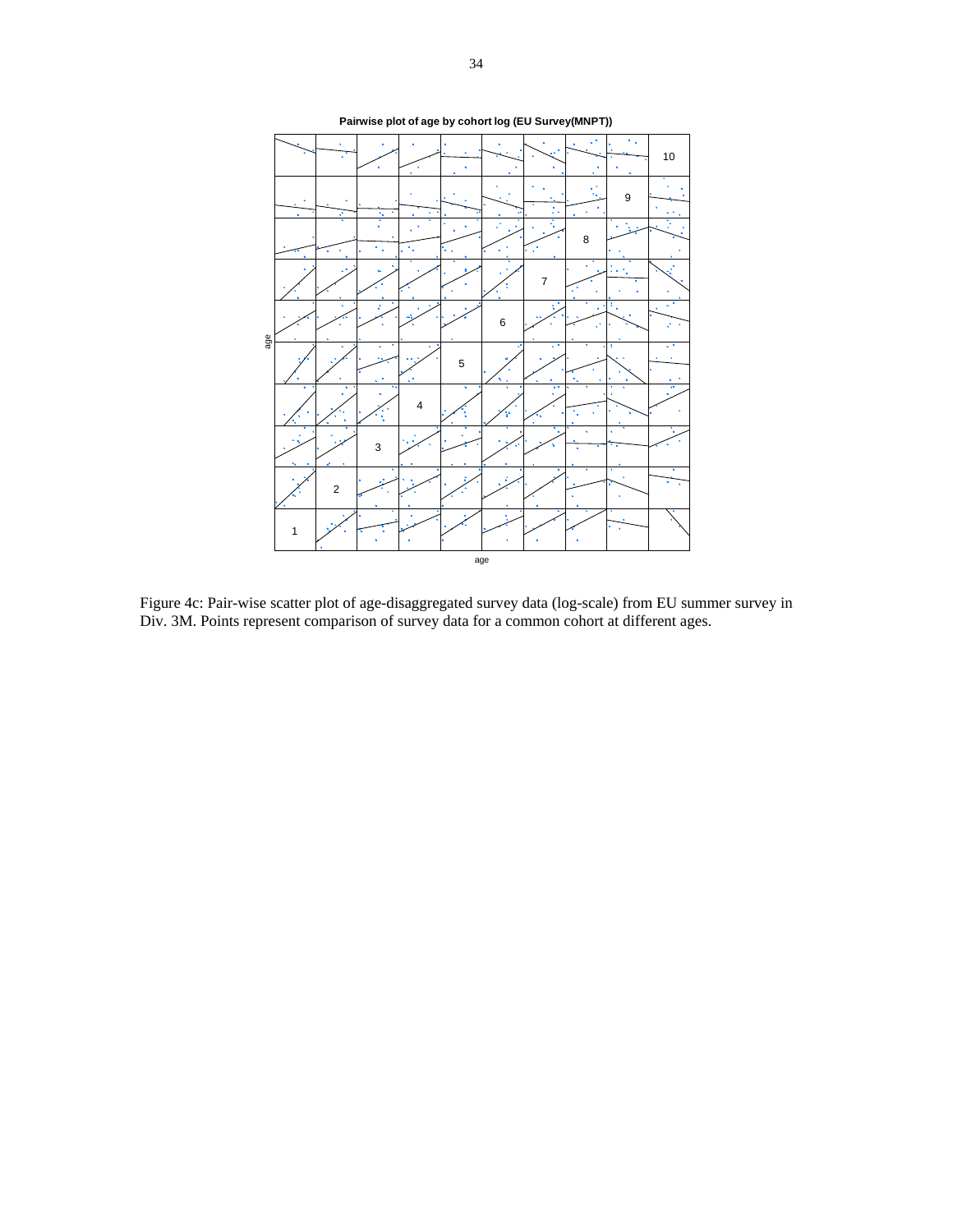

Figure 4d: Pair-wise scatter plot of age-disaggregated survey data (log-scale) from Canadian fall survey in Div. 3L. Points represent comparison of survey data for a common cohort at different ages.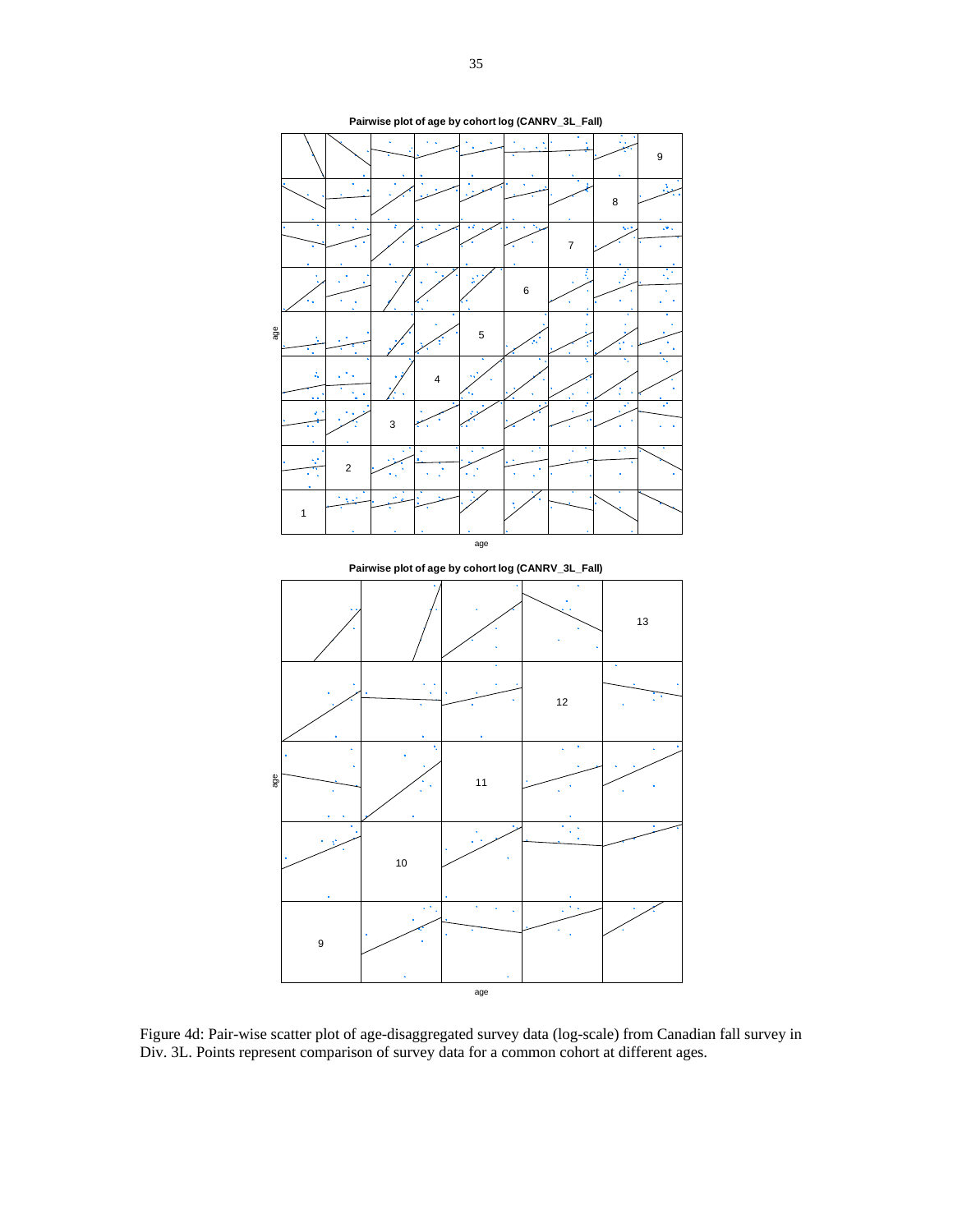

Figure 4e: Pair-wise scatter plot of age-disaggregated survey data (log-scale) from EU-Spain summer survey in the NRA of Divs. 3NO. Points represent comparison of survey data for a common cohort at different ages.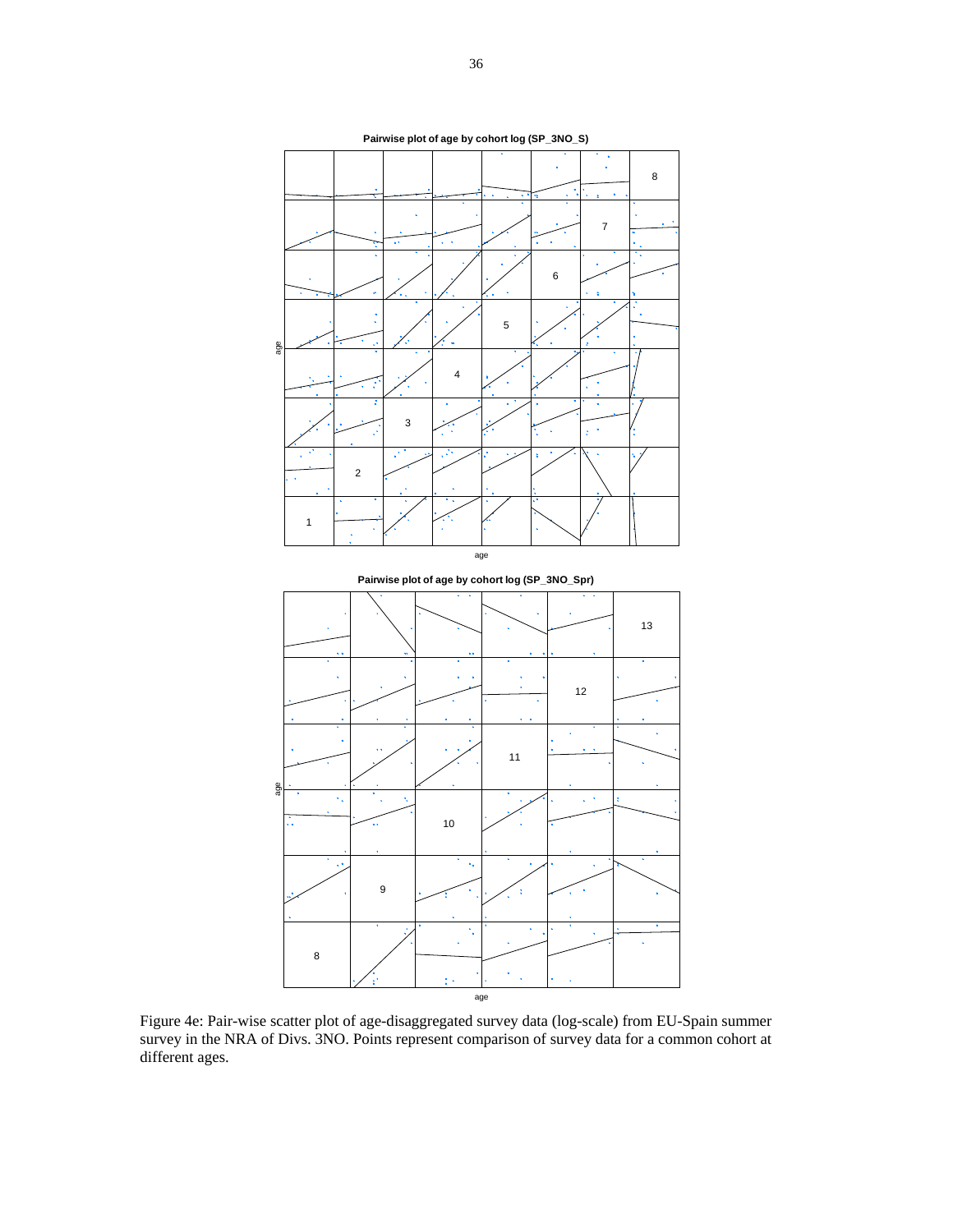

Figure 4f: Pair-wise scatter plot of age-disaggregated survey data (log-scale) from Canadian fall survey in Divs. 2J3K. Points represent comparison of survey data for a common cohort at different ages.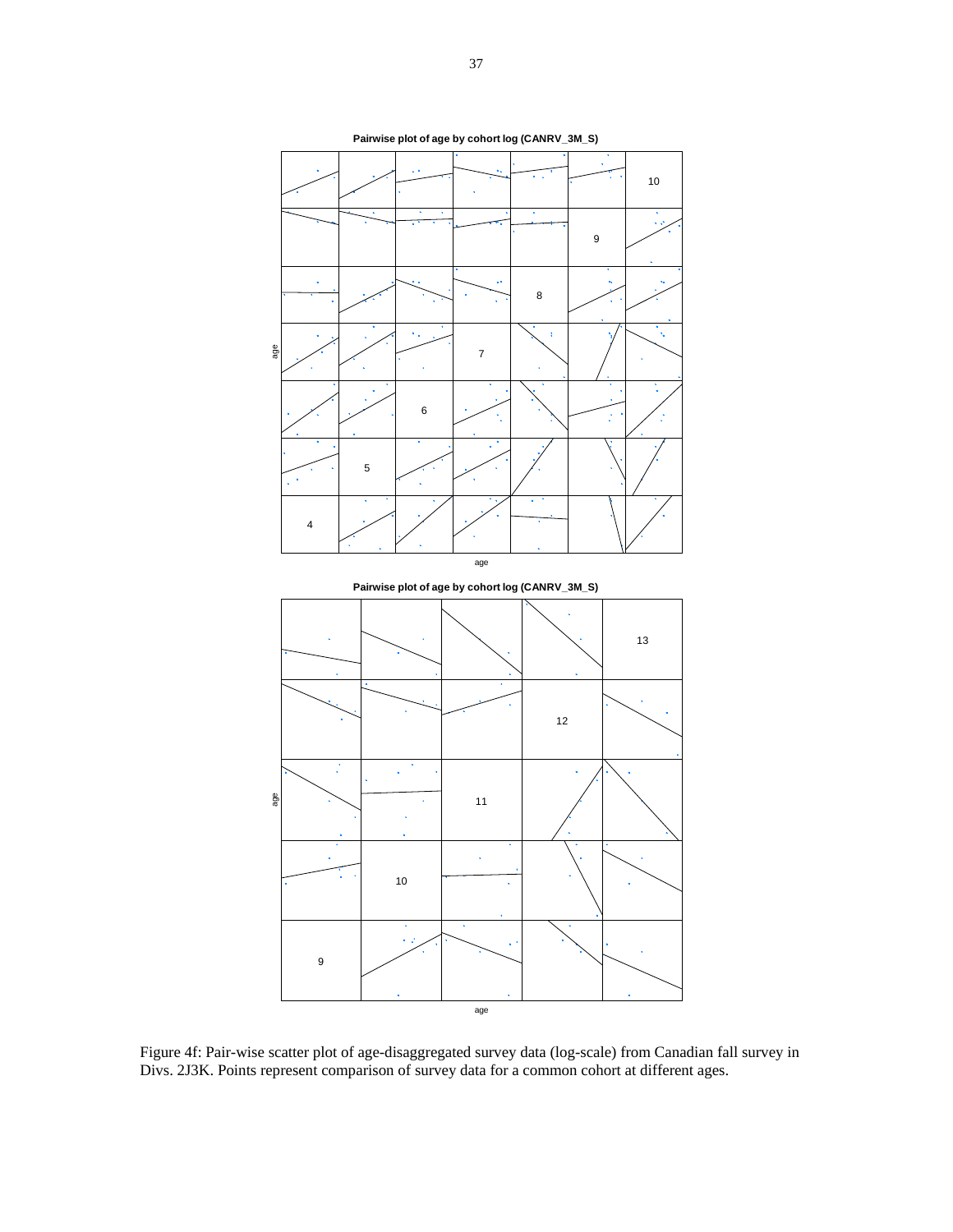

Figure 5 – Correlation coefficients between successive age groups from each survey series included in the VPA analysis. "First Age" identifies the youngest age being considered.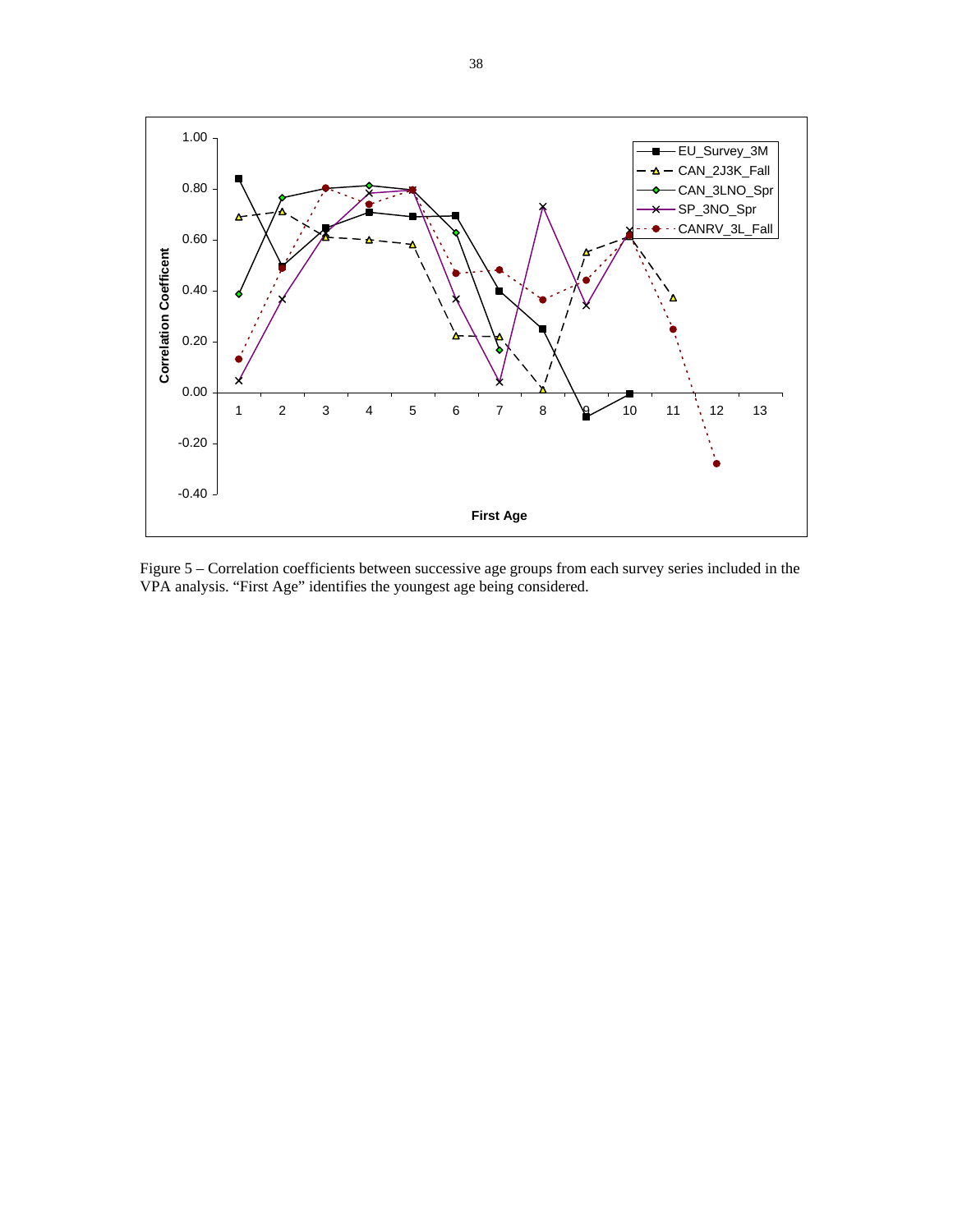

Figure 6a: Standardized age-disaggregated Greenland Halibut survey indices.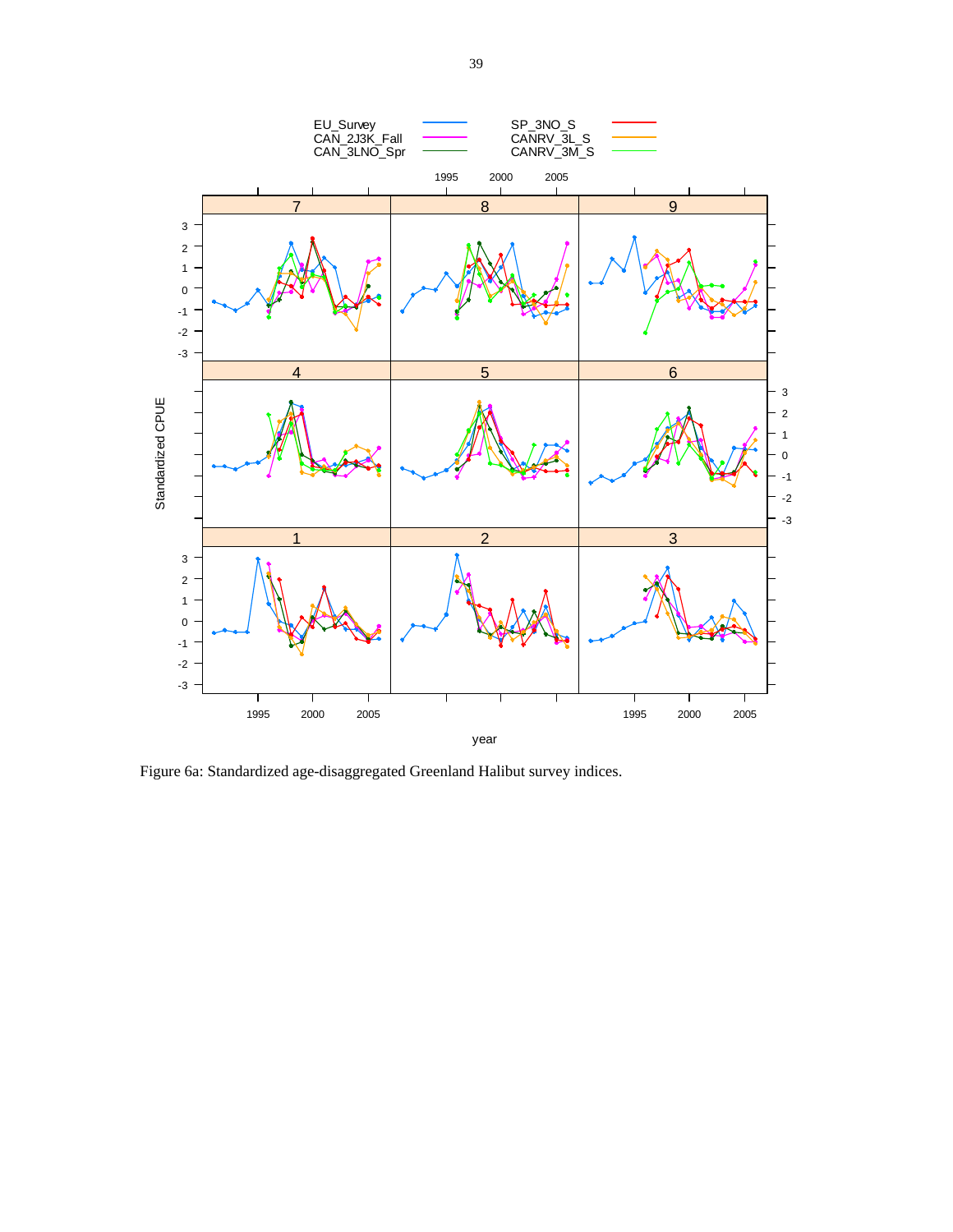

Figure 6b: cont.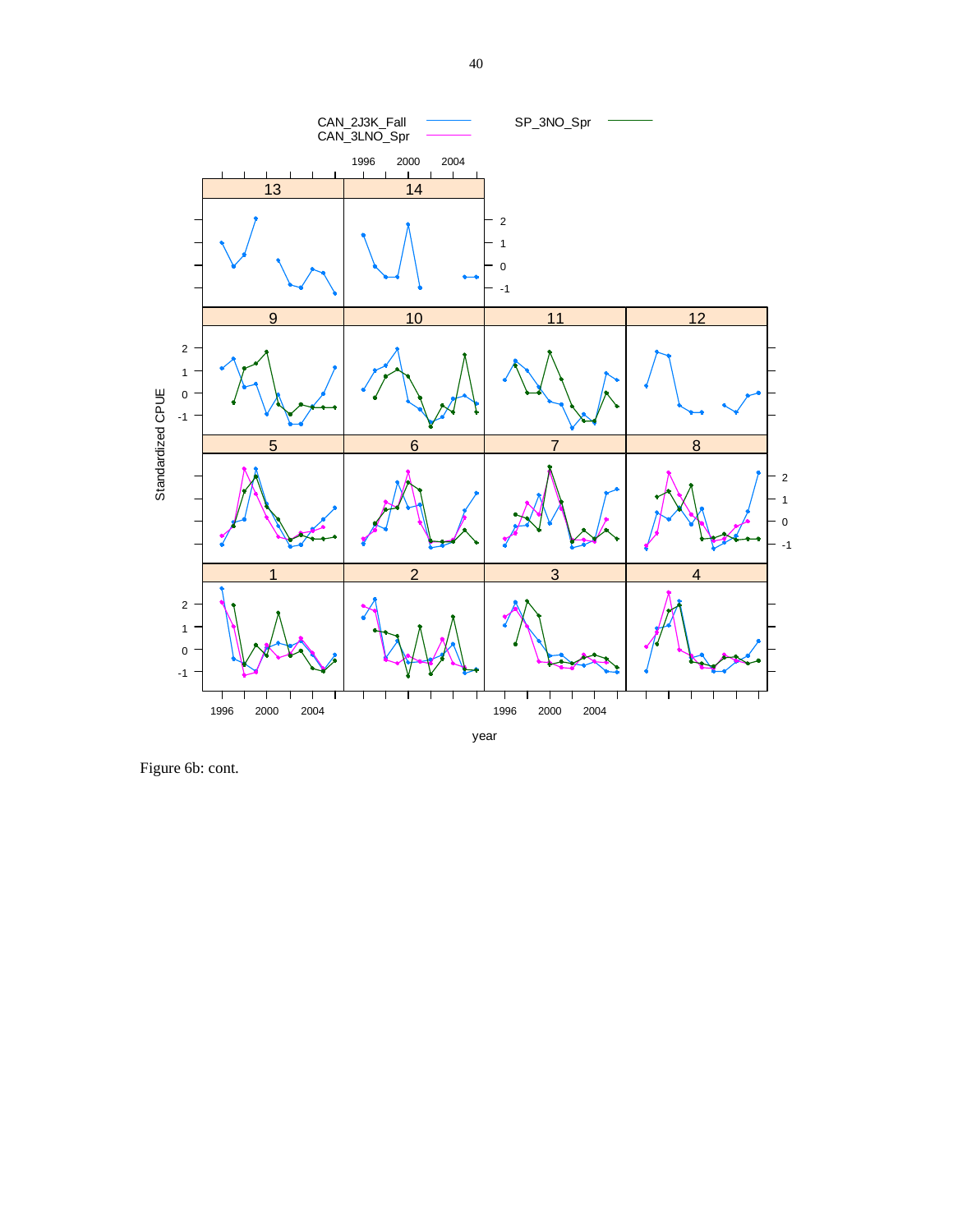

Figure 6c: cont.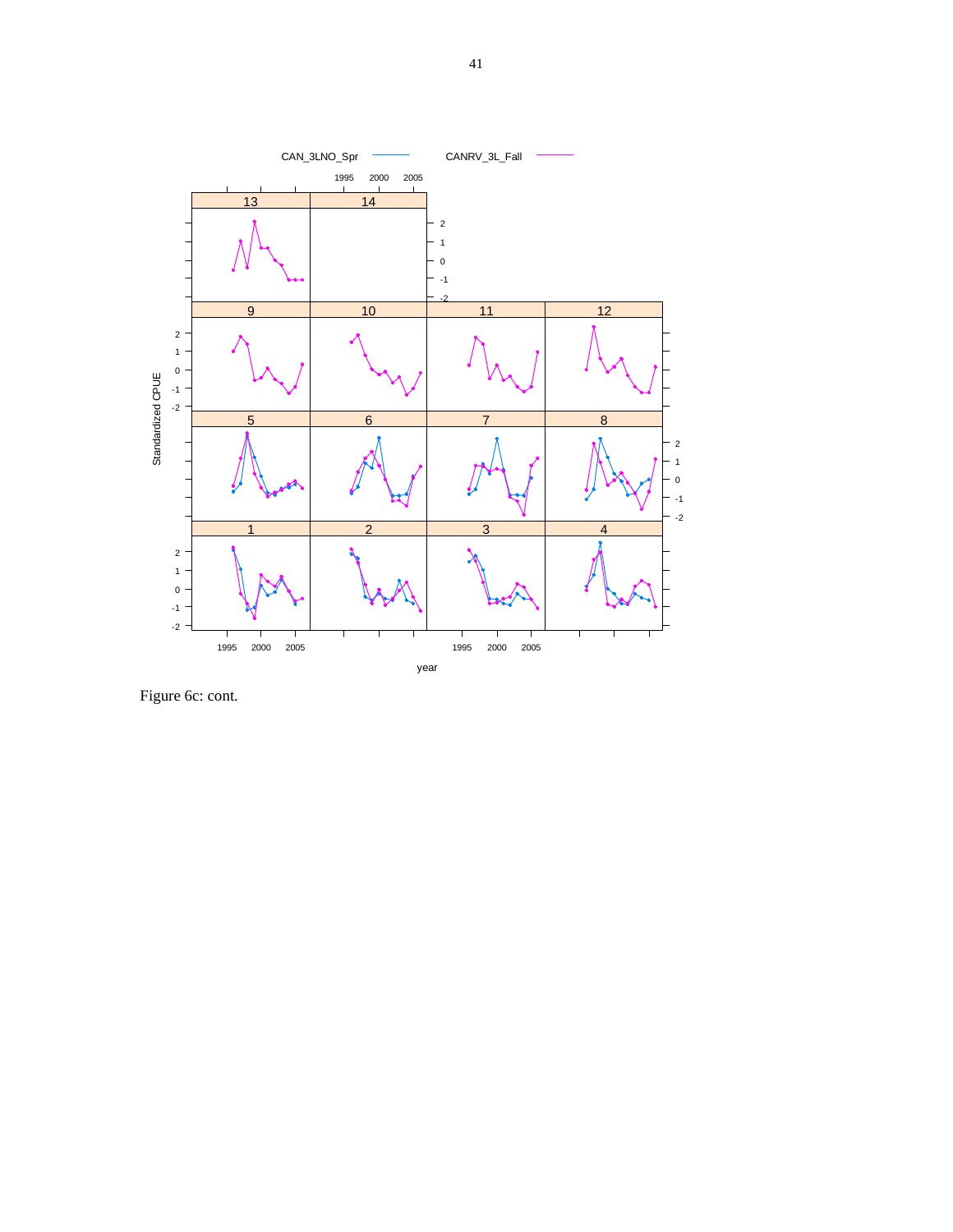

Figure 6d: cont.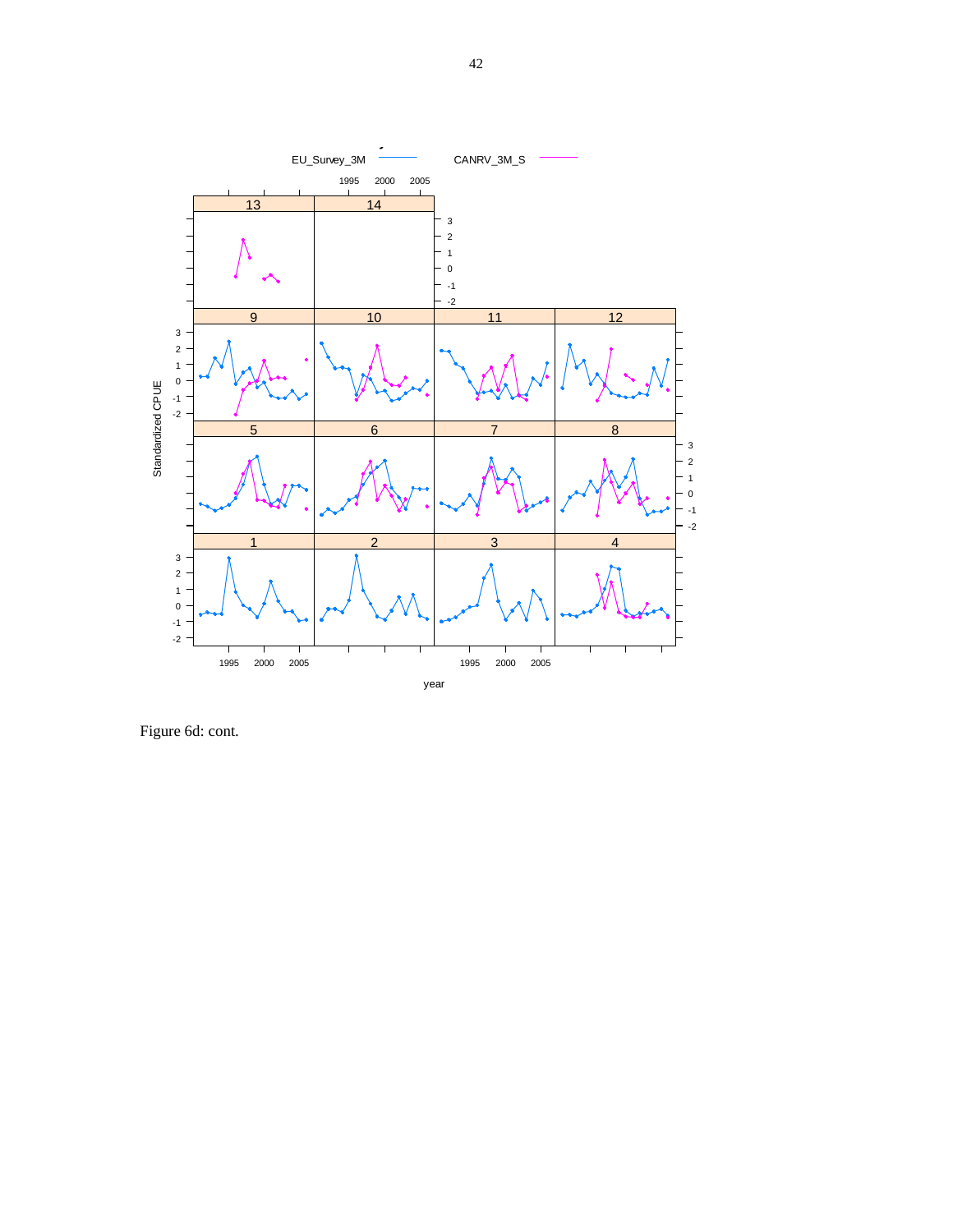

Figure 6e: cont.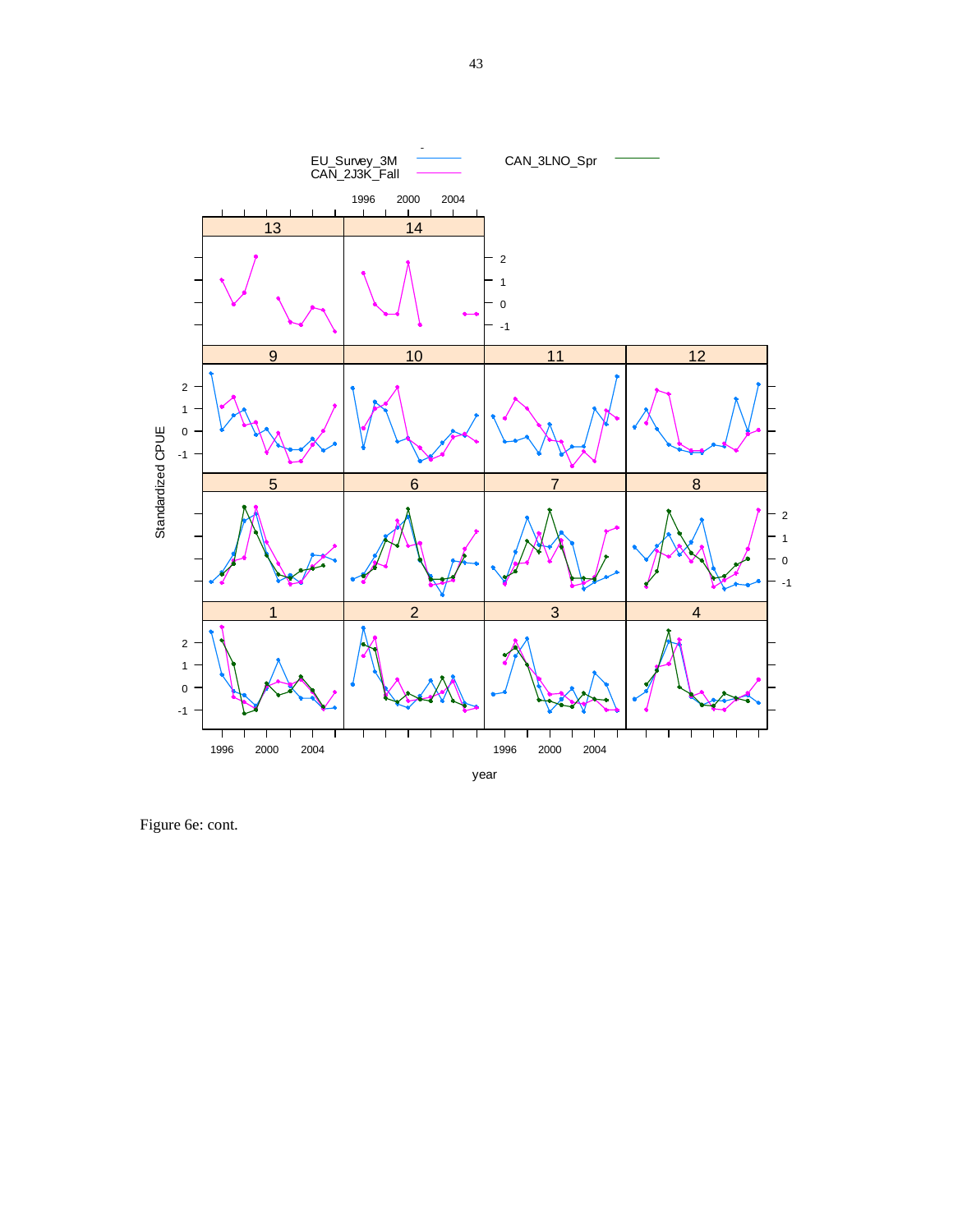

Figure 7. MNPT of Greenland Halibut in the Canadian fall survey of Divisions 2J3K (upper panel), the EU summer survey in Division 3M (middle panel), and Canadian spring surveys in Divisions 3LNO. Bubbles are scaled within each age.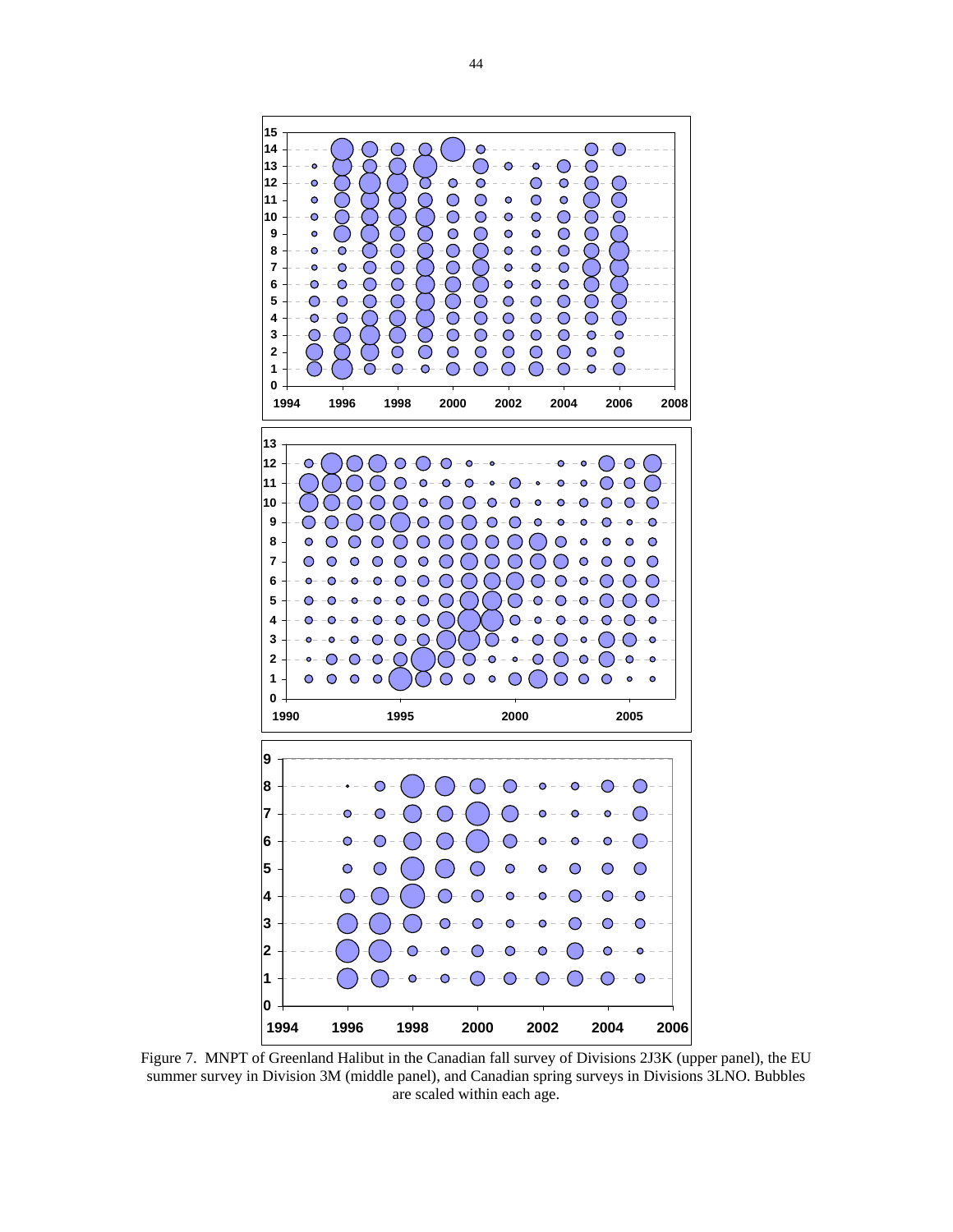

Figure 8. XSA Estimates of exploitable biomass (ages 5+ in tons; upper panel), average fishing mortality (ages 5-10) and recruitment (000's at age 1) for Greenland Halibut in Sub-Area 2 and Divisions 3KLMNO.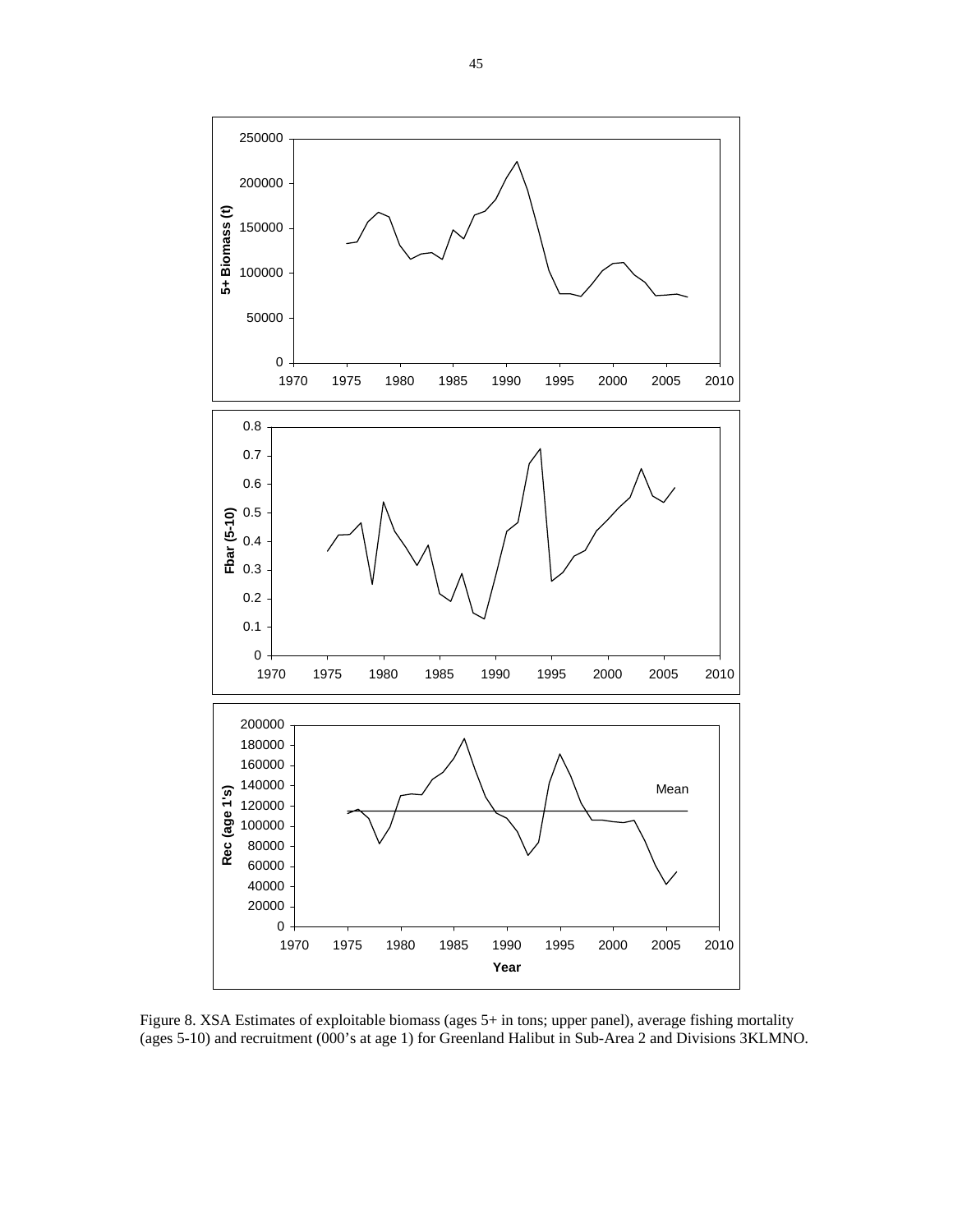





**Shrinkage Scaled Weights**



Figure 9. XSA estimated catchabilities, associated standard errors, and the scaled weights used to estimate survivors in the terminal year.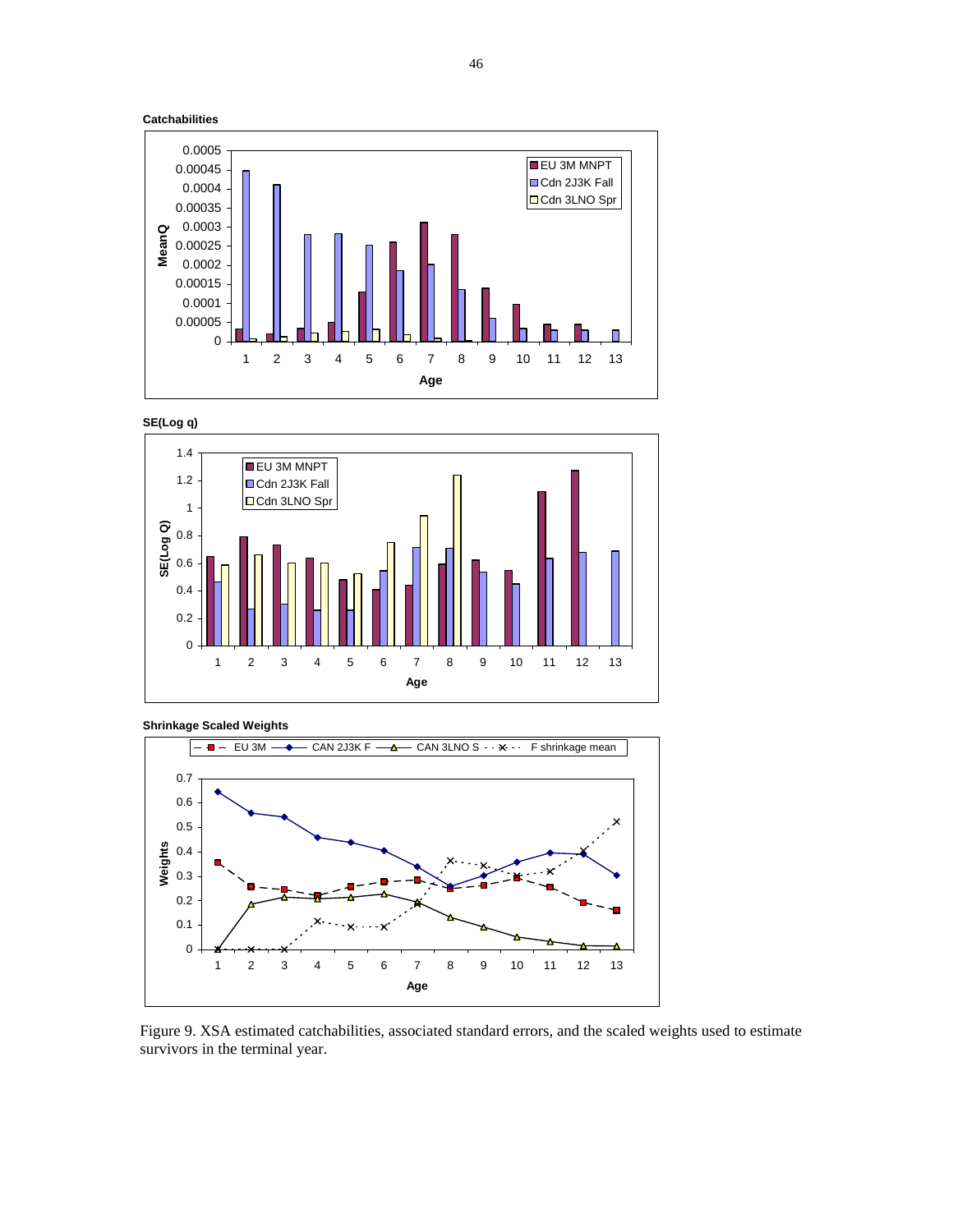

Figure 10. XSA estimated selection pattern in the most recent five years.



Mean Squared Residual

Figure 11a. Mean square residuals from XSA for each survey-age.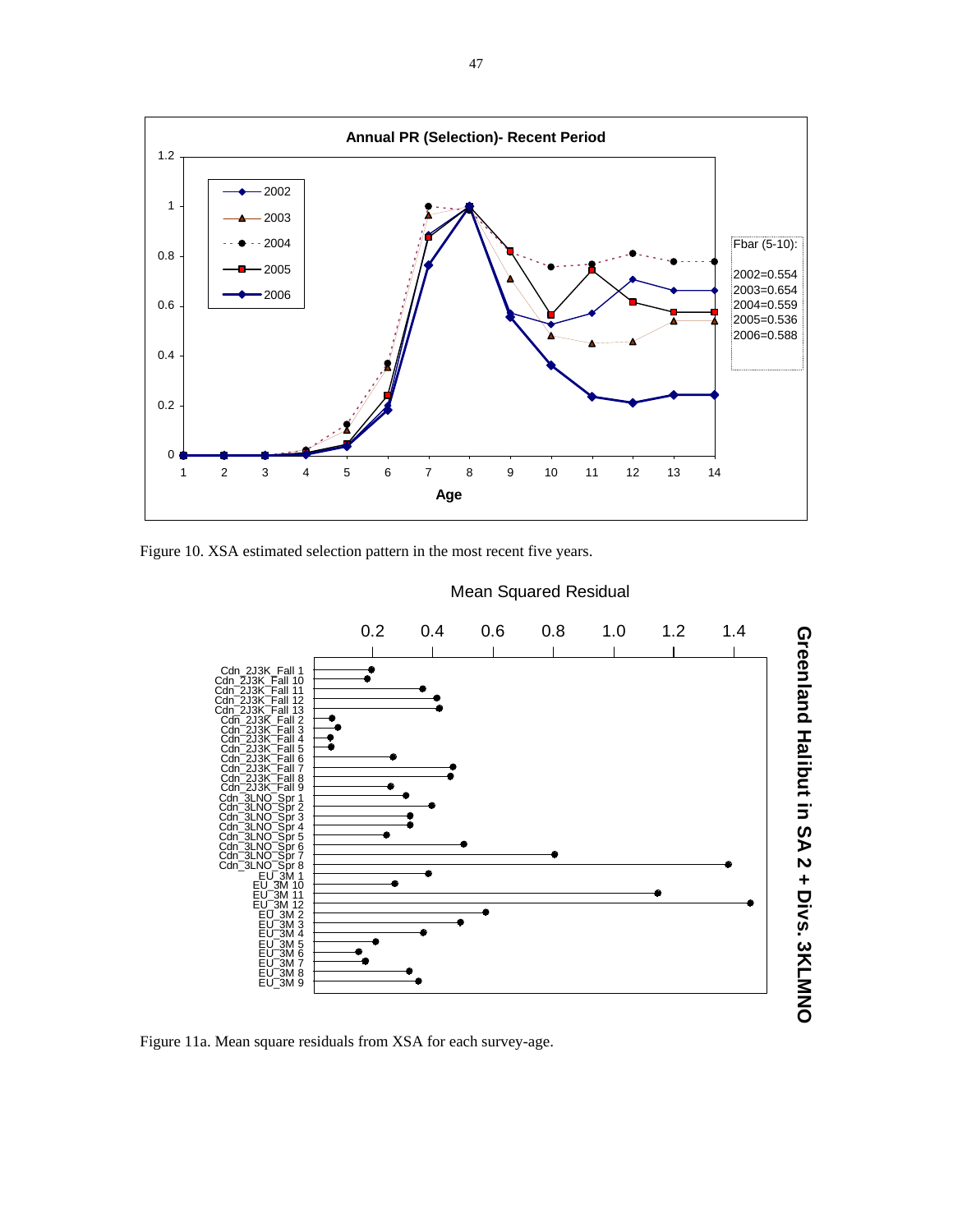

Figure 11b. XSA residuals by survey, age and year. Symbol=age, solid circle=mean annual residual.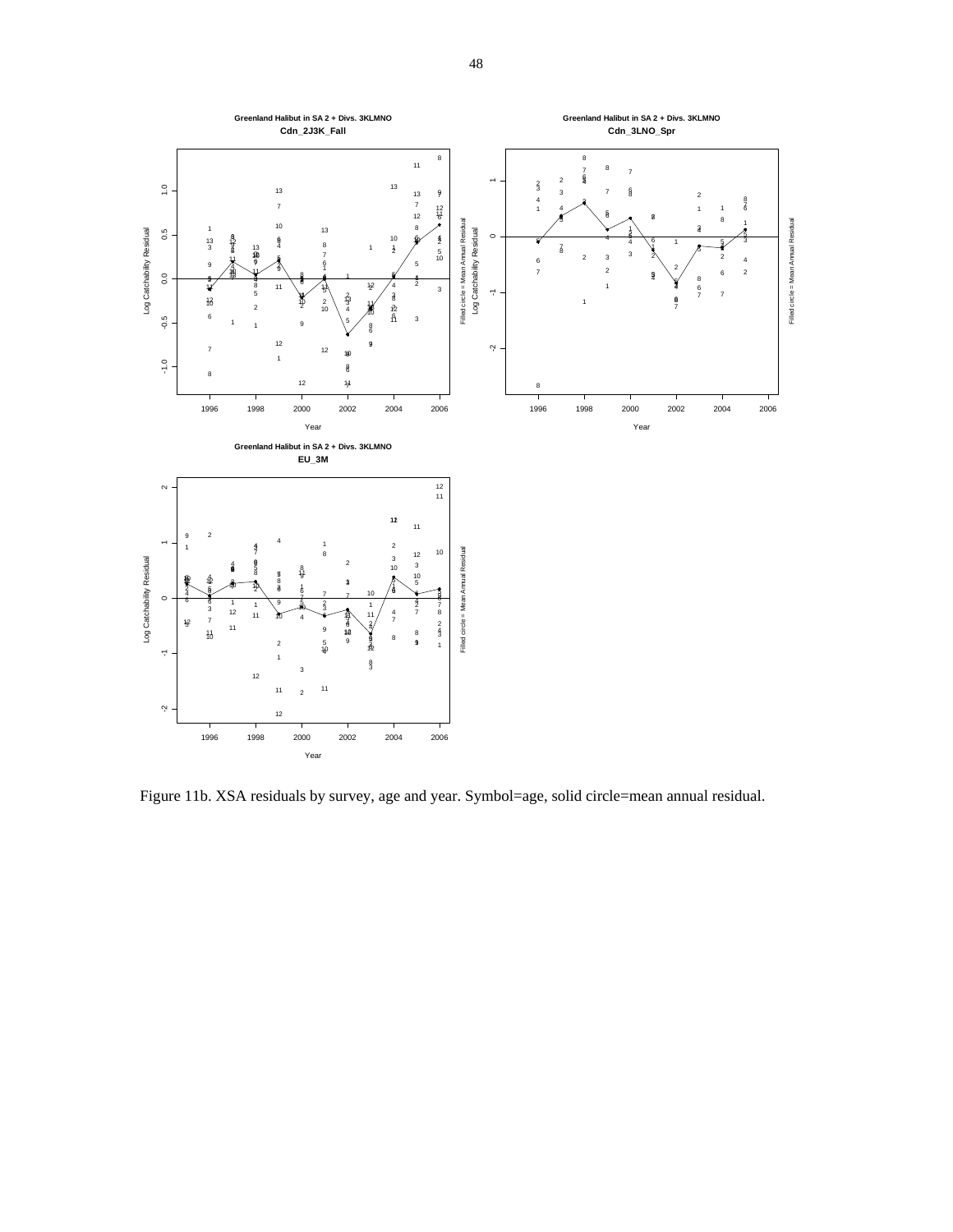

Figure 11c. XSA Residuals (cont.) Black=positive residual; grey=negative residual. Symbols are scaled to the overall maximum residual to permit comparisons across survey series.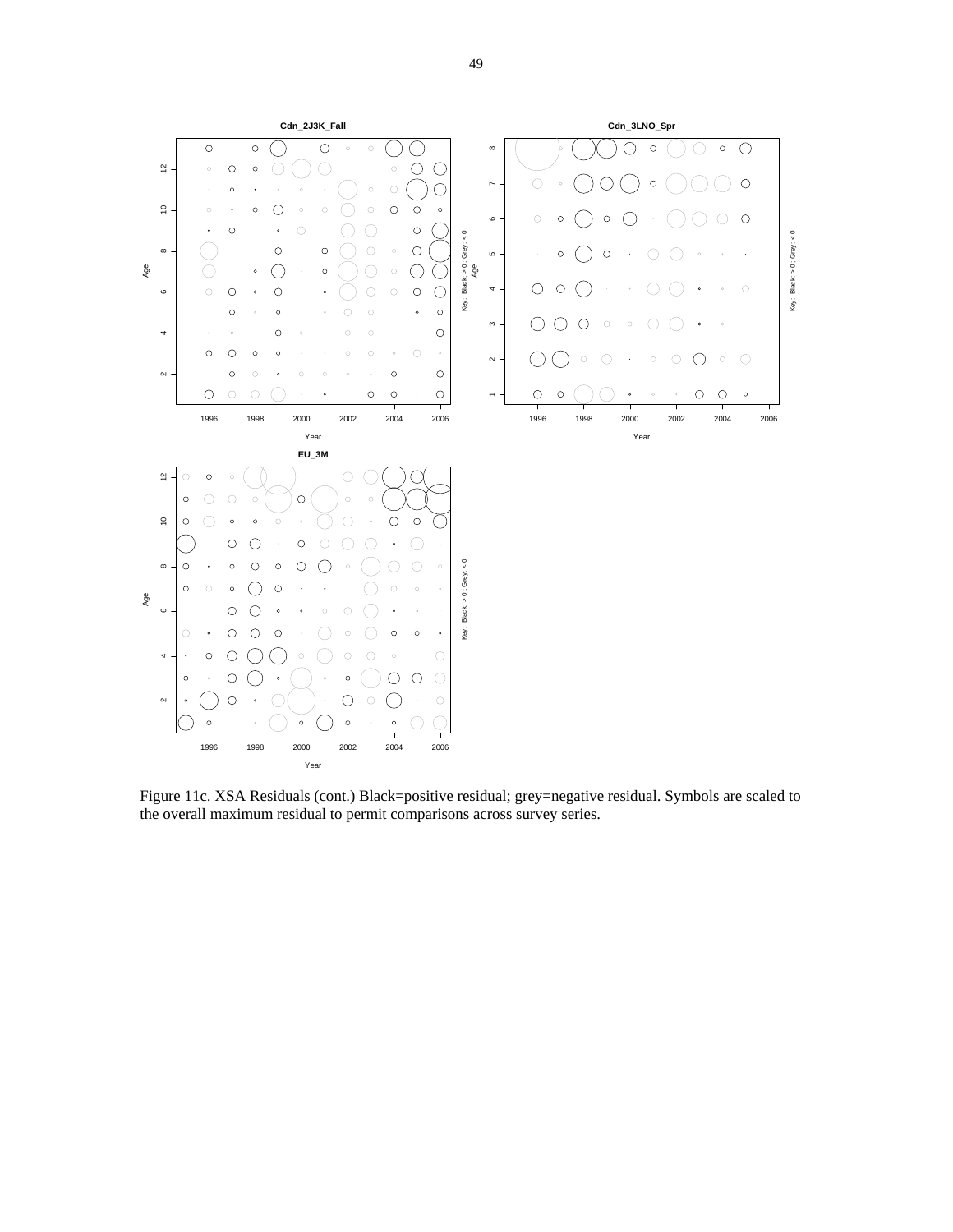

Figure 12 – Retrospective Analysis – 5+ biomass (t), Age 1 recruitment (000s) and average fishing mortality (ages 5-10). Bold lines highlight the current assessment.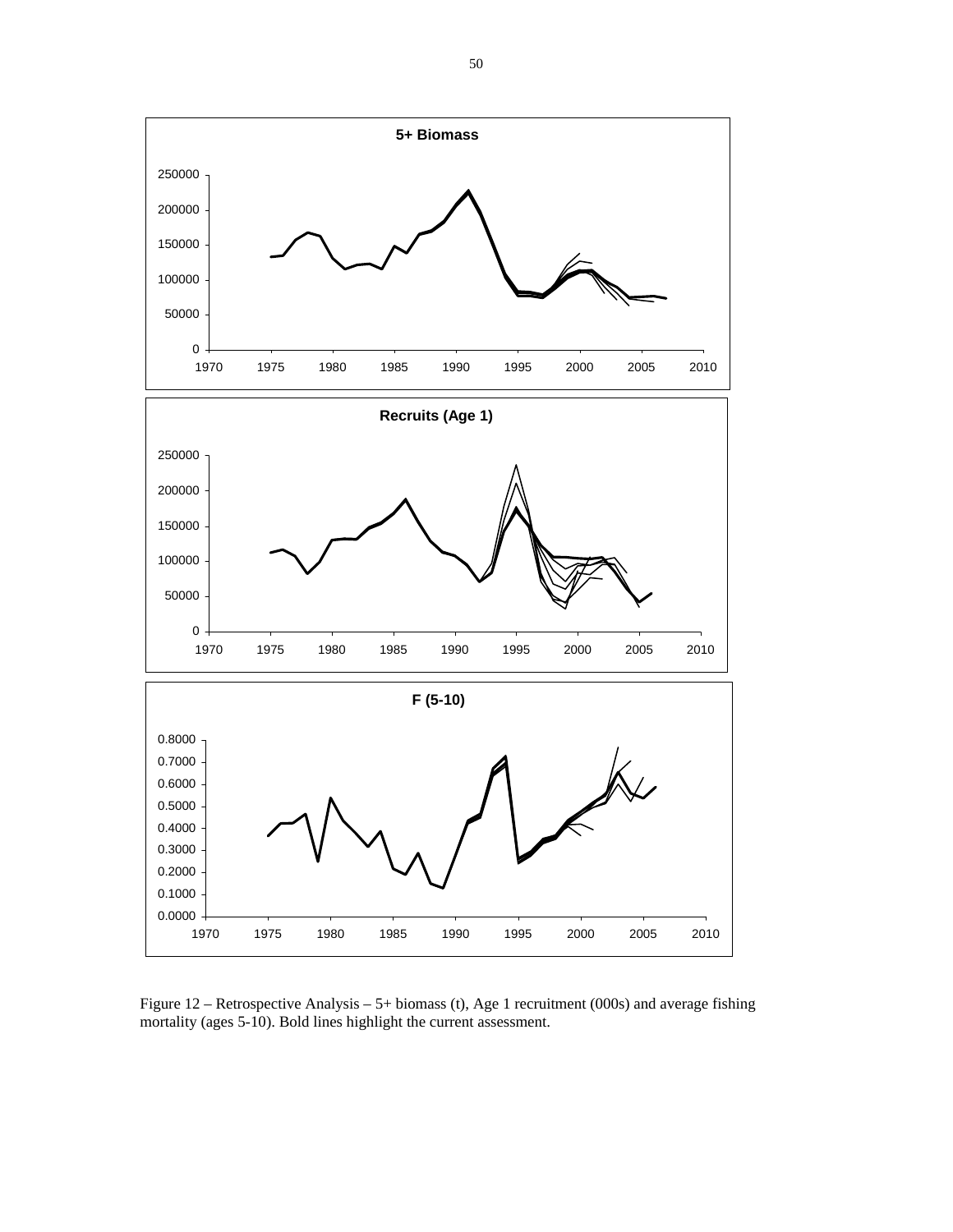

Figure 13. Biomass (5+; tons), Recruitment (age 1; 000s), and average fishing mortality (ages 5-10) from three XSA analyses calibrated using only one of the tuning series.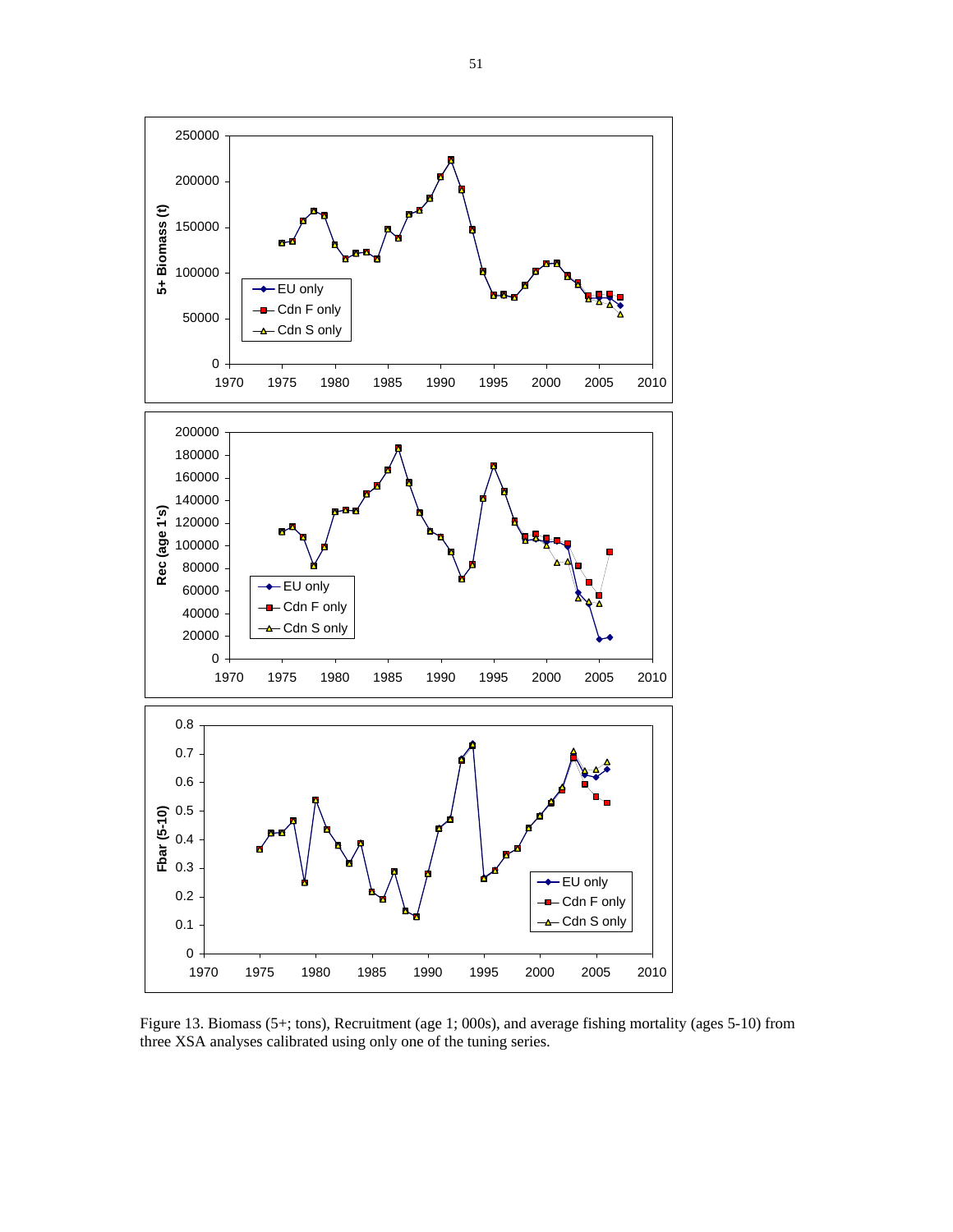

Figure 14. Comparison of exploitable biomass in 2007 and fishing mortality in 2006 for XSA analyses calibrated using a single tuning series. "All" refers to the analysis which includes all three data series.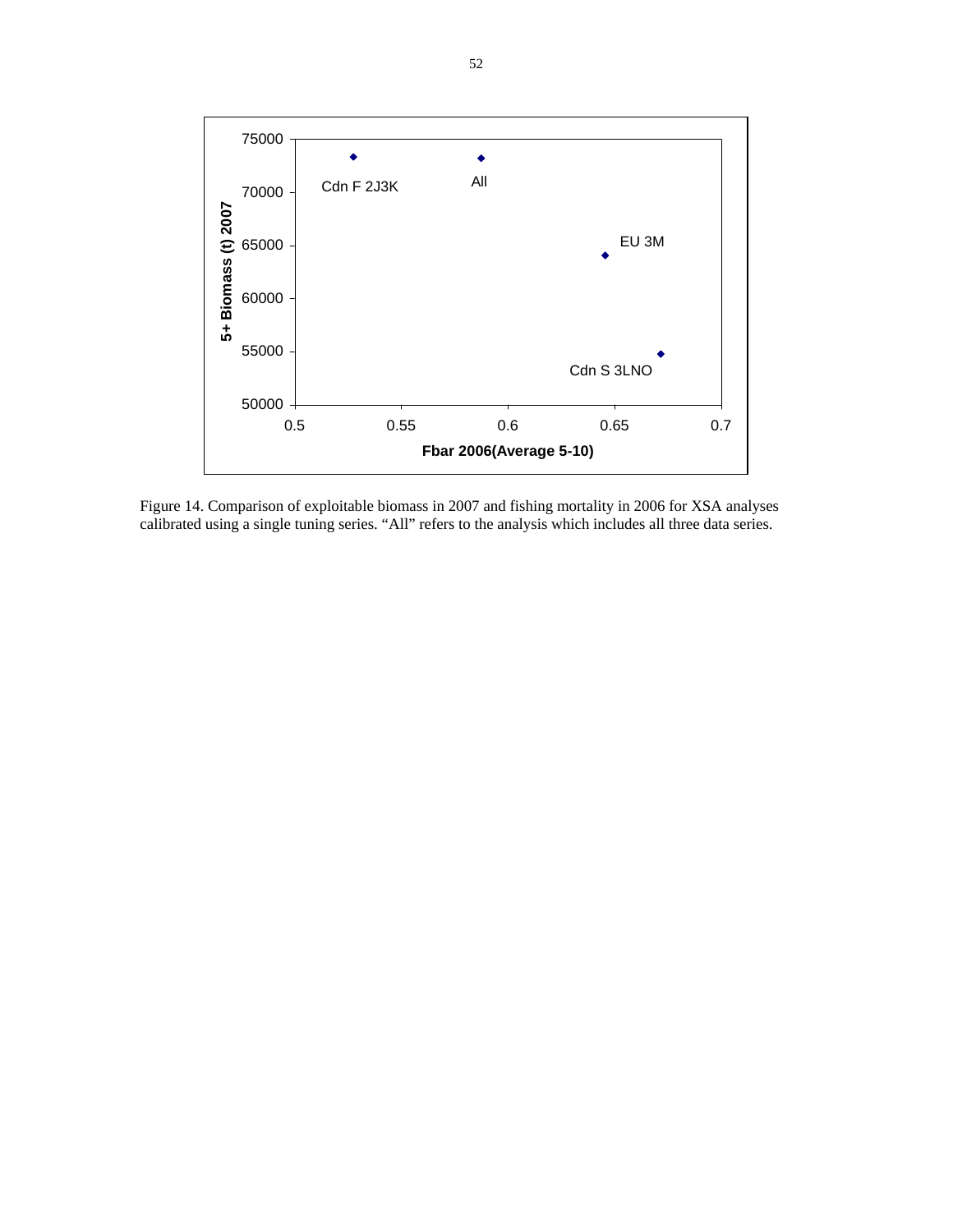

Figure 15. Deterministic projection of 5+ biomass to 2012 (see text for description of projection scenarios). The solid horizontal line represents the rebuilding plan target biomass of 140 000 tons; the dashed horizontal line is the level of the exploitable biomass in 2003, when the FC rebuilding plan was implemented.



Figure 16. Deterministic projection of average fishing mortality to 2011 (see text for description of projection scenarios). The horizontal dashed line indicates the level of fishing mortality when the rebuilding plan was implemented.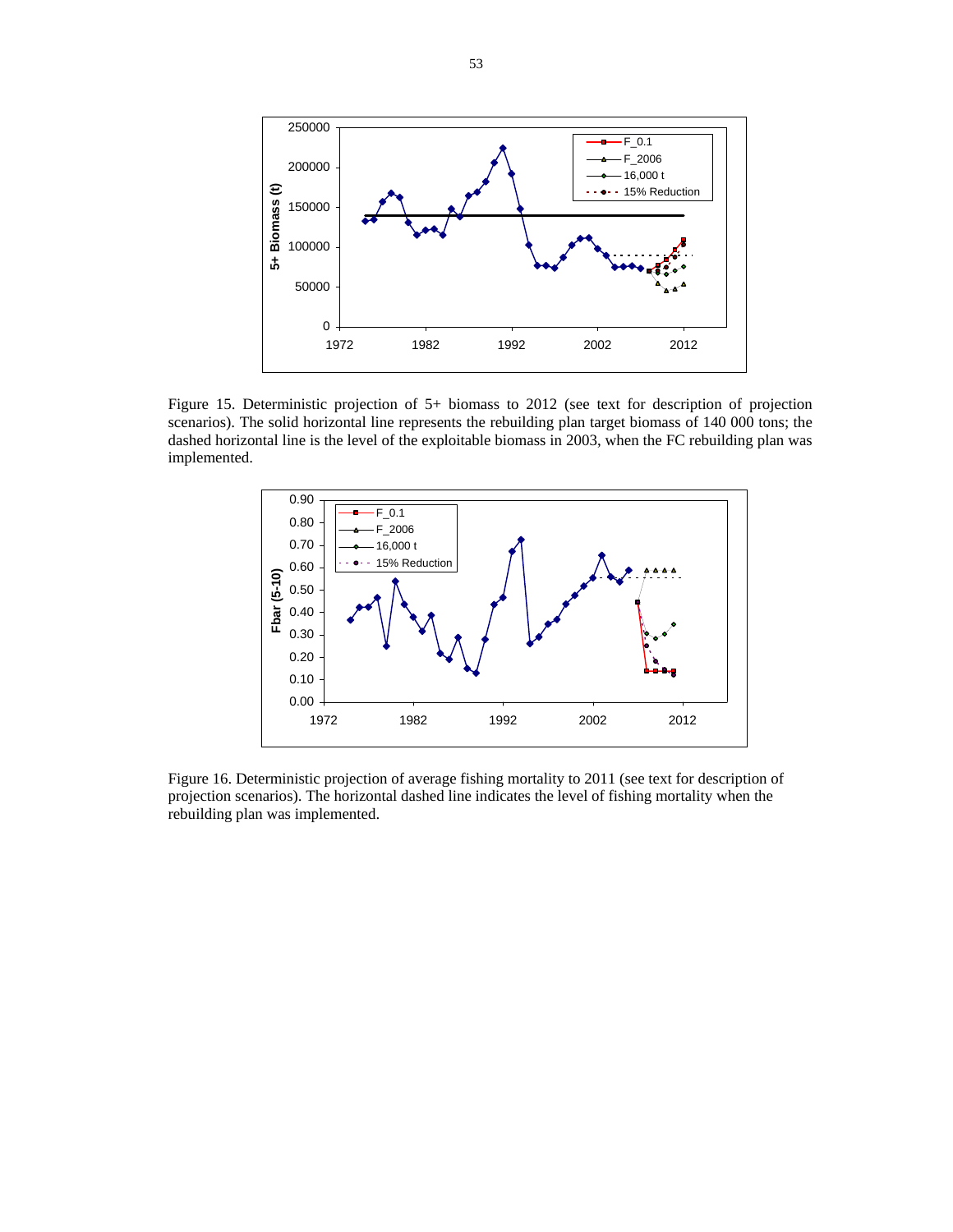

Figure 17. Stochastic projection estimates of average fishing mortality, 5+ biomass, and 10+ biomass over 2008-2012 assuming catches correspond to the F0.1 level. The biomass levels of 2003 (year in which rebuilding plan developed) are highlighted. The  $5<sup>th</sup>$ ,  $25<sup>th</sup>$ ,  $50<sup>th</sup>$  (thick line),  $75<sup>th</sup>$ , and 95<sup>th</sup> percentiles are shown.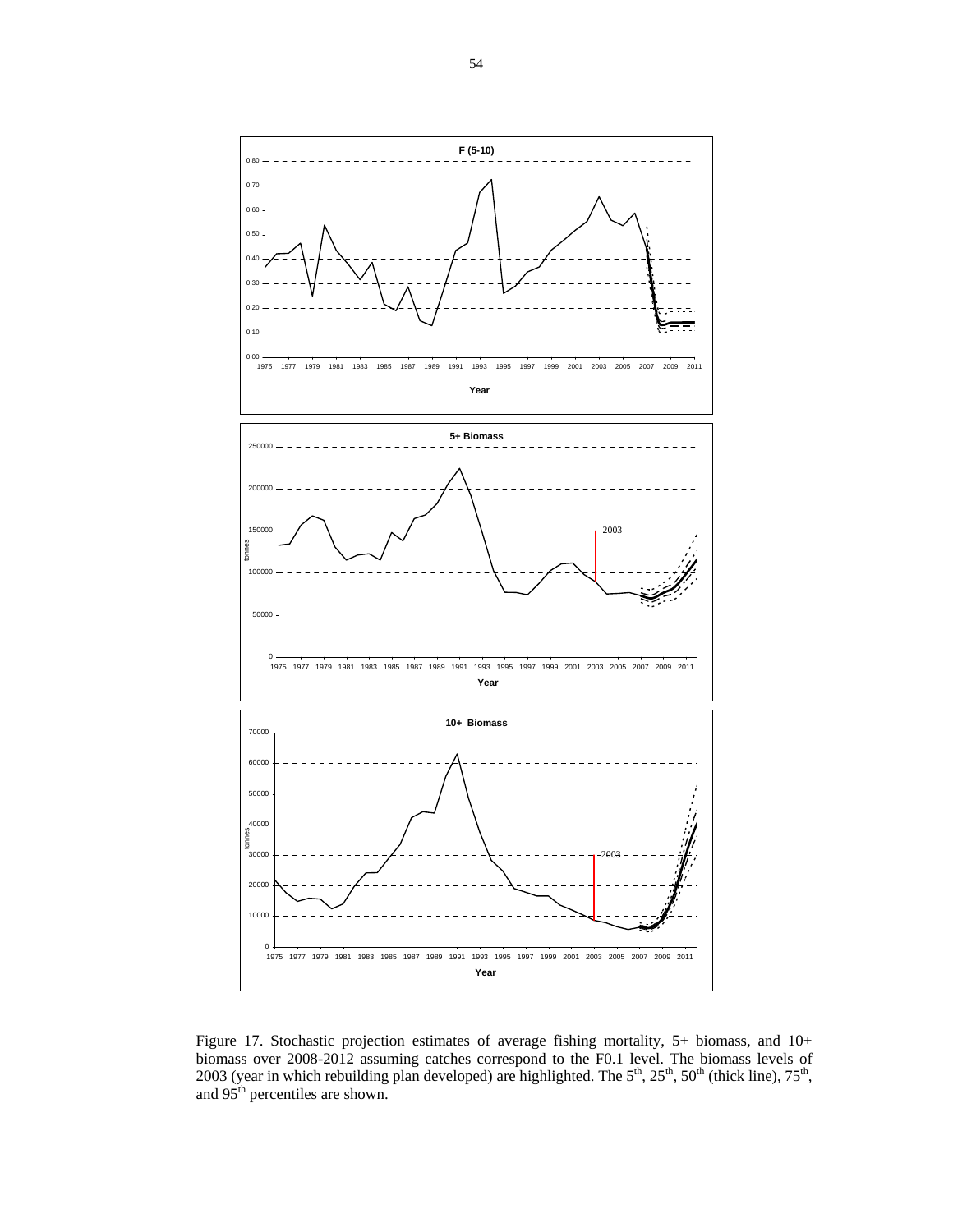

Figure 18. Stochastic projection estimates of average fishing mortality, 5+ biomass, and 10+ biomass over 2008-2012 assuming catches correspond to the F2006 level. The biomass levels of 2003 (year in which rebuilding plan developed) are highlighted. The  $5<sup>th</sup>$ ,  $25<sup>th</sup>$ ,  $50<sup>th</sup>$  (thick line),  $75<sup>th</sup>$ , and  $95<sup>th</sup>$ percentiles are shown.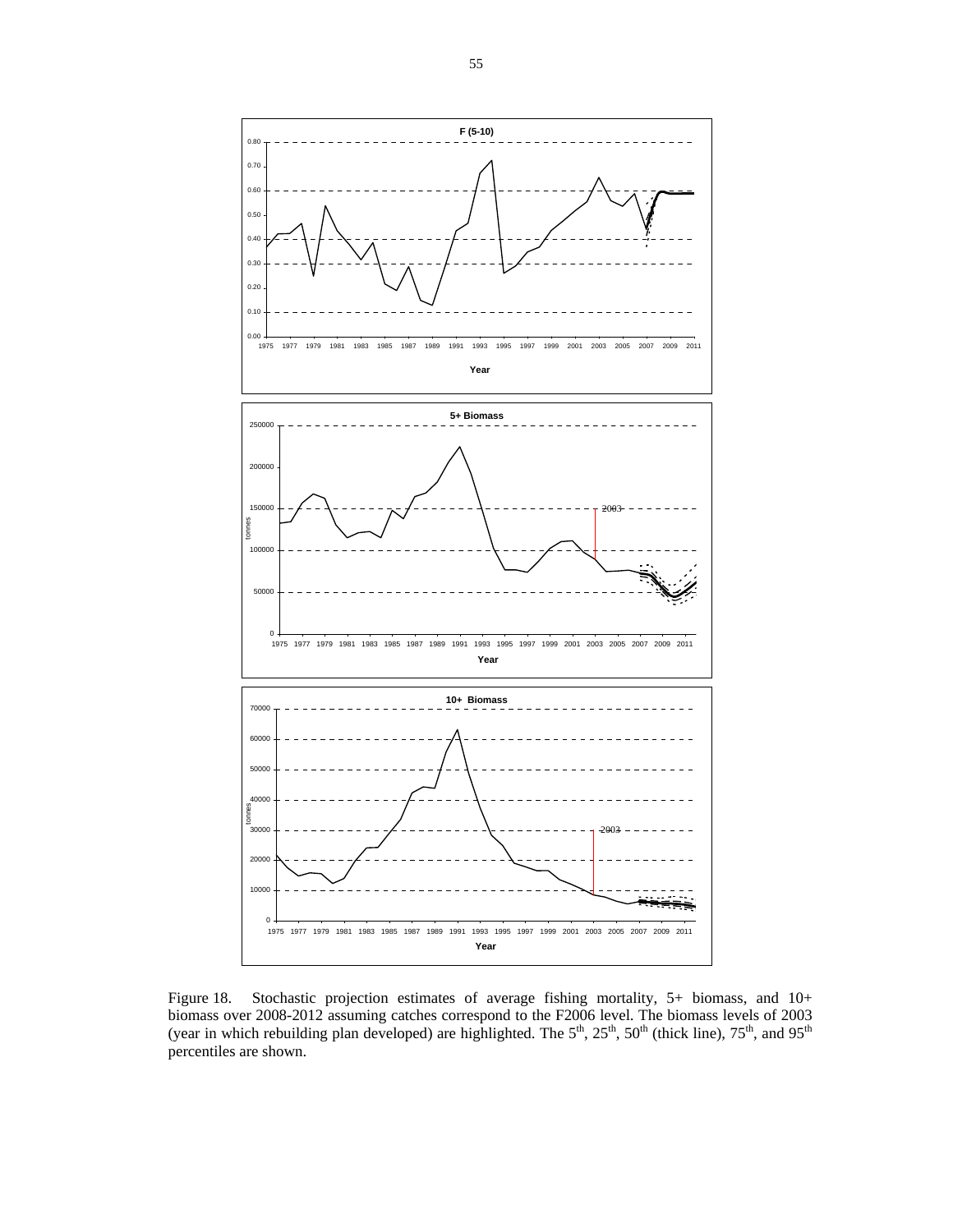

Figure 19. Stochastic projection estimates of average fishing mortality, 5+ biomass, and 10+ biomass over 2008-2012 under Rebuilding Plan I (catches from 2008 onward are fixed at 16 000 tons). The biomass levels of 2003 (year in which rebuilding plan developed) are highlighted. The  $5<sup>th</sup>$ ,  $25<sup>th</sup>$ ,  $50<sup>th</sup>$ (thick line),  $75<sup>th</sup>$ , and  $95<sup>th</sup>$  percentiles are shown.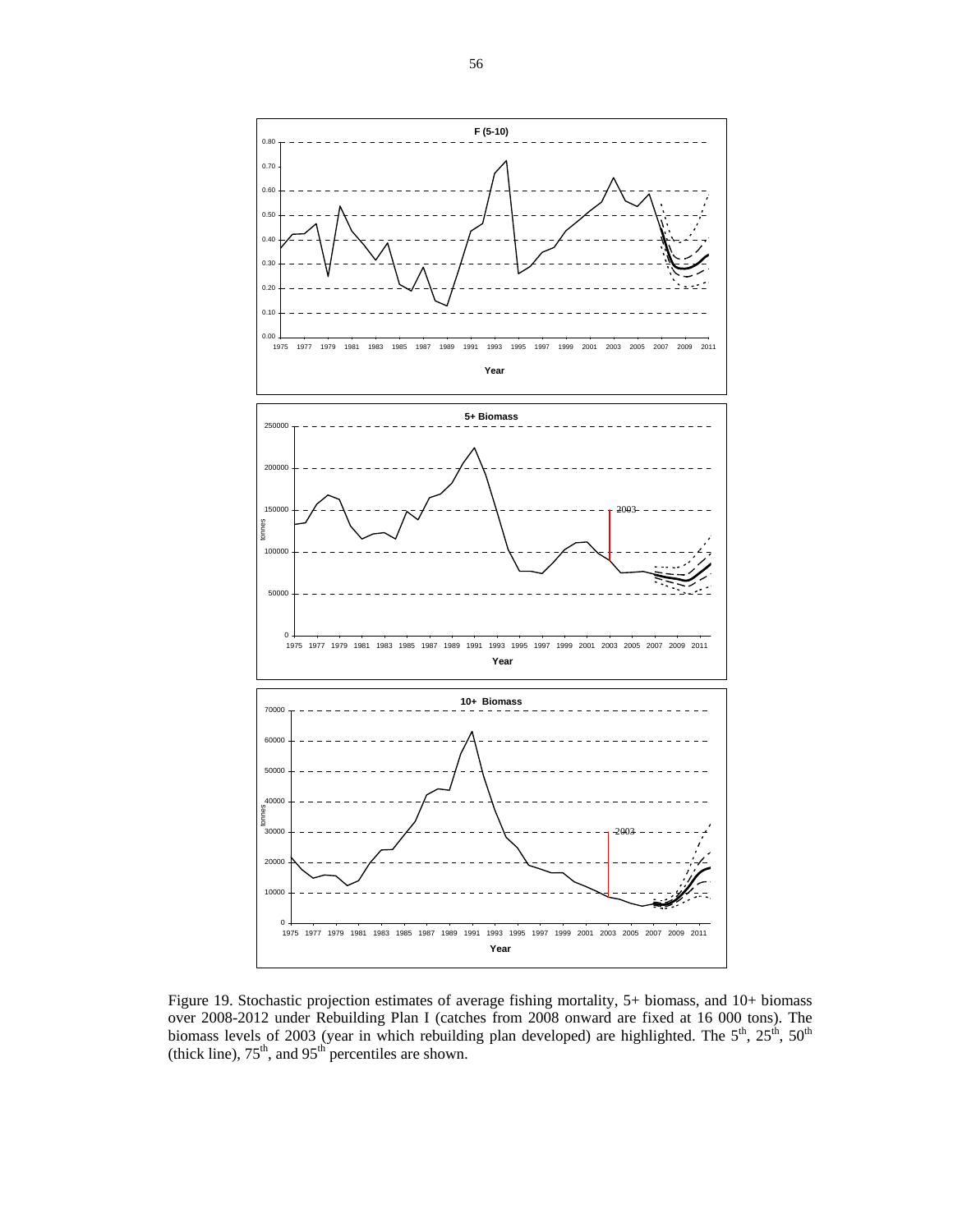

Figure 20. Stochastic projection estimates of average fishing mortality, 5+ biomass, and 10+ biomass over 2008-2012 under Rebuilding Plan II (assuming catches from 2008 onward are reduced by 15% annually from the 2007 TAC level). The biomass levels of 2003 (year in which rebuilding plan developed) are highlighted. The  $5<sup>th</sup>$ ,  $25<sup>th</sup>$ ,  $50<sup>th</sup>$  (thick line),  $75<sup>th</sup>$ , and  $95<sup>th</sup>$  percentiles are shown.